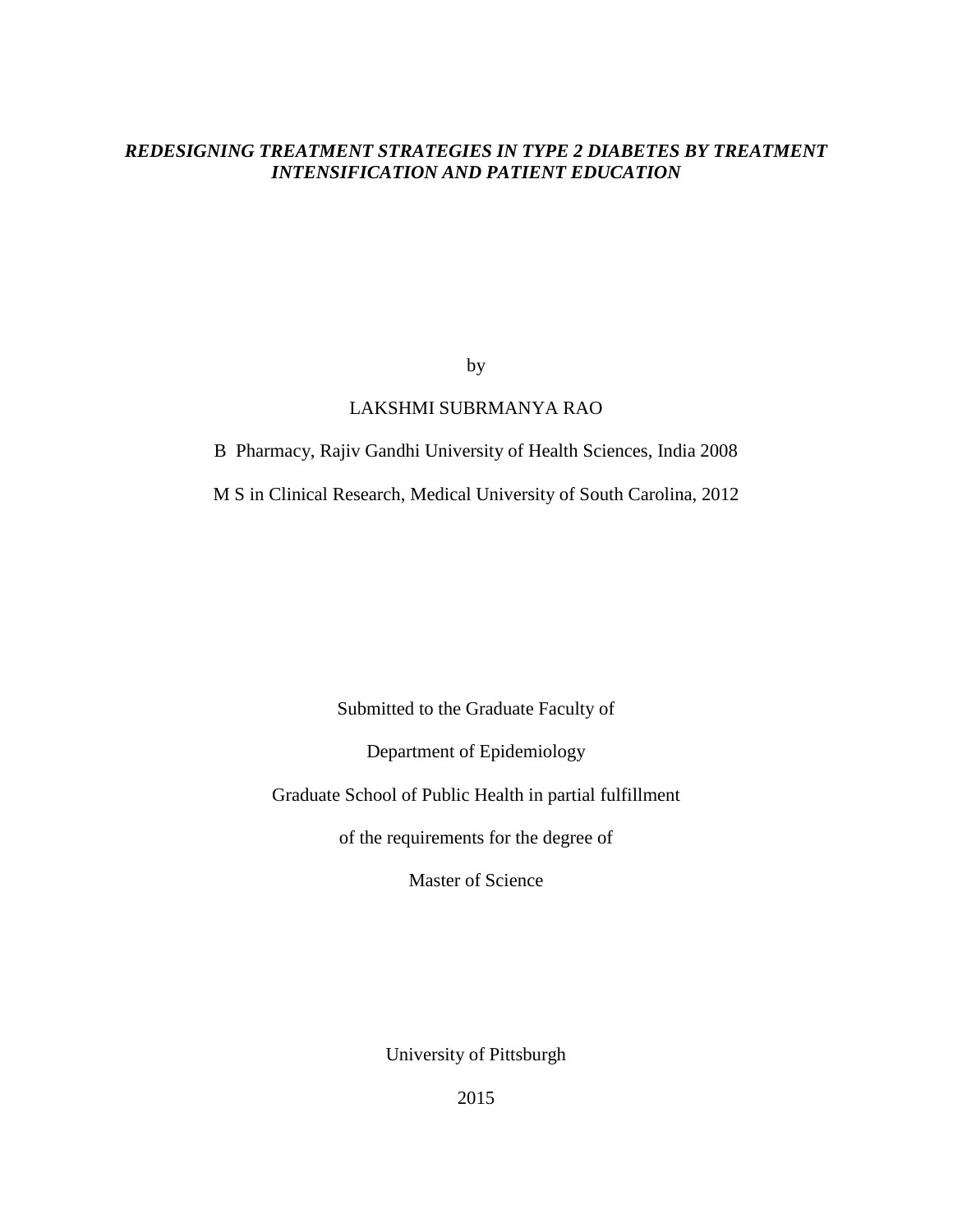# UNIVERSITY OF PITTSBURGH

Graduate School of Public Health

This thesis was presented

by

Lakshmi Subrmanya Rao

It was defended on

April 23, 2015

and approved by

# **Thesis Advisor: Janice Zgibor, RPh, PhD**

Associate Professor, Department of Epidemiology Graduate School of Public Health, University of Pittsburgh

# **Committee members:**

#### **Nancy W Glynn, PhD**

Assistant Professor, Department of Epidemiology Graduate School of Public Health, University of Pittsburgh

### **Linda Rose Frank, PhD, MSN, CS, ACRN, FAAN**

Associate Professor of Public Health, Medicine, & Nursing Department of Infectious Diseases and Microbiology Graduate School of Public Health, University of Pittsburgh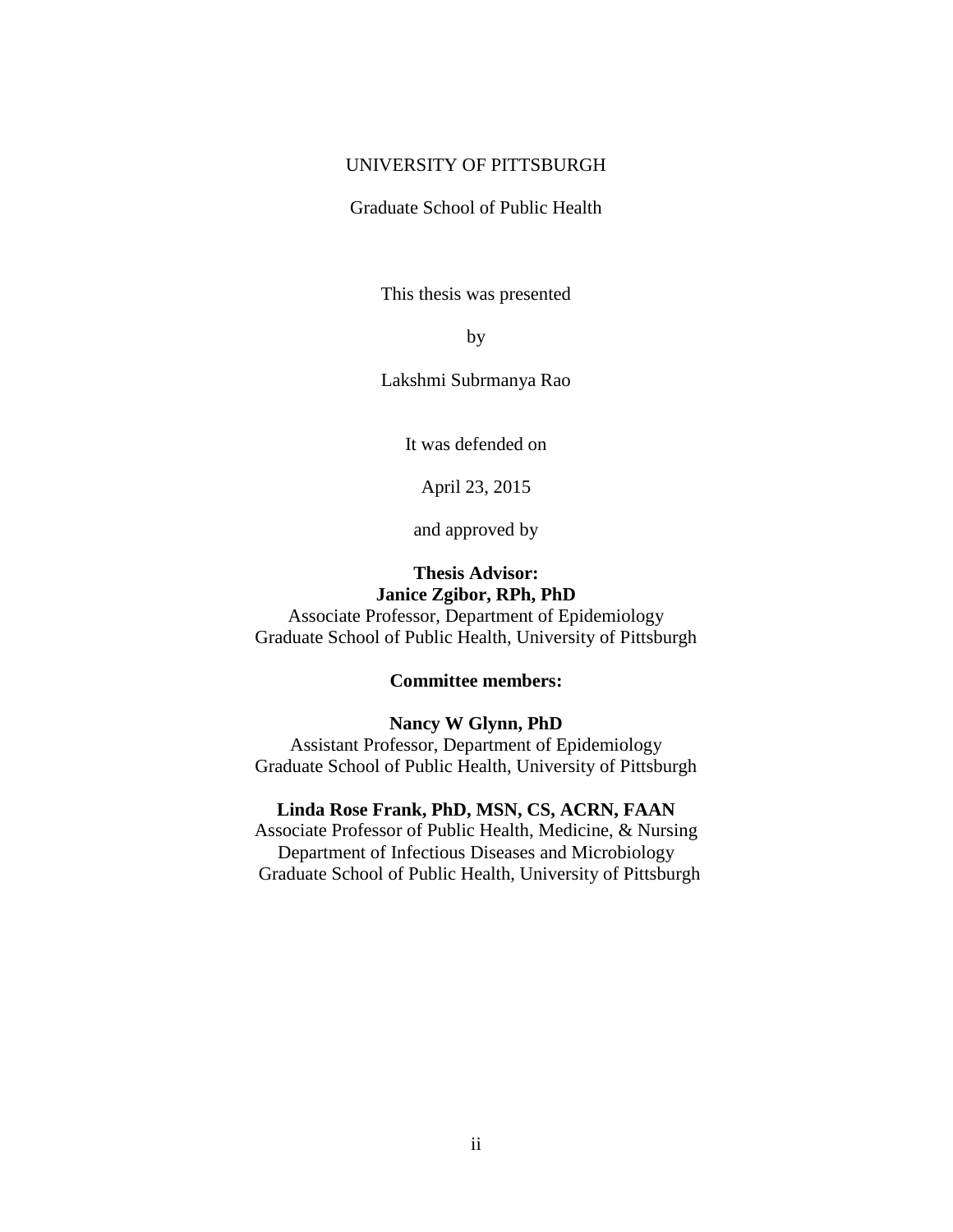Copyright © by Lakshmi Subrmanya Rao

2015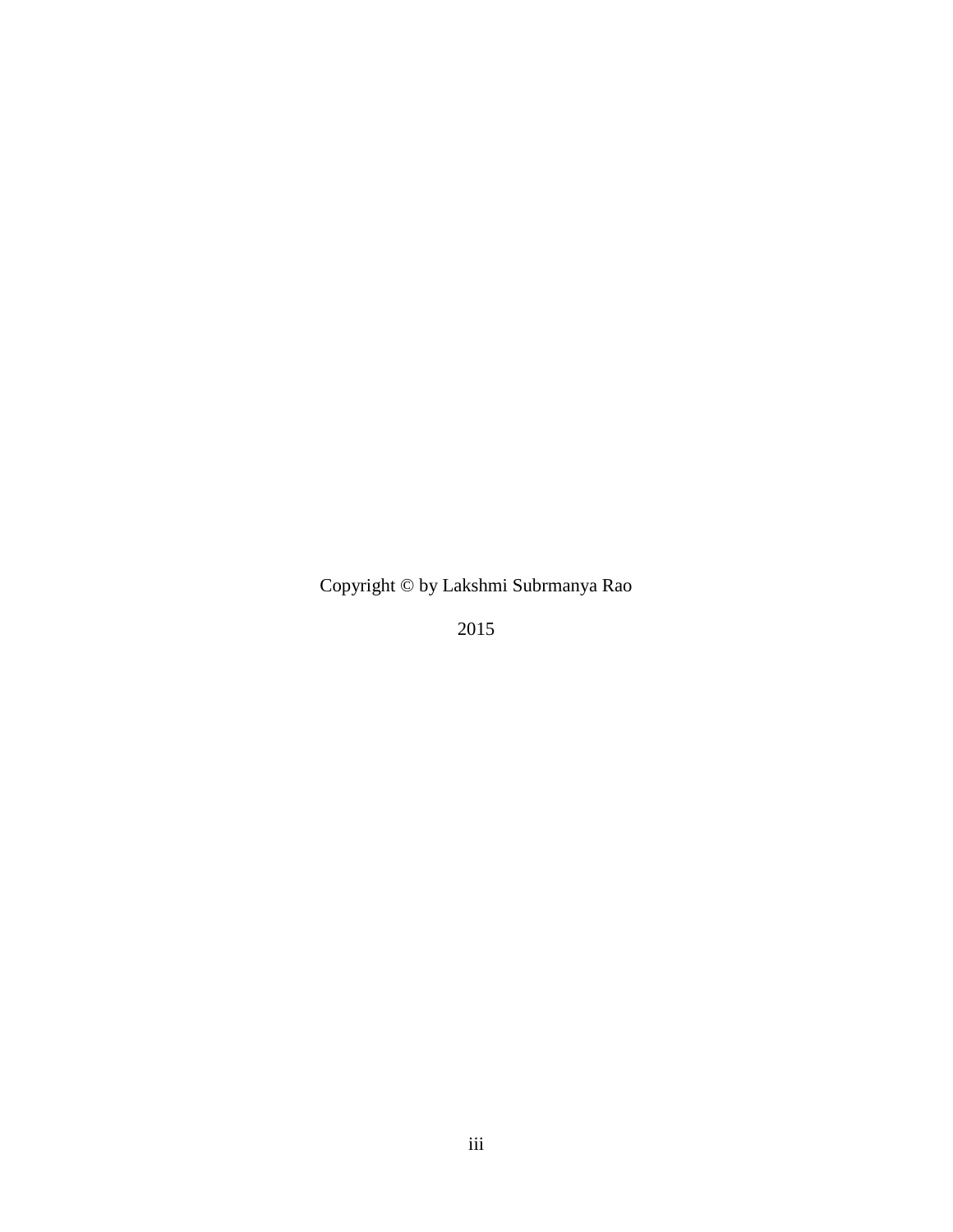Janice Zgibor RPH PHD

# *REDESIGNING TREATMENT STRATEGIES IN TYPE 2 DIABETES BY TREATMENT INTENSIFICATION AND PATIENT EDUCATION*

Lakshmi Subrmanya Rao, M.S.

University of Pittsburgh, 2015

# **ABSTRACT**

Type 2 diabetes is a complex disease that is characterized by insufficient insulin production or utilization. Type 2 diabetes is associated with complications such as diabetic neuropathy, diabetic nephropathy, diabetic retinopathy, atherosclerosis, peripheral artery disease and coronary heart disease. Three important risk factors for complications are hyperglycemia, hypertension and dyslipidemia.

Effective diabetes care involves self-management of the disease with proper nutrition, physical exercise and pharmacological agents that can control levels of glucose, cholesterol and blood pressure. With the rise in the prevalence of diabetes and often ineffective treatment intensification it is necessary to consider new treatment strategies. Patient centered approaches along with treatment intensification and diabetes education can be one such strategy to improve diabetes care. Diabetes education can be helpful as it helps in promoting healthy behaviors and appropriate diabetes self-management.

The objective of this study was to evaluate the effectiveness of providing patient education and intensifying treatment in patients with Type 2 diabetes and determine if there were significant changes observed in HbA1c, LDLc, blood pressure and adherence. This study specifically reported changes in patients at the 3 month follow up. The study was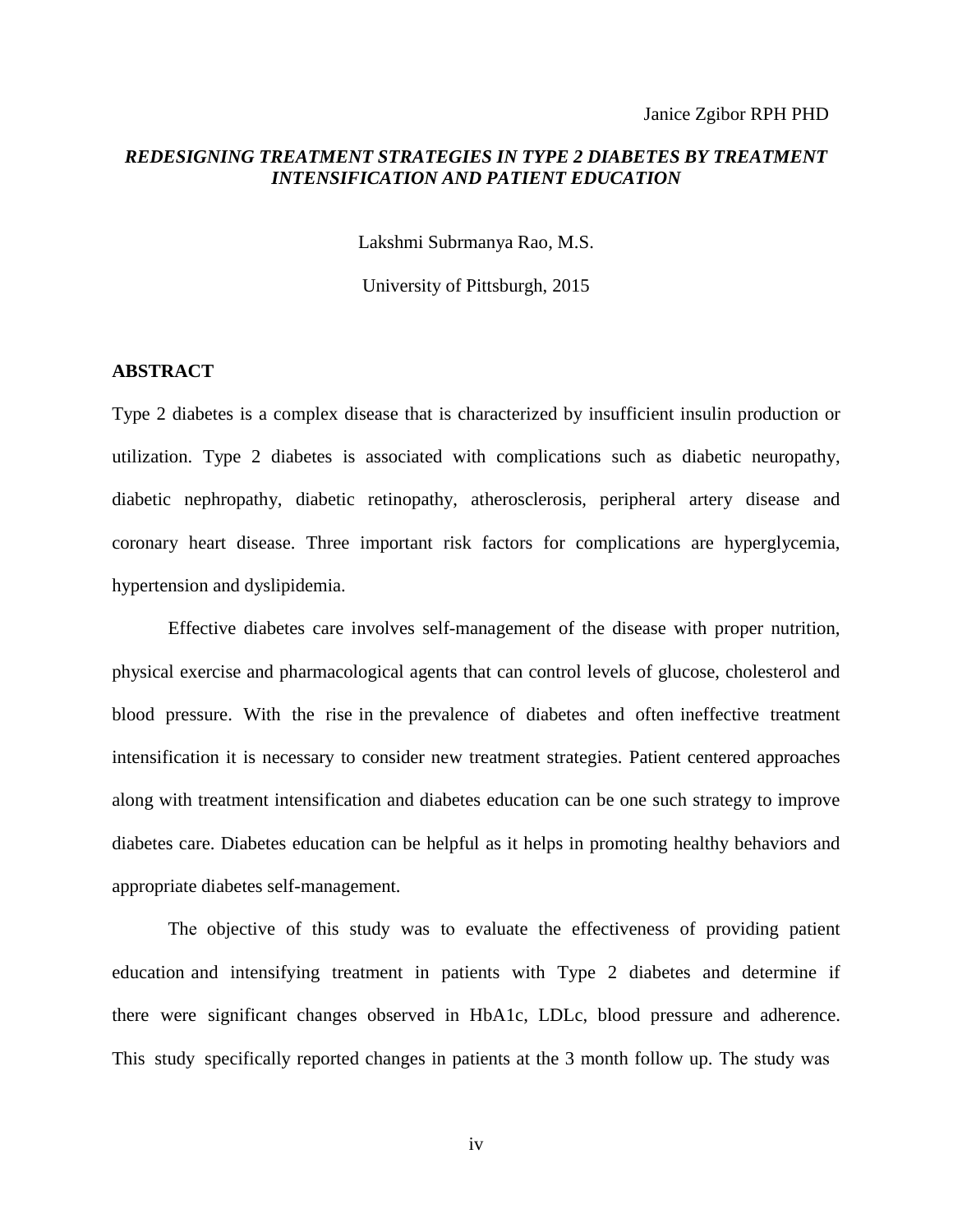a prospective, cluster randomized controlled trial. There were a total of 240 patients enrolled in the study: 175 were in the intervention group and 65 were in the control group. Treatment was intensified according to pre-approved protocols and diabetes education was provided to patients in the intervention group.

There was significant decrease in HbA1c and LDLc levels within the intervention group but the difference was not significant within the control group. There was no decrease in blood pressure within the intervention or the control group. HbA1c, systolic blood pressure and diastolic blood pressure was significantly different in between the groups at baseline but not during 3 month follow up. There was no statistically significant difference between the underlying distributions of the adherence scores of control at baseline or 3 month follow up.

The results from the 3 month follow up strongly indicated that treatment intensification along with patient education can be an effective way to treat diabetes. These results also emphasized the importance of a patient centered approach and diabetes education. The public health significance of this study is that it can be very helpful to optimize treatment strategies in diabetes while addressing behavioral and psychological needs of a patient. This can improve selfmanagement of diabetes, which is one of the very important aspects of diabetes care.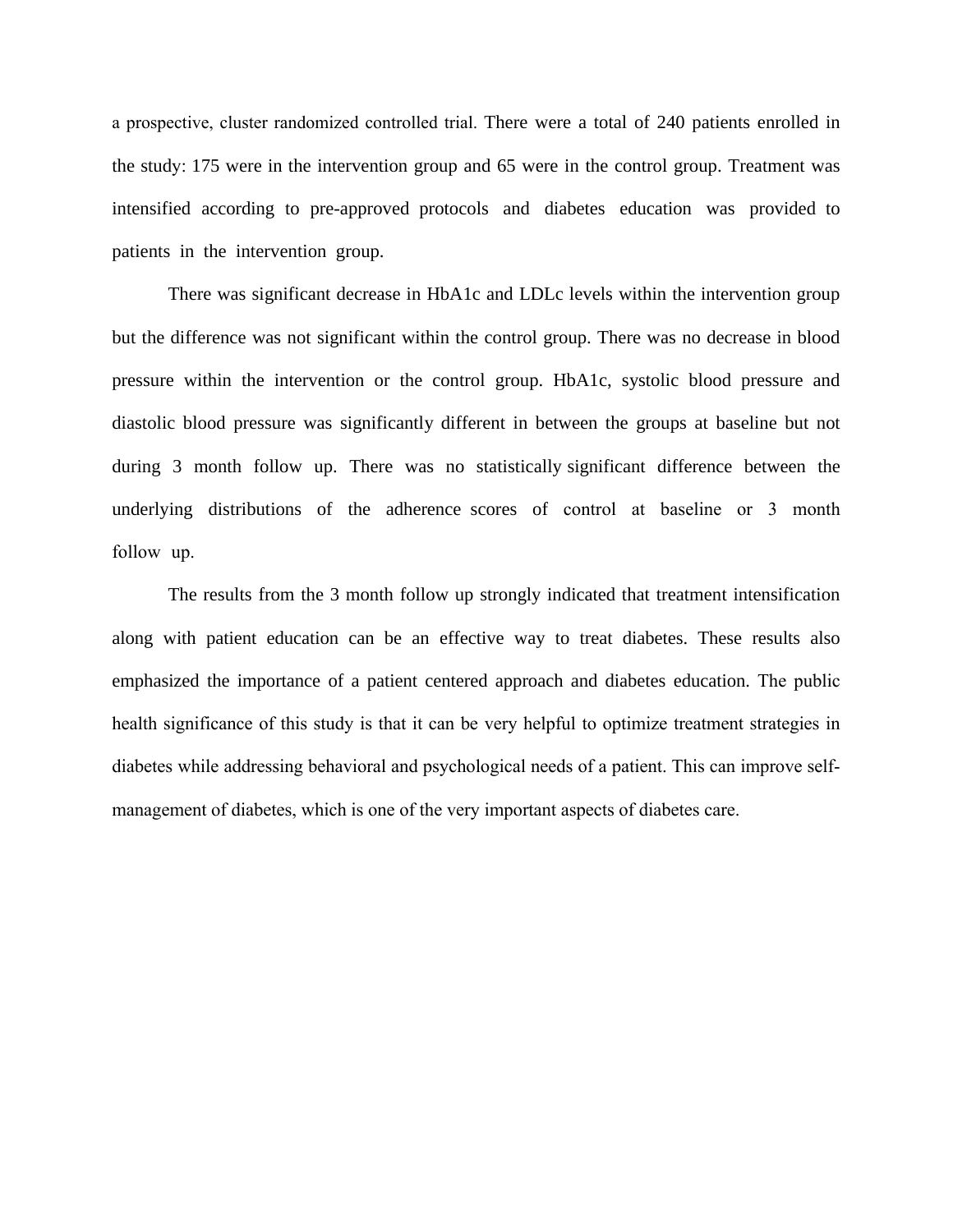| 1.0 |     |                               |
|-----|-----|-------------------------------|
|     | 1.1 |                               |
|     | 1.2 |                               |
|     | 1.3 |                               |
|     | 1.4 |                               |
|     |     | 1.4.1                         |
|     |     | 1.4.2                         |
|     |     | 1.4.3                         |
|     |     |                               |
|     |     |                               |
|     |     |                               |
|     | 1.5 |                               |
|     |     | 1.5.1                         |
|     |     | 1.5.2                         |
|     |     | 1.5.3                         |
|     |     | 1.5.4 Medication<br><b>16</b> |
|     | 1.6 |                               |
|     | 1.7 |                               |
|     | 1.8 |                               |
|     | 1.9 |                               |
| 2.0 |     |                               |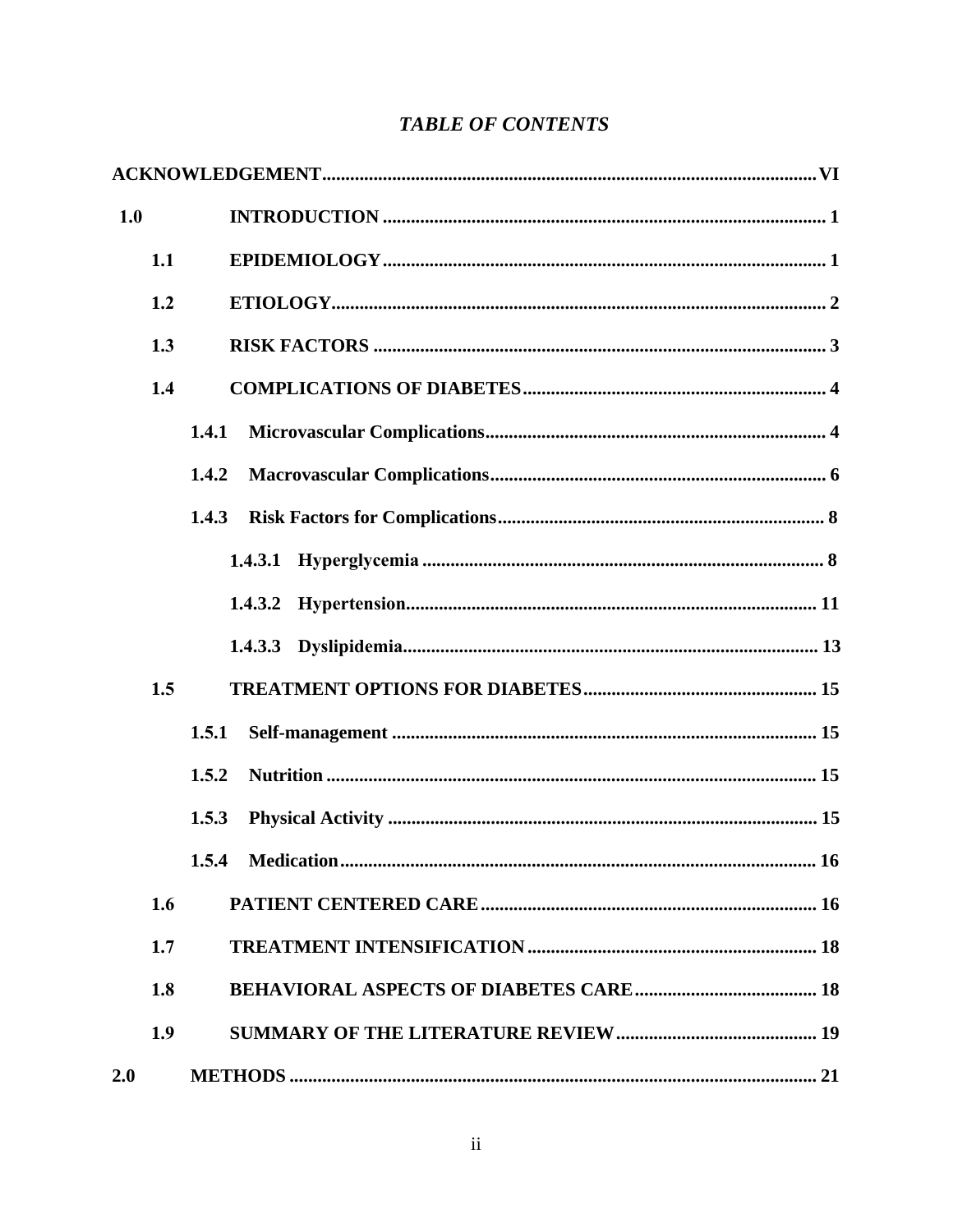|     | 2.1  |  |
|-----|------|--|
|     | 2.2  |  |
|     | 2.3  |  |
|     | 2.4  |  |
|     | 2.5  |  |
|     | 2.6  |  |
|     | 2.7  |  |
|     | 2.8  |  |
|     | 2.9  |  |
|     | 2.10 |  |
| 3.0 |      |  |
| 4.0 |      |  |
|     | 4.1  |  |
|     | 4.2  |  |
|     | 4.3  |  |
|     | 4.4  |  |
|     |      |  |
|     | 4.6  |  |
|     | 4.7  |  |
|     |      |  |
|     |      |  |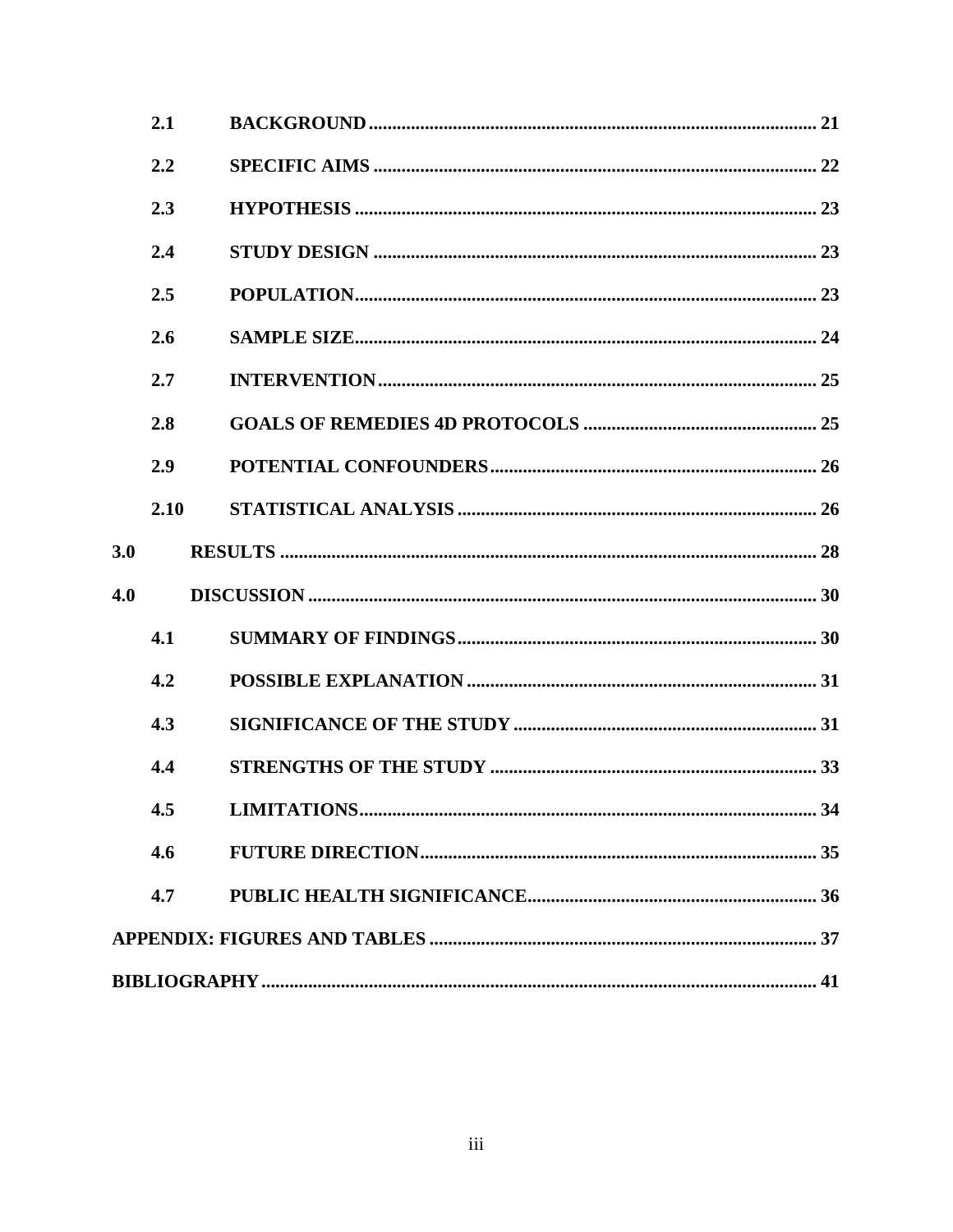# **LIST OF TABLES**

| Table 4: Demographic and clinical characteristics of participants in intervention and control |  |
|-----------------------------------------------------------------------------------------------|--|
|                                                                                               |  |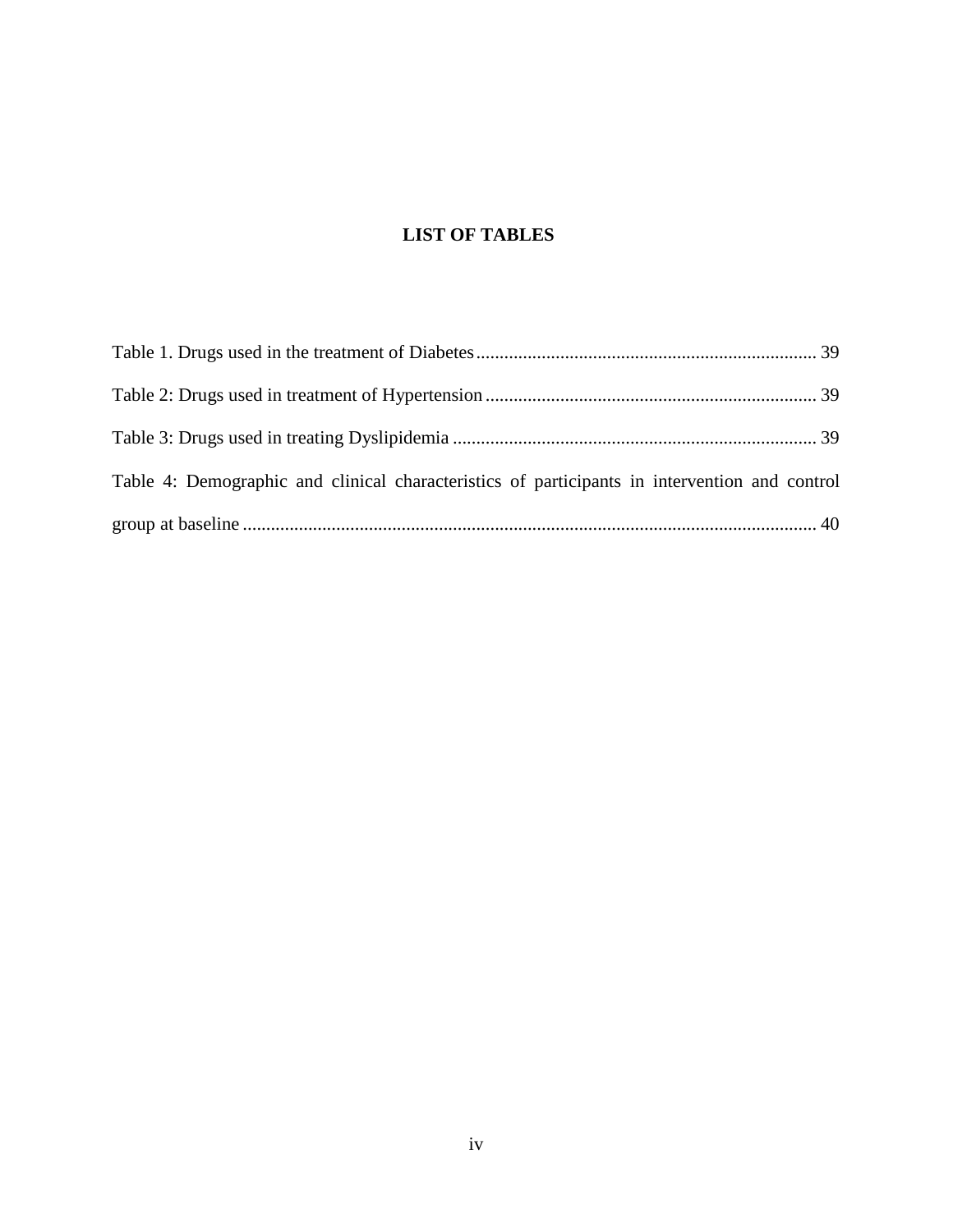# **LIST OF FIGURES**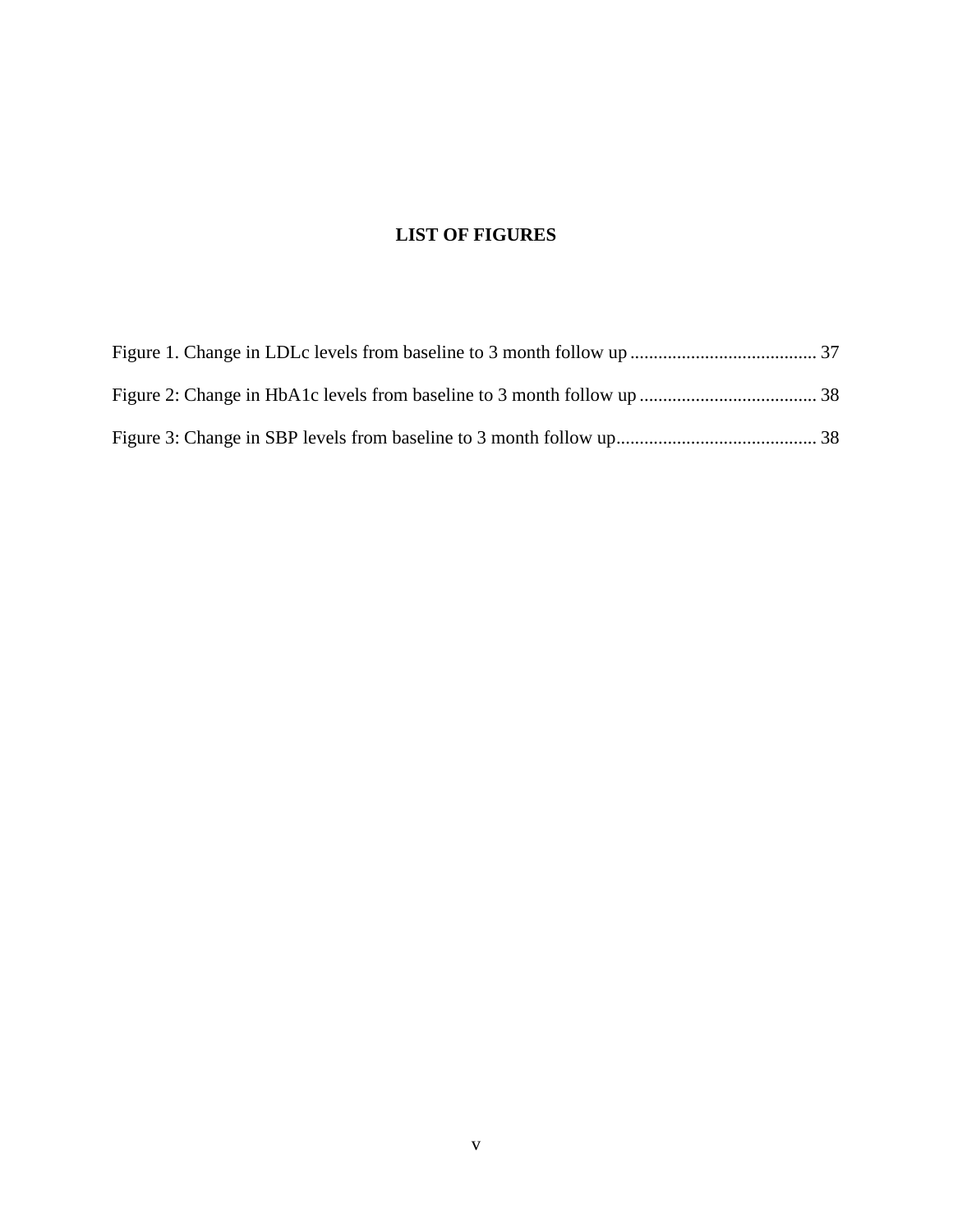### **ACKNOWLEDGEMENT**

<span id="page-9-0"></span>First and foremost, I would like to sincerely express my gratitude to my advisor Dr. Janice Zgibor. Her guidance and support truly made a difference in my life. She is more of a mentor and a friend, than a professor to me. It was under her guidance that I became more interested in Diabetes research. She helped me understand different approaches to diabetes care and patient education which was very helpful. She also helped me develop analyzing skills. I really can't thank her enough for all her support throughout these two years of my masters at the University of Pittsburgh.

My sincere thanks also goes to Dr. Nancy W Glynn and Dr. Linda Rose Frank for their suggestions related to patient centered care and behavioral aspects of diabetes care. All of their comments were very encouraging and insightful.

I want to thank Maura Maloney for providing the data and her help to solve all problems related to data. I would also like Linda Dobosh for all her help during my thesis defense. Last but not the least, I would like to thank my parents Nalini S Rao and M R S Rao and my brother Shyam , for all their support without which pursuing this masters and coming to Pittsburgh would still be a dream.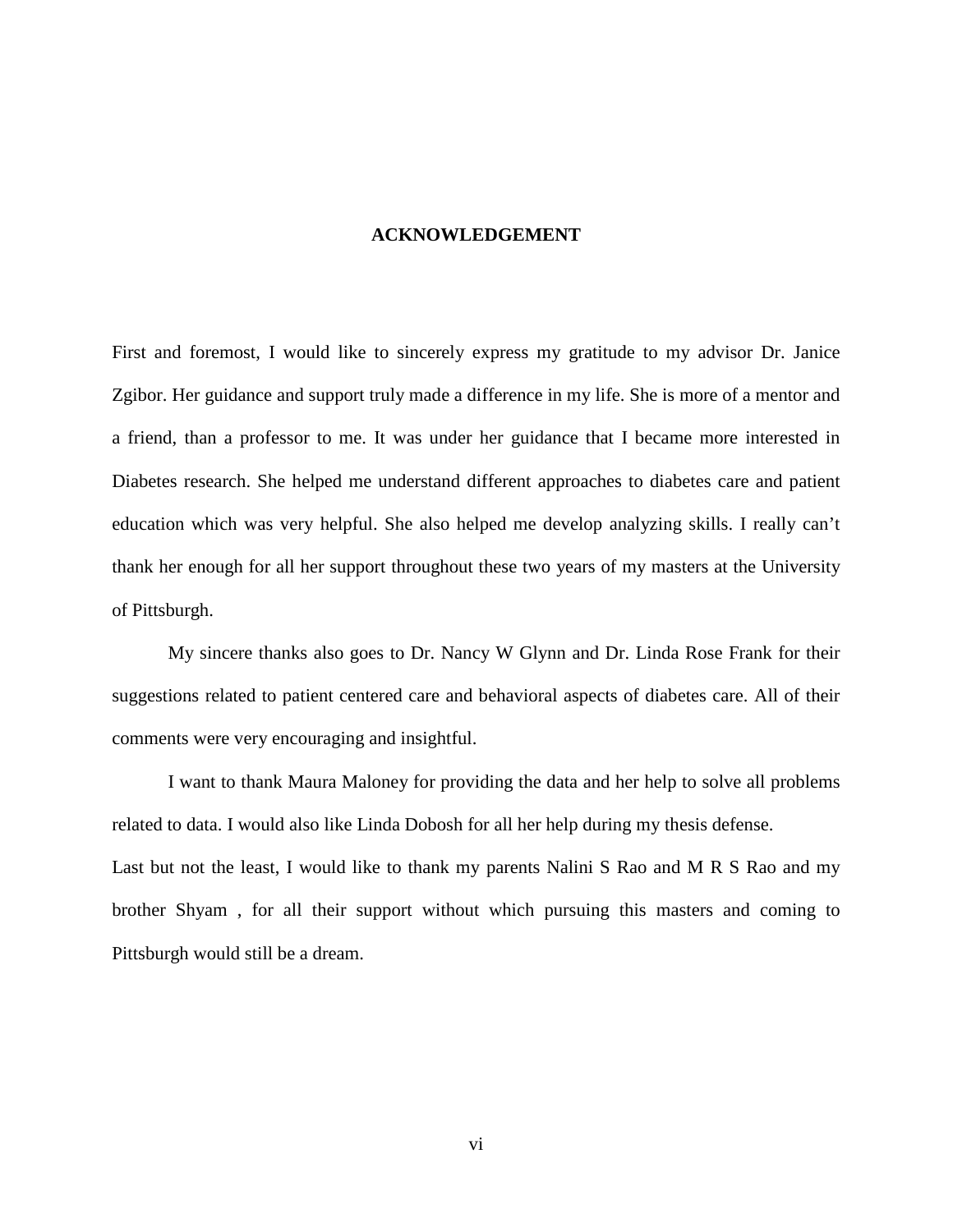# **1.0 INTRODUCTION**

<span id="page-10-0"></span>Diabetes is a chronic disease that occurs when the pancreas does not produce enough insulin, or when the body cannot effectively use the insulin it produces (1). The insufficient insulin in the body causes hyperglycemia. Diabetes is characterized by symptoms such as frequent urination, excessive thirst, unexplained weight loss, extreme hunger, sudden vision changes, tingling or numbness in hands or feet, fatigue, very dry skin and wounds that are difficult to heal (2).

There are two main types of diabetes. Type 1 and Type 2. Type 1 diabetes was formerly called juvenile onset diabetes, usually develops in childhood or adolescence and is characterized by hyperglycemia due to an absolute deficiency of the insulin hormone produced by the pancreas (1). Type 2 diabetes usually develops during adulthood, however recently there has been an increase in incidence in children and adolescents (1). Type 2 diabetes is characterized by hyperglycemia caused by insulin resistance (1). This thesis focuses only on Type 2 diabetes.

#### **1.1 EPIDEMIOLOGY**

<span id="page-10-1"></span>The World Health Organization (WHO) predicts that diabetes will be the seventh leading cause of death by 2030 (1). Diabetes has already been diagnosed in 347 million people all over the world. WHO also predicts a 50 percent increase in the number of deaths due to diabetes by 2030 (1). According to this report by WHO an estimated 3.4 million people died due to consequences of diabetes and more than 80% of the deaths occurred in low and middle income countries (1).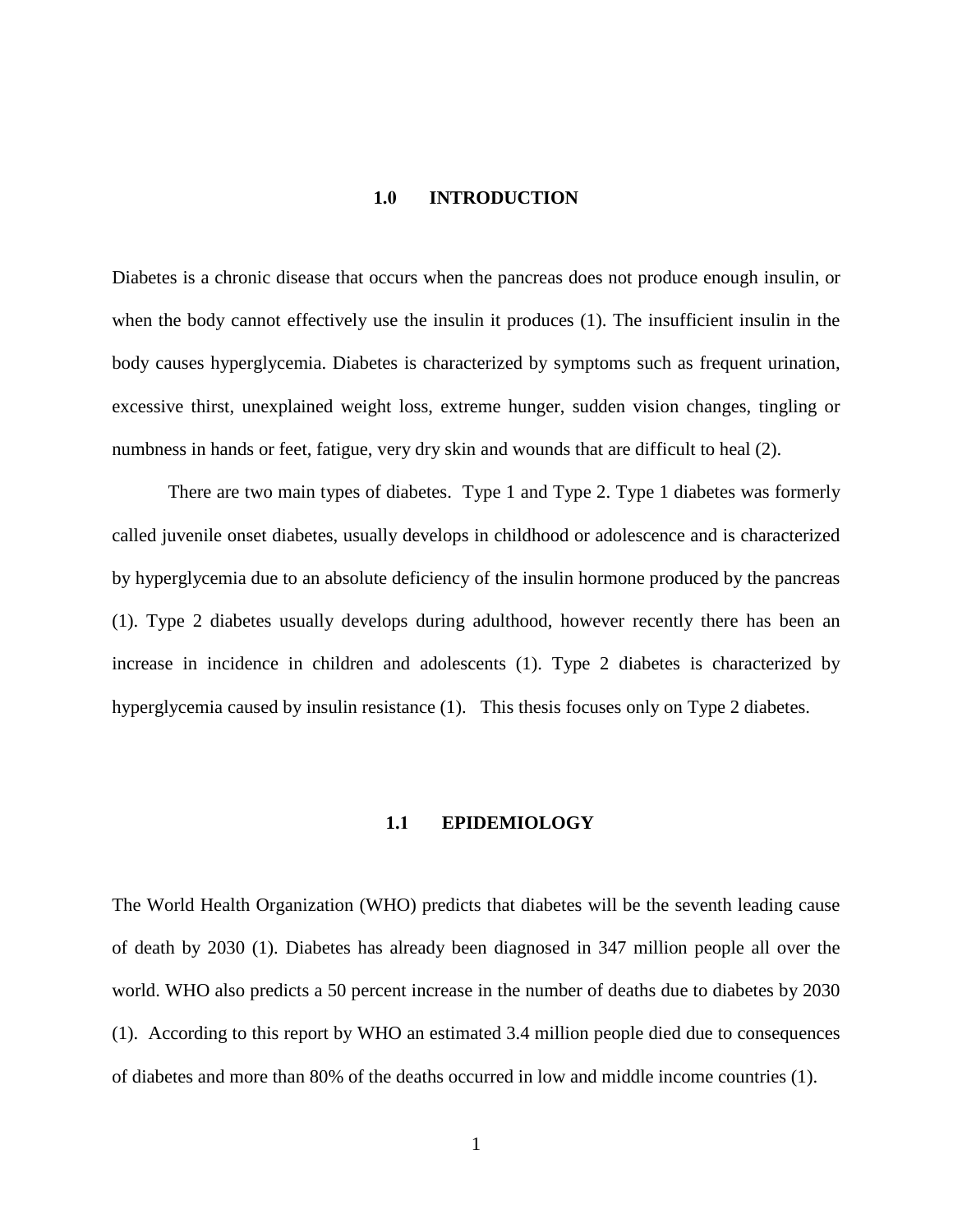According to National Diabetes Statistics Report, 2014 by the Centers of Disease Control and Prevention (CDC), diabetes remained the 7th leading cause of death in the United States in 2010 (2) with Type 2 accounting for 95% of the cases. One in ten adults have diabetes in the United States (3). The prevalence of diabetes in the year 2012 in the United States was 9.3% and affected 29.1 million Americans. Out of 29.1 million people affected, 21 million were diagnosed and 8.1 million were undiagnosed. Approximately 11.6 million people with diabetes were over the age of 65 (3). Diabetes is slowly increasing in young adults affecting 208,000 Americans under age 20 (3). In 2012, 1.7 million new diabetes cases were reported of which 7.6% of non-Hispanic whites, 9.0% of Asian Americans, 12.8% of Hispanics, 13.2% of non-Hispanic blacks, 15.9% of American Indians and Alaskan Natives (3).

Total cost of diagnosed diabetes in the United States in 2012 was \$245 billion of which \$176 billion was spent on direct medical costs and \$69 billion on reduced productivity (3). The cost of expenditures among people with diagnosed diabetes were 2.3 times higher than what expenditures would be in the absence of diabetes (3). There has been a significant increase in the costs of diabetes from previous years, which indicates the high economic burden due to diabetes (3).

### **1.2 ETIOLOGY**

<span id="page-11-0"></span>In Type 2 diabetes, insulin secreted is insufficient or the insulin produced cannot be used by the human body. By definition, diabetes is a blood glucose level of greater than or equal to 126 milligrams per deciliter (mg/dL) after fasting overnight, or a non-fasting glucose level greater than or equal to 200 mg/dL along with symptoms of diabetes including a glucose level of greater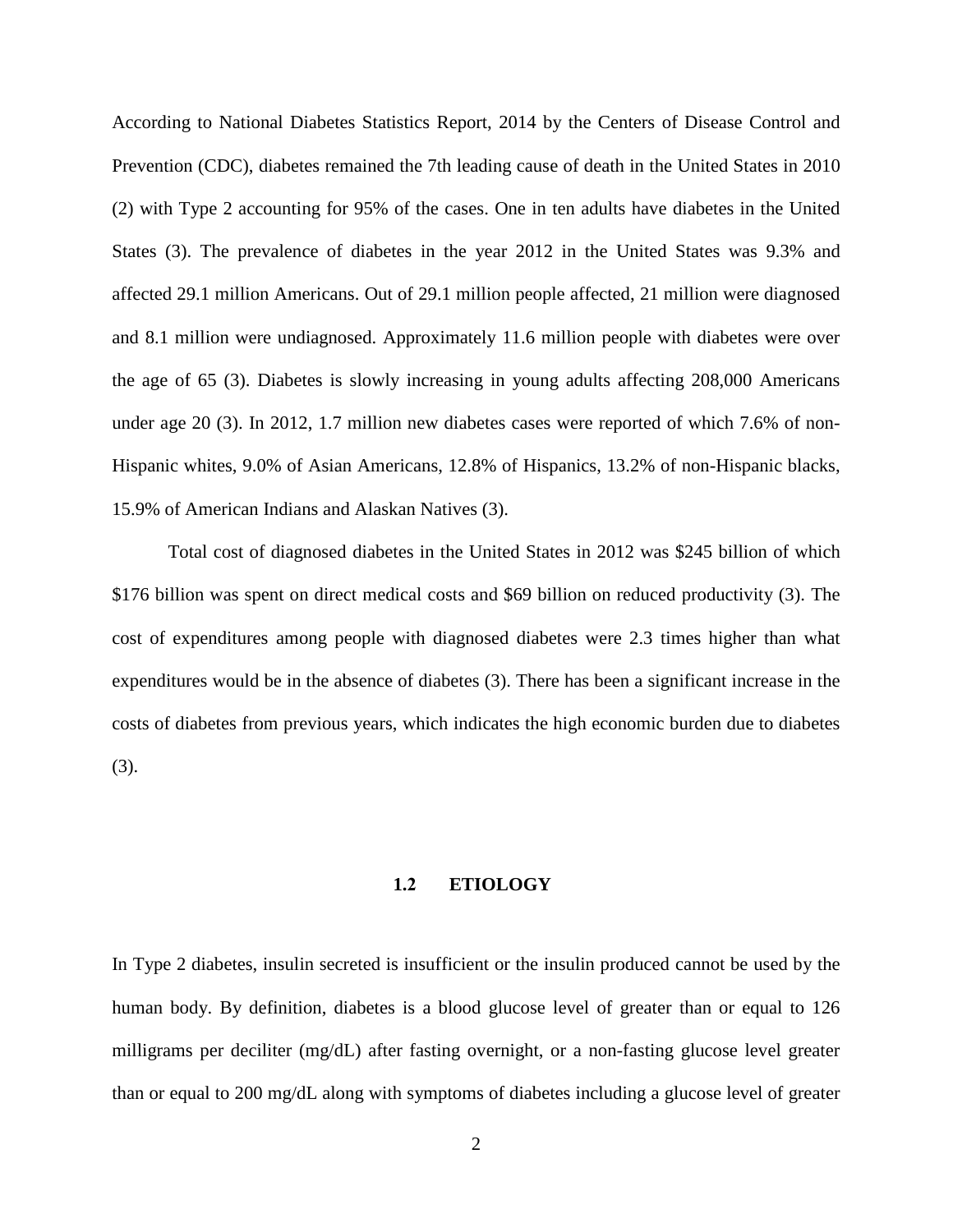than or equal to 200 mg/dL on a 2-hour glucose tolerance test, or an HbA1c greater than or equal to 6.5% (4).

The cause of Type 2 diabetes is still remains unknown. Genetic susceptibility, autoimmune factors and environmental causes are strongly linked with diabetes. Obesity and physical inactivity are also strongly associated with development of Type 2 diabetes. Other possible causes of diabetes include insulin resistance, abnormal glucose production by the liver, the regulation of insulin and glucagon, metabolic syndrome and beta cell dysfunction (5).

### **1.3 RISK FACTORS**

<span id="page-12-0"></span>The risk factors for Type 2 diabetes are age, obesity, physical inactivity, having a parent or sibling with diabetes, family ancestry that is African American, Alaska Native, American Indian, Asian American, Hispanic/Latino, or Pacific Islander American. History of a live birth of more than 9 pounds, history of gestational diabetes, high blood pressure of 140/90 mmHg or above, being treated for hypertension, high-density lipoprotein (HDL) below 35 milligrams per deciliter (mg/dL), or a triglyceride level above 250 mg/dL, polycystic ovary syndrome (PCOS), an HbA1c level of 5.7 to 6.4 percent, a fasting plasma glucose test result of 100–125 mg/dL (impaired fasting glucose), 2-hour oral glucose tolerance test result of 140–199 mg/dL, impaired glucose tolerance, acanthosis nigricans, a condition associated with insulin resistance, characterized by a dark, velvety rash around the neck or armpits and history of CVD (5) are also considered as risk factors for Type 2 diabetes.

In addition to full blown Type 2 diabetes, pre-diabetes is a condition in which a person has a blood glucose level that is higher than normal, but not high enough to be diagnosed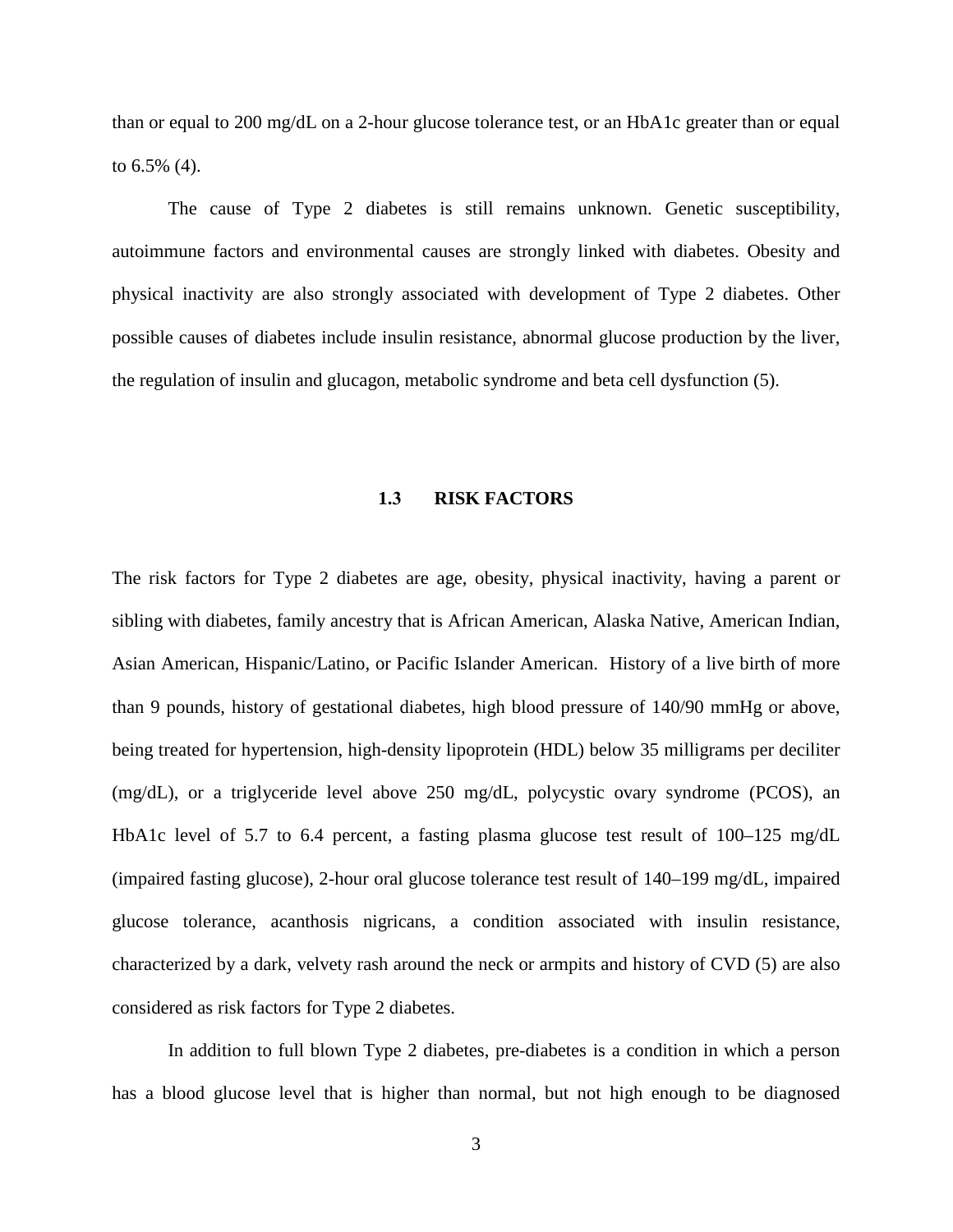diabetes (2). Individuals with pre-diabetes are at a higher risk for developing Type 2 diabetes and other serious health problems, including heart disease, and stroke (2). Without lifestyle changes, 15% to 30% of people with pre-diabetes will develop Type 2 diabetes within five years (2).

The risk factors of pre-diabetes are age especially above 45 years, being overweight or obese, a family history of diabetes, having an African American, Hispanic/Latino, American Indian, Asian American, or Pacific Islander racial or ethnic background, a history of gestational diabetes or having given birth to a baby weighing nine pounds or more and sedentary lifestyle (2). In 2012, 86 million Americans age 20 and older had pre-diabetes, which was greater than 79 million in 2010 (3).

#### **1.4 COMPLICATIONS OF DIABETES**

<span id="page-13-0"></span>Diabetes has the potential to have deleterious impact on risk factors for complications such as hyperglycemia, hypoglycemia, hypertension and dyslipidemia. These risk factors can lead to an increased probability for myocardial infarction, stroke, blindness and eye problems, kidney disease, amputations and death due to cardiovascular complications (2).

Complications of diabetes can categorized into two types. Microvascular complications and microvascular complications.

### <span id="page-13-1"></span>**1.4.1 Microvascular Complications**

Microvascular complications in diabetes can cause significant mortality and morbidity. The susceptibility to complications depends on age, age at onset of the disease, environmental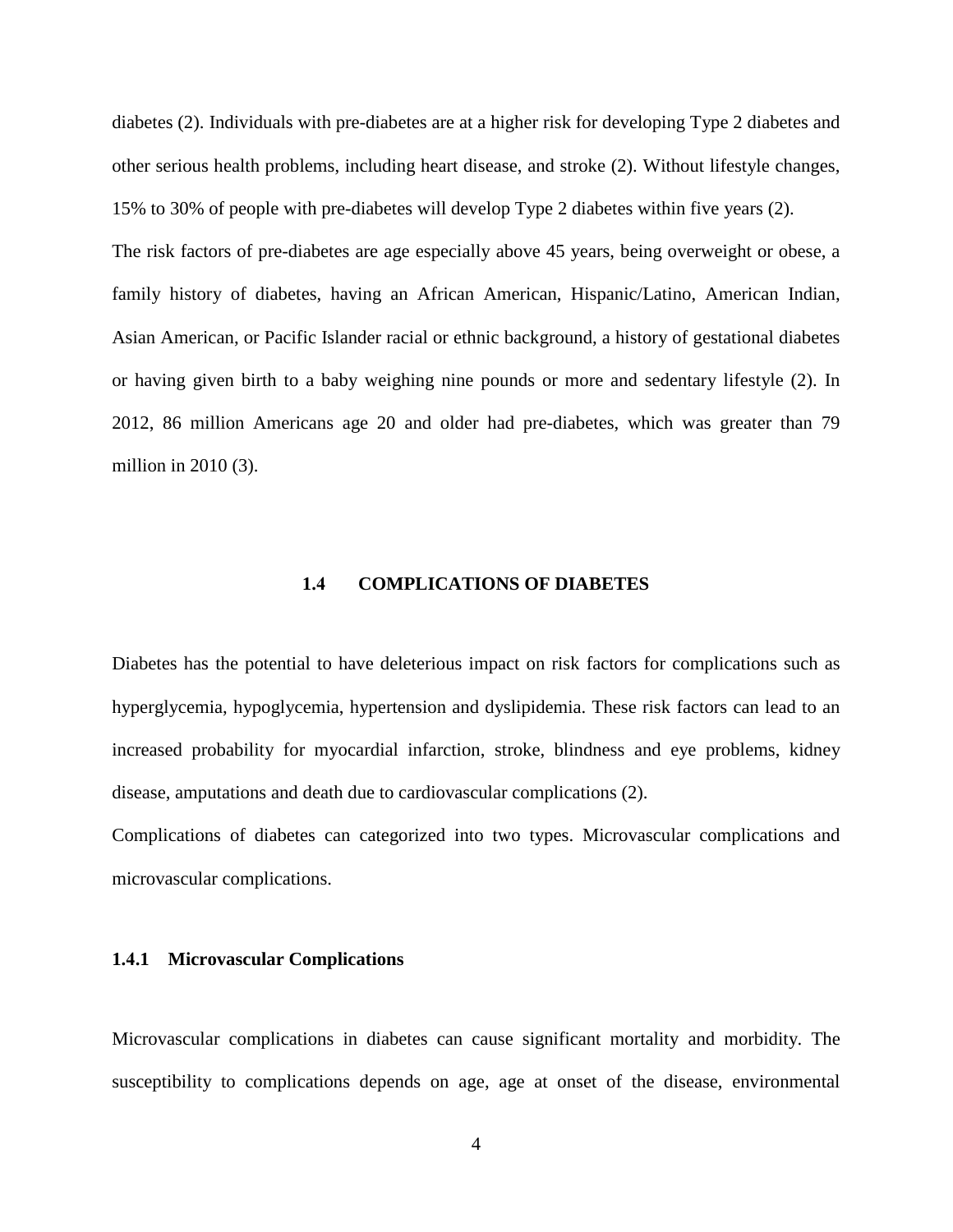factors, degree of glycemic control and disease duration (6). Some individuals are also genetically prone to develop these complications (6).

Diabetic retinopathy is one of the most common microvascular complication associated with diabetes. Approximately 10,000 diabetic retinopathy cases are reported every year in the United States alone (6). High levels of blood glucose, blood pressure and cholesterol, are the primary risk factors for retinopathy (7). In 2010, a total of 7,685,237 people were living with diabetic retinopathy (6) and about 20% of adults with diagnosed diabetes aged 45 years or older reported visual impairment compared with 15.7% of those aged 18-44 years (3).

The age-adjusted prevalence was 19% among women and 16.2% among men and the age-adjusted prevalence of adults with diagnosed diabetes who reported visual impairment was 20.7% for blacks, 17.1% for whites, and 15.6% for Hispanics in 2011(3). According to the UK Prospective Diabetes Study (UKPDS) development of retinopathy in Type 2 Diabetes was related to severity of hyperglycemia and presence of hypertension (8).

Diabetic nephropathy is the leading cause of renal failure in the United States (6). Small blood vessels in the kidneys are damaged due to diabetes making the kidneys less efficient, which leads to kidney failure. Diabetic nephropathy is more common in people with diabetes compared to people without diabetes (7). Diabetes is responsible for 30-40% of all end-stage renal disease (ESRD) cases in the United States (17). In between 1980 and 2008, the ageadjusted incidence of treatment for ESRD due to diabetes per 100,000 diabetic population varied by race-sex groups (3). It was greatest among black men and lowest among white women (3). Micro albuminuria is defined as a condition in which albumin excretion is 30–299 mg/24 hours. Without any intervention and proper care, diabetic patients with micro albuminuria typically progress to proteinuria, which may lead to renal failure (6). In the UKPDS, the incidence of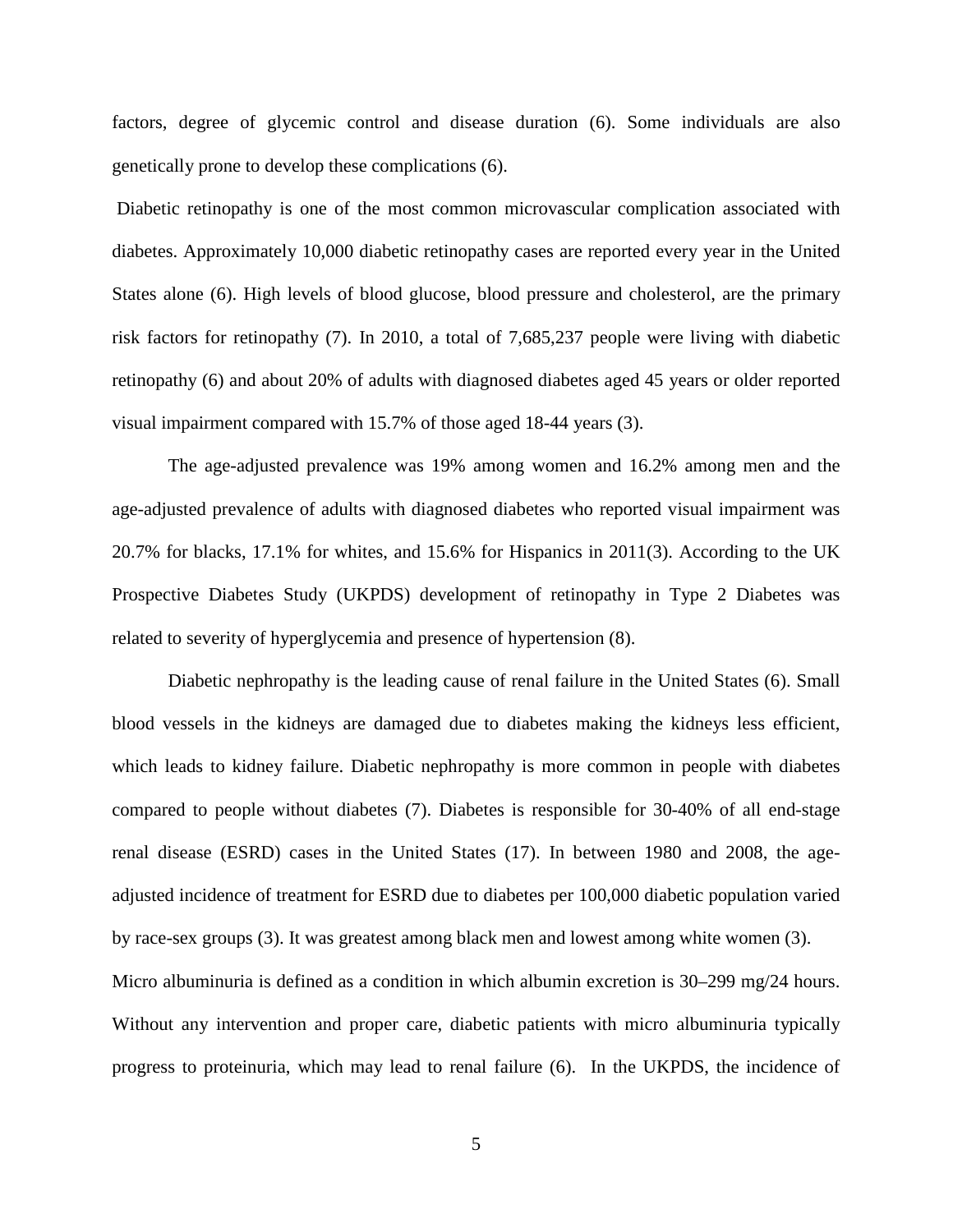micro albuminuria was 2% per year in patients with Type 2 diabetes, and the 10-year prevalence after diagnosis was 25 % (8).

There can be significant damage caused to the nerves due to high blood glucose and high blood pressure leading to many dysfunctions in the body. The most common affected area is the feet and this is called as peripheral neuropathy characterized by symptoms such as pain, tingling, and loss of sensation. The risk of developing diabetic neuropathy depends on the magnitude and duration of hyperglycemia which leads to nerve damage.

If neuropathy is not treated at the right time it can lead to infections and amputations. People with diabetes carry a risk of amputation that may be 25 times greater than that of people without diabetes (7). Diabetic neuropathy results in more than 80% of amputations due to foot ulceration and injury. Clinical and subclinical neuropathy has been estimated to occur in 10 to 100 percent of diabetic patients. Depending upon the diagnostic criteria and patient populations examined it is estimated 50 percent of patients with diabetes will eventually develop neuropathy (16). These complications may lead to mobility issues and the likelihood of developing neuropathy increases with age (3). Problems with mobility were observed more in women than in men (3). In 2011, among women, the age-adjusted prevalence was 62.6% for blacks, 56.6% for whites, and 50.9% for Hispanics and among men the age-adjusted prevalence was 51.9% for whites, 43.4% for blacks, and 43.1% for Hispanics (3).

### <span id="page-15-0"></span>**1.4.2 Macrovascular Complications**

The primary macrovascular complication associated with diabetes is atherosclerosis. This is characterized by narrowing of arterial walls throughout the body (6). Other than the formation of atheroma, there is a strong evidence of increase in hyper coagulabilty and platelet adhesion in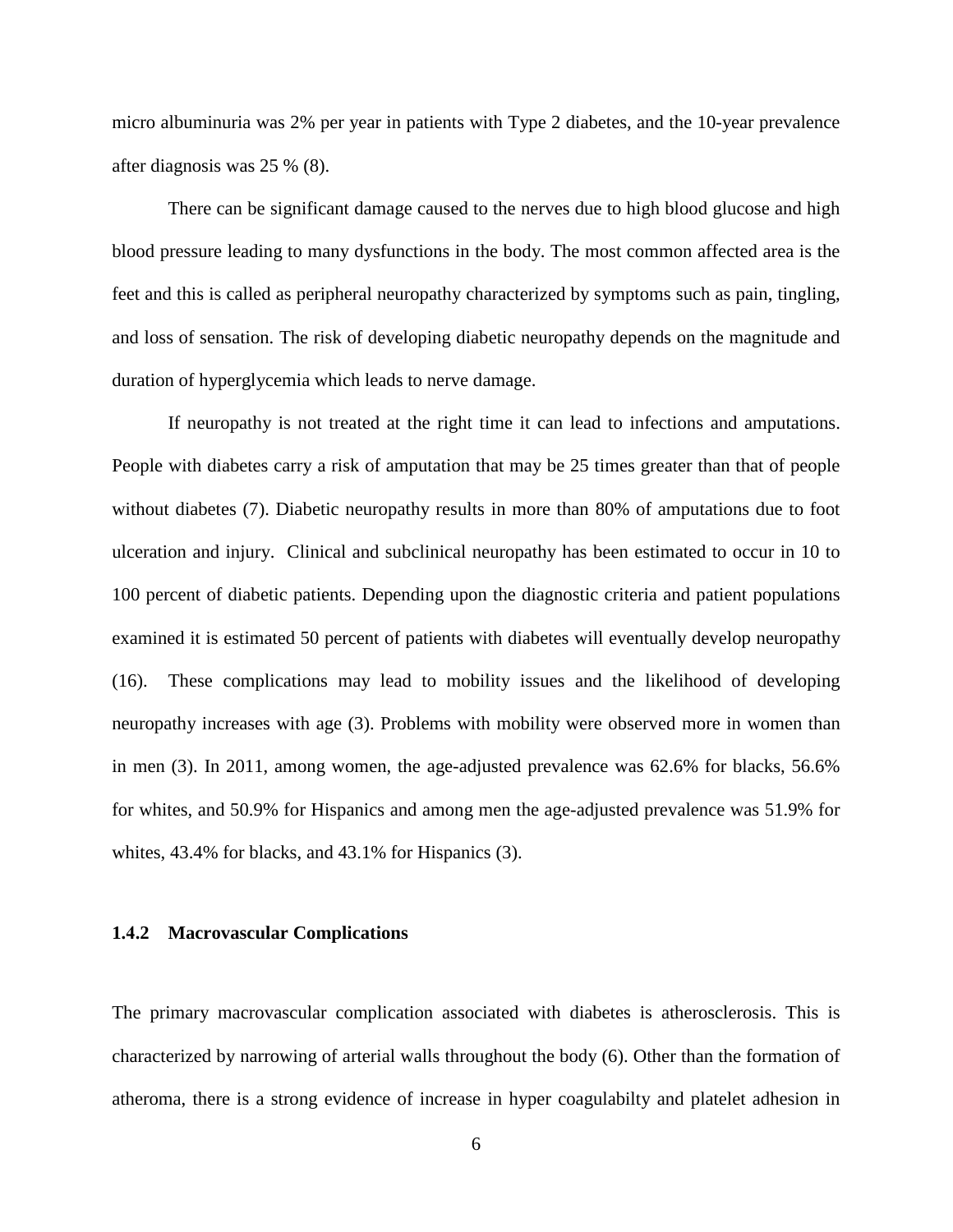patients with Type 2 diabetes, which increases the risk of vascular occlusion (6). Atherosclerosis leads to the development of endothelial injury and inflammation due to accumulation of oxidized LDL particles in the endothelial wall of the arteries. This is called atheroma formation. Fibrinolysis can also be impaired in patients with diabetes, which increases risk for cardiovascular events.

In the Framingham Heart Study, the incidence of cardiovascular disease among diabetic men was twice that of non-diabetic men. Among diabetic women the incidence of cardiovascular disease was three times that of non-diabetic women (10). There was also a loss of female protective factors in premenopausal women due to onset of diabetes. (20)

Cardiovascular Disease (CVD) is the primary cause of death in patients with Type 2 diabetes. CVD also accounts for highest expenditures in healthcare among people with Type 2 diabetes (6). Diabetes increases the risk of developing CVD and is an independent risk factor for stroke and cerebrovascular disease. The risk of stroke is increased by 150-400% in people with Type 2 diabetes compared to people without Type 2 diabetes (6). Stroke related complications such as dementia and recurrence of stroke, and stroke related mortality is high among people with Type 2 diabetes. In 2011, among people with diabetes aged 35 years and older and with self-reported heart disease or stroke, 5.0 million reported having coronary heart disease, 3.7 million reported having other heart disease or heart condition, and 2.1 million reported having a stroke. The age-adjusted prevalence of self-reported heart disease or stroke was 35.5% among men and 31.5% among women (3). In 2011, the age-adjusted percentage of those reporting heart disease or stroke was 24.5% among Hispanics, 33.0% among blacks, and 33.9% among whites (3).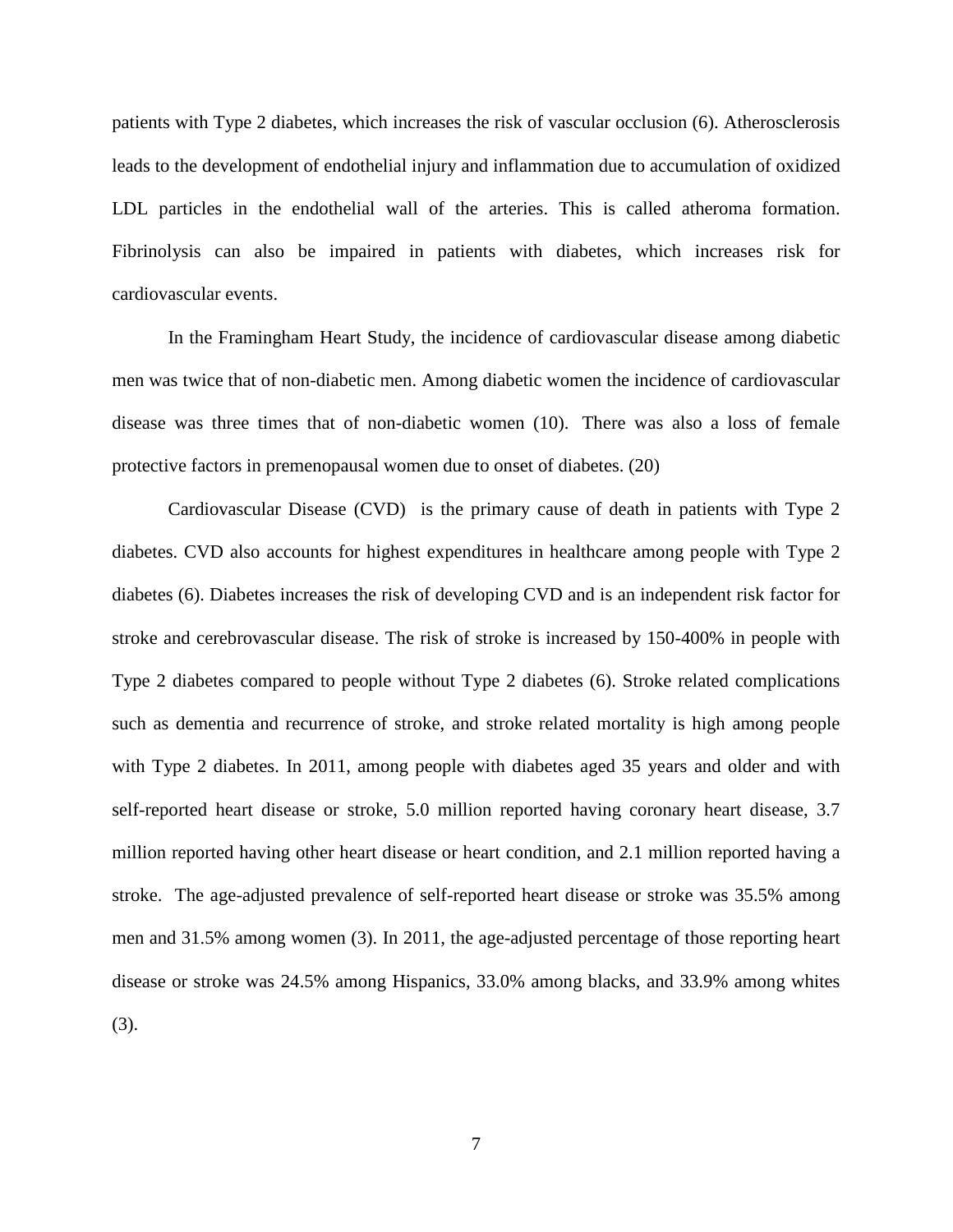Peripheral artery disease (PAD) is a form of atherosclerosis, characterized by atherosclerotic occlusive disease of the lower extremities and is a marker for atherothrombotic disease in other vascular beds (19). PAD affects approximately 12 million people in the U.S totally. (19). PAD is considered as a major risk factor for lower-extremity amputation, especially in patients with diabetes (19). It has the potential to lead to major complications like myocardial infarction, stroke and death. Diabetes is one of the major risk factors of PAD along with smoking, age, hypertension and hyperlipidemia. The disease prevalence increases with age and 12% to 20% of Americans age 65 and older (4.5 to 7.6 million) have PAD. As the population ages, the prevalence could reach 9.6 to 16 million in those age 65 and older and 19 million overall by 2050 (21). One in every three people over the age of 50 with diabetes is likely to have PAD (21).

### <span id="page-17-0"></span>**1.4.3 Risk Factors for Complications**

Different complications in diabetes can be caused due to hyperglycemia, hypertension and dyslipidemia. Therefore these are considered among the primary risk factors for complications in diabetes.

#### <span id="page-17-1"></span>**1.4.3.1 Hyperglycemia**

Hyperglycemia occurs when high amounts of glucose circulate in the plasma of the blood. It is associated with microvascular and macrovascular complications in diabetes (6). It can also cause cellular injury due to oxidative stress. Growth factors such as vascular endothelial growth factor (VEGF), growth hormone, and transforming growth factor β, have also been postulated to play important roles in the development of diabetic retinopathy. Aldose reductase plays an important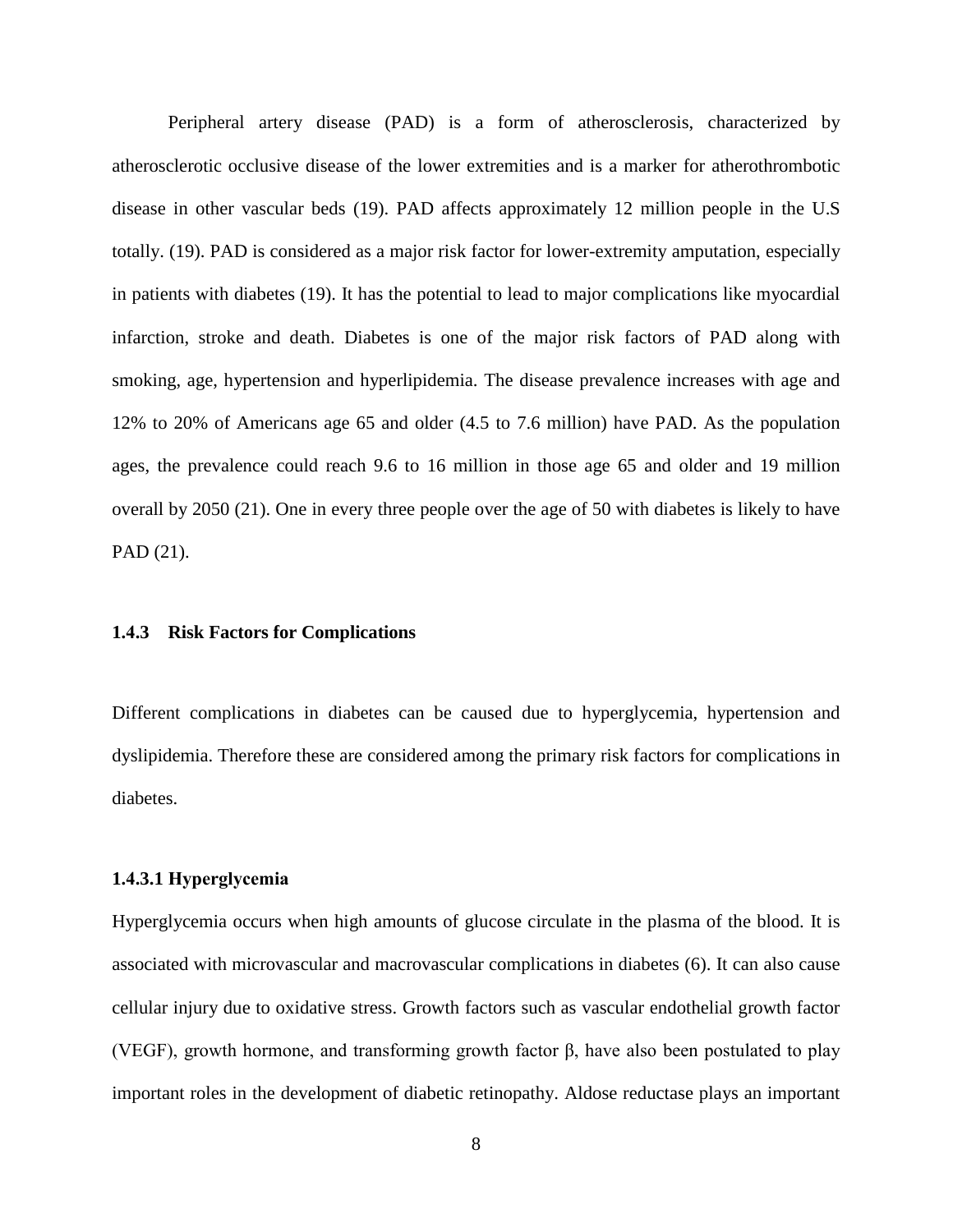role in development of diabetes complications. Osmotic stress from sorbitol accumulation has been postulated as one of the underlying mechanisms involved in the development of diabetic microvascular complications (9). In 2009, hyperglycemic crises caused 2,417 deaths, 19.8% lower than the 3,012 deaths in 1980 (3). In 2009, the hyperglycemic crises death rate was 42.6 per 100,000 diabetic population among black males, 19.5 among white males, 16.0 among black females, 11.7 among white females (3).

In the UKPDS study it was seen that chronic hyperglycemia, as measured by HbA1c, was one of the primary risk factors, which led to complications such as diabetic retinopathy, diabetic neuropathy, lower limb amputations and cardiovascular complications (8). HbA1c refers to glycated hemoglobin and is a longer term (2-3 month) measure of glycemic control. It develops when hemoglobin, a protein within red blood cells that carries oxygen throughout your body, joins with glucose in the blood, becoming 'glycated' (23). In the United Kingdom Prospective Diabetes Study (UKPDS) 5,102 patients with newly diagnosed Type 2 diabetes were recruited in 23 centers within the U.K. between 1977 and 1991.

The results established that retinopathy, nephropathy, and possibly neuropathy are reduced significantly by lowering blood glucose levels in Type 2 diabetes with intensive therapy, where a median HbA1c of 7.0% was achieved compared to median HbA1c of 7.9%. The overall microvascular complication rate was decreased by 25%. There was no decrease seen in the macrovascular complications (8).

In ADVANCE (Action in Diabetes and Vascular Disease: Preterax and Diamicron MR Controlled Evaluation,) 10,000 participants with Type 2 diabetes were randomized into four categories. They were intensive glucose lowering (including gliclazide MR) and additional "routine" BP lowering (perindopril/indapamide combination), standard glucose therapy and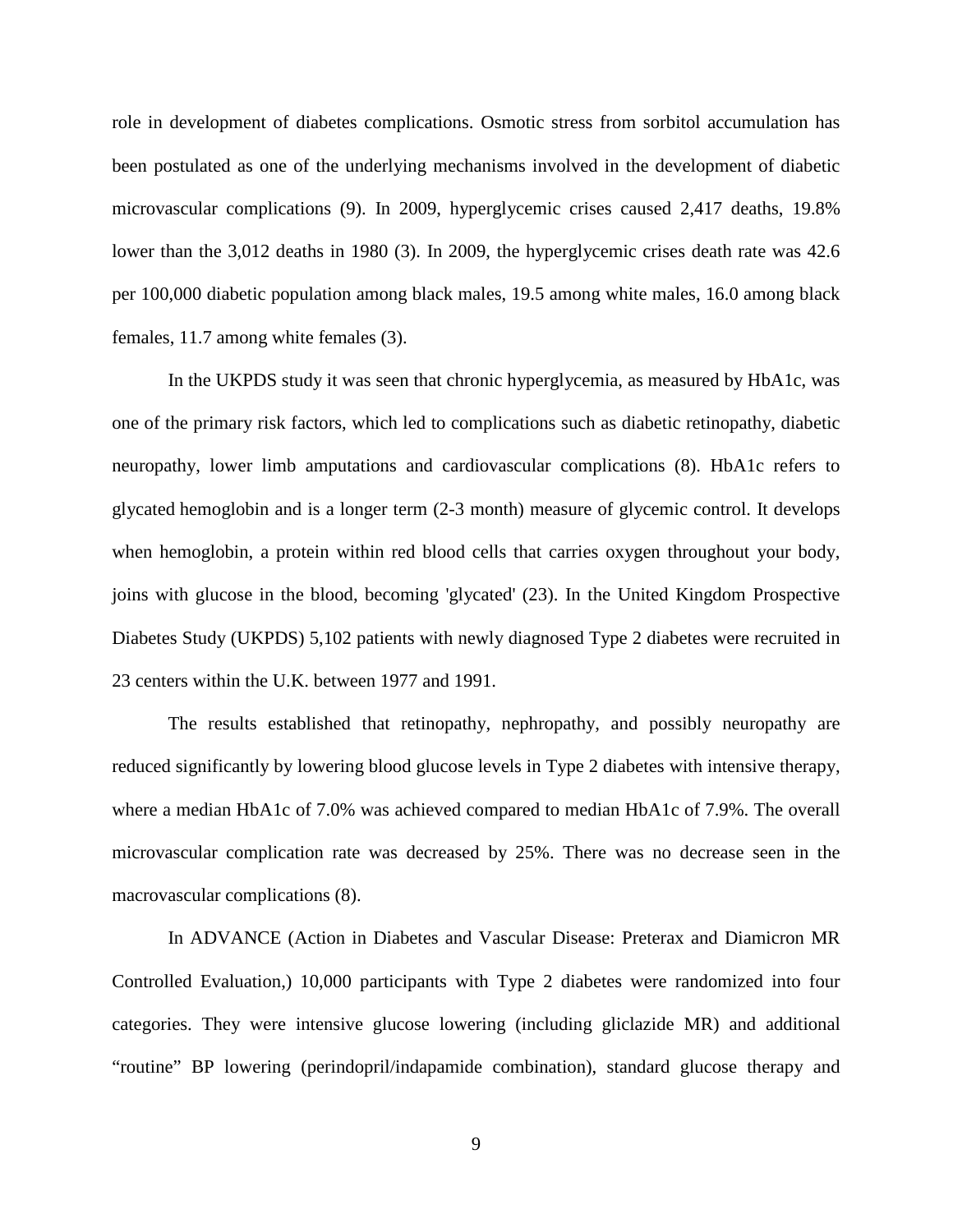routine BP lowering, intensive glucose lowering and placebo and standard glucose therapy and placebo. This trial involved 215 collaborating centers in 20 countries from Asia, Australia, Europe, and North America. By the end of follow-up, HbA1c in the intensive group had fallen to a mean of 6.5% compared with 7.3% in the standard group. HbA1c fell progressively in the intensive group, reaching 6.5% after 2–3 years duration of the trial. It was also seen that hyperglycemia was associated with microvascular events,  $(14%$  relative risk reduction,  $p = 0.01$ ). A reduction in diabetic nephropathy was seen. There were no significant differences in the number of macrovascular events between the two groups during the trial (hazard ratio 0.94  $[0.84-1.06]$   $P = 0.32$ ). (24).

In ACCORD (Action to Control Cardiovascular Risk in Diabetes), a total of 5,518 men and women with Type 2 diabetes were enrolled. All participants received simvastatin (20–40 mg/day) and were also randomly assigned to masked fenofibrate (160 or 54 mg/day, depending on renal function) or placebo. The primary outcome was the nonfatal myocardial infarction, nonfatal stroke, or cardiovascular death. At 1 year, stable median glycated hemoglobin levels of 6.4% and 7.5% were achieved in the intensive-therapy group and the standard-therapy group, respectively. During follow-up, the primary outcome occurred in 352 patients in the intensive therapy group, as compared with 371 in the standard-therapy group (hazard ratio, 0.90; 95% confidence interval [CI],  $0.78$  to  $1.04$ ; P=0.16).(25)

In Veterans Affairs Diabetes Trial (VADT), 1791 military veterans of mean age of 60.4 years who had Type 2 diabetes were randomized to receive either intensive or standard glucose control. The goal was to achieve absolute reduction of 1.5 percentage points in the glycated hemoglobin level in the intensive therapy group, as compared to standard-therapy group. After a median follow up was 5.6 years, median glycated hemoglobin levels were 8.4% in the standard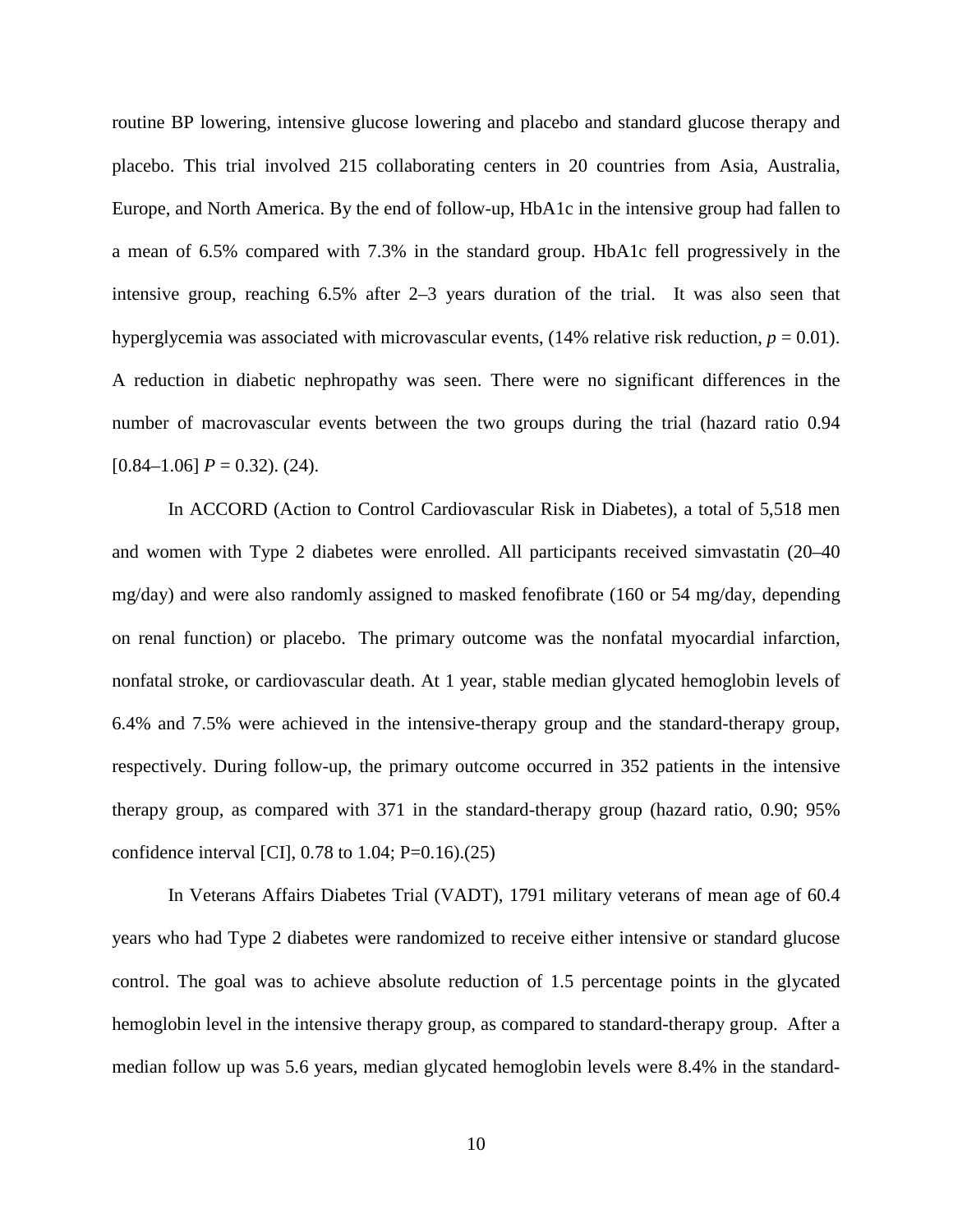therapy group and 6.9% in the intensive therapy group. There were no differences observed in between the two groups for microvascular complications. The rates of adverse events, such as hypoglycemia, were 17.6% in the standard therapy group and 24.1% in the intensive therapy group. (26)

## <span id="page-20-0"></span>**1.4.3.2 Hypertension**

Hypertension is one of the risk factors leading to complications in diabetes. According to the results obtained from Framingham Heart Study, hypertension has been identified as one of the major risk factor for the development of diabetes and its complications. Patients with hypertension are at a 2–3 times higher risk of developing diabetes than patients with normal blood pressure. Hypertension alone is, a powerful independent risk factor for cardiovascular morbidity and mortality (11).

The incidence of hypertension in patients with Type 2 diabetes is approximately two fold higher than in age-matched subjects without the disease (6). The prevalence is also higher in obese patients (11). There is a significant increase in hypertension with age (11). Both hypertension and diabetes have the potential to cause atherosclerosis (6). Therefore the coexistence can be more harmful to the body (11). The coexistence can also lead to thrombosis (11). Procoagulation can be caused in diabetic hypertensive patients due to enhanced platelet adhesion and aggregation of higher than normal levels of some coagulation factors (11). Hypertension causes ischemia in patients with diabetes and also speeds up the process of atherosclerosis of coronary arteries. (6) Hypertension is also a risk factor in causing End Stage Kidney Disease (ESRD) and accounts for 27% of all the cases in the US.

The Multiple Risk Factor Intervention Trial (MRFIT) was a randomized control trial in which 12,866 men assessed to be at risk of coronary heart disease on the basis of higher levels of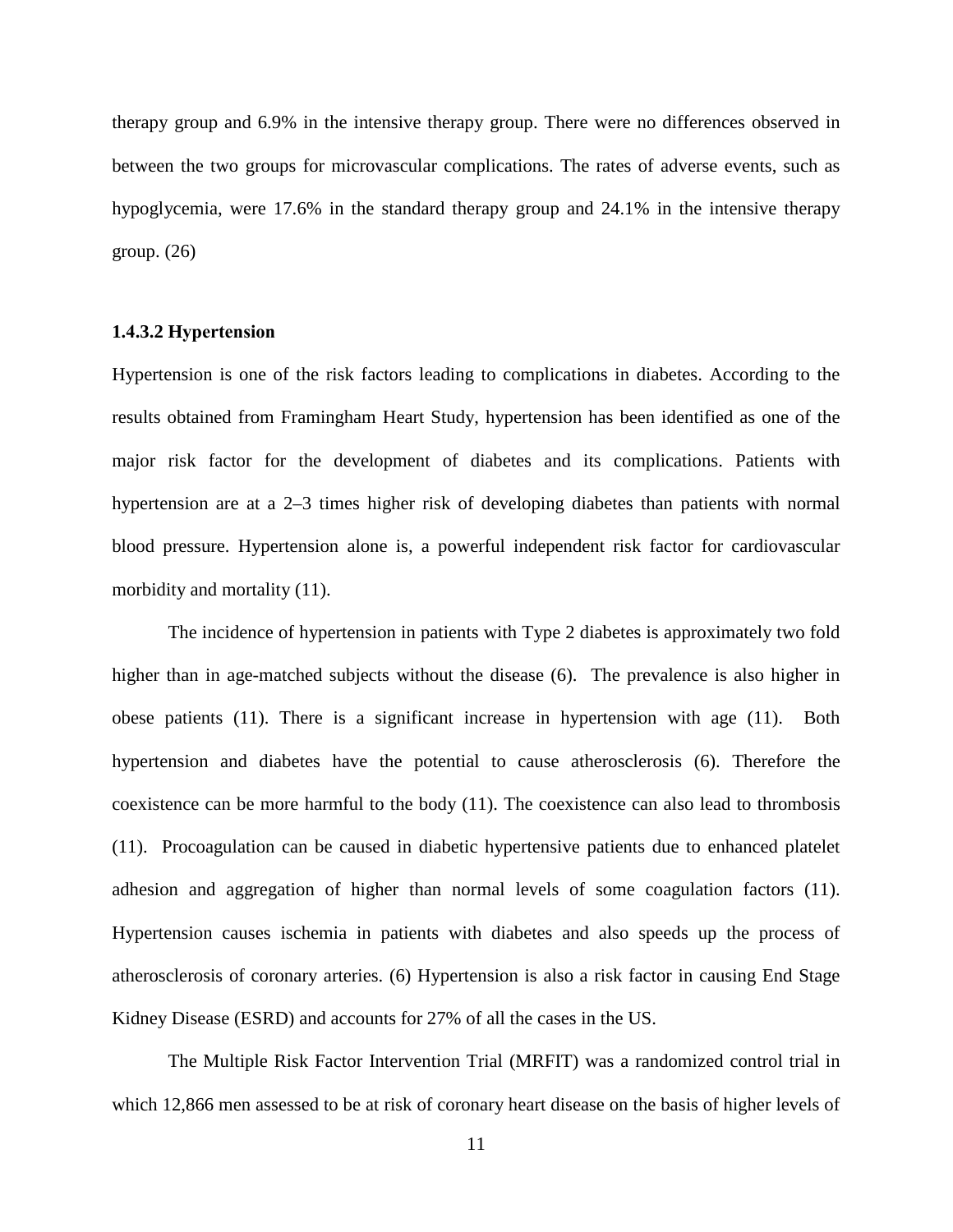serum cholesterol, diastolic blood pressure (BP), and cigarette use. Men were randomly assigned to special intervention or usual care. The special intervention (SI) group participated in an in depth sustained multifactor intervention program which basically aimed at lowering serum cholesterol and BP and at smoking cessation. The usual care group was offered no intervention. Cox models were used to assess the hazard ratios. In the MRFIT study the adjusted relative risk for developing ESRD was higher in hypertensive patients than in non-hypertensive patients. There were 885 deaths in special intervention group and 942 in the usual care group due to CHD (Hazard Ratio=0.94, 95% CI, 0.86–1.03). There were 1295 deaths special intervention group and 1332 deaths in usual care group due to CVD (Hazard Ratio=0.97, 95% 0.90–1.05) and there were 2713 deaths in special intervention group and 2735 deaths in usual care group from any cause (HR=0.99, 95% CI, 0.94–1.04). These were the numbers of deaths and hazard ratios after trial ended and an average of 27 years from randomization. (27)

In the ACCORD trial, systolic blood pressure in Type 2 diabetic patients at high risk for CVD was examined. A SBP of 120mmHg was set as the target. The study did not find any benefit in primary end point (nonfatal MI, nonfatal stroke, and cardiovascular death) comparing intensive blood pressure treatment (goal 120 mmHg, average blood pressure a goal achieved, 119/64 mmHg on 3.4 medications) with standard treatment (average blood pressure achieved 143/70 mmHg on medications). (25)

In the ADVANCE trial, the reduction in blood pressure showed some changes in the macrovascular events and risk of death due to cardiovascular causes in the intervention group. SBP was found to be significantly lower in individuals with intensive glucose control by the end of follow up (135.5 vs. 137.9 mmHg, average difference during follow up being 1.6 mmHg; *P* < 0.001). There were no significant differences in the number of macrovascular events between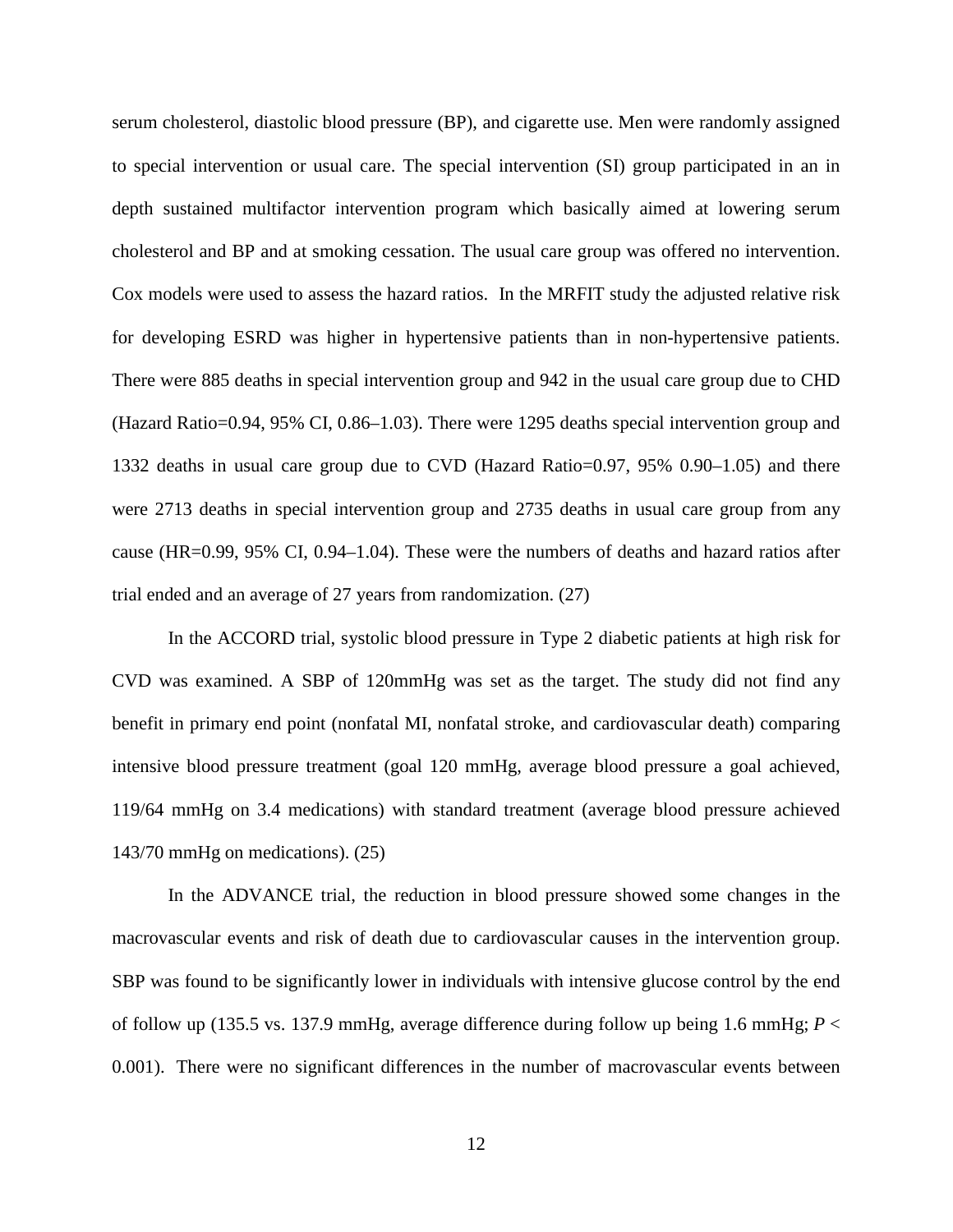the two groups (hazard ratio 0.94 [0.84–1.06]. Therefore, the differences were due to fewer micro vascular events (14% relative risk reduction,  $P = 0.01$ ), essentially a reduction in diabetic nephropathy. (24)

### <span id="page-22-0"></span>**1.4.3.3 Dyslipidemia**

Dyslipidemia is one of the major risk factors leading to complications in diabetes. The parameters causing diabetic dyslipidemia are a high plasma triglyceride concentration, low HDL cholesterol concentration and increased concentration of small dense LDL-cholesterol particles. There is an association seen in between hyperinsulinemia and low HDL levels (6). Insulin resistance together with dysfunction of the enzyme lipoprotein lipase (LPL) causes cardiovascular abnormalities. In diabetes the activity of the LPL is not to its maximum which causes high VLDL and low HDL levels. (6)

In the Framingham Heart Study, 13% of men and 24% of women with diabetes had increased total plasma cholesterol levels, compared with 14% of men and 21% of women without diabetes. The prevalence of high LDL cholesterol levels did not differ significantly. Prevalence of high plasma triglyceride levels in individuals with diabetes (19% in men and 17% in women) was significantly higher than in those without diabetes (9% of men and 8% of women). The prevalence of low HDL cholesterol level (defined as a value below the  $10<sup>th</sup>$  percentile for the US population) in those with diabetes was almost twice as high as the prevalence in non-diabetic individuals (21% versus 12% in men and 25% versus 10% in women, respectively) (28).

In UKPDS study, total cholesterol levels of those with diabetes mellitus and control individuals did not differ, but women with Type 2 diabetes had markedly higher LDL cholesterol levels than women who did not have diabetes. The plasma triglyceride levels of patients with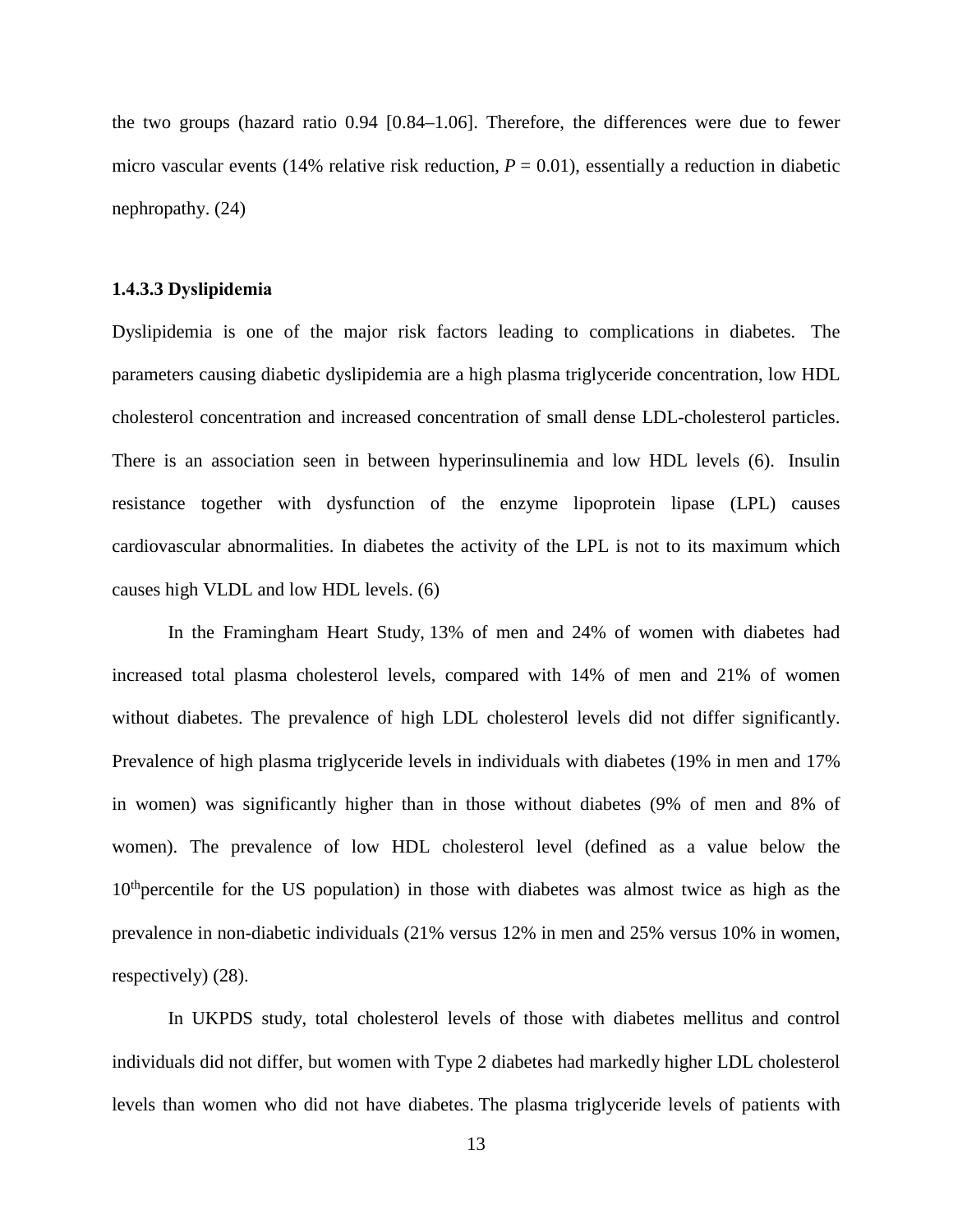Type 2 diabetes mellitus were substantially increased, whereas HDL cholesterol levels were markedly reduced in both men and women with diabetes mellitus compared with the nondiabetic controls.(8)

Dyslipidemia is one of the major causes of coronary heart disease (CHD) (6). Lifestyle modifications involving diet and physical activity are advised for patients with dyslipidemia. But for the people whose cholesterol levels cannot be controlled by lifestyle modifications, statins are prescribed. Statins are given as the first line of treatment for dyslipidemia. There are some studies which provide evidence for reduction in cardiovascular events with the use of statins (29).

In the Scandinavian Simvastatin Survival Study (4S), 4444 subjects with previous myocardial infarction or angina pectoris and serum cholesterol of 5.5-8.0 mmol/L were randomized to simvastatin or placebo. The patients followed a lipid lowering diet and this was a double-blinded study. The subjects in the study were followed for 5.4 years. When a subgroup of 202 diabetic patients who participated in 4S was analyzed, results demonstrated that treatment for dyslipidemia reduced the risk of CHD. The magnitude of reduction was more in among those with diabetes  $(55\%)$  than in those without  $(32\%)$   $(29)$   $(30)$   $(25)$ .

The Long-Term Intervention with Pravastatin in Ischemic Disease (LIPID) trial included 9014 subjects followed up for 6.1 years in a double blind randomized study. The subjects were given pravastatin or a placebo. Subjects with a history of myocardial infarction or angina and total plasma cholesterol levels of 155-271 mg/dl were recruited into the study, 1077 subjects with dyslipidemia and diabetes and 940 patients with impaired fasting glucose (IFG) were followed. Subjects with diabetes were 61% more likely to develop CHD and patients with IFG were 23% more at risk to develop CHD compared to non-diabetics. (30)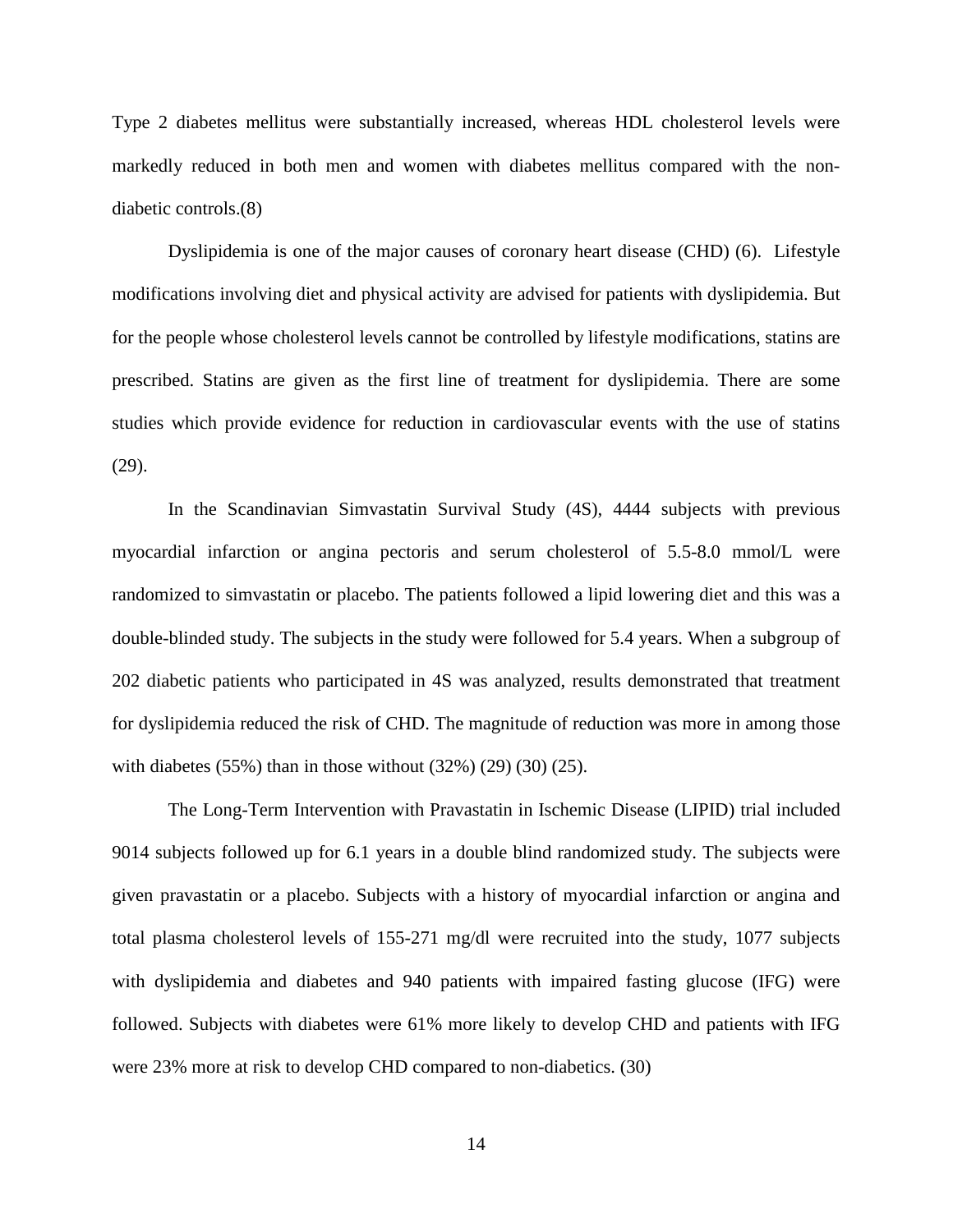#### **1.5 TREATMENT OPTIONS FOR DIABETES**

<span id="page-24-0"></span>Treating diabetes can be very challenging as every individual is unique and the needs are different, however the basic goals of diabetic treatment are to control risk factors and prevent or delay diabetes complications. Different treatment options are listed below.

## <span id="page-24-1"></span>**1.5.1 Self-management**

Self-management is one of the very important aspects of diabetes care. Many concepts such as dealing with the symptoms of hyperglycemia and hypoglycemia, emotional issues such as depression, fear, anger, distress, and frustration, lifestyle changes such as healthy eating and exercise and medication adherence should also be addressed (18).

# <span id="page-24-2"></span>**1.5.2 Nutrition**

According to American Diabetes Association (ADA) nutrition therapy plays an important role in overall diabetes management. The ADA recommends that people with diabetes be actively engaged in self-management education and treatment planning with his or her health care providers. Collaborative development of an individualized eating plan is crucial. (22)

### <span id="page-24-3"></span>**1.5.3 Physical Activity**

Physical activity along with a healthy eating plan is very helpful in controlling diabetes and its complications. Even small amounts of less intense activity can lead to health benefits (22). Both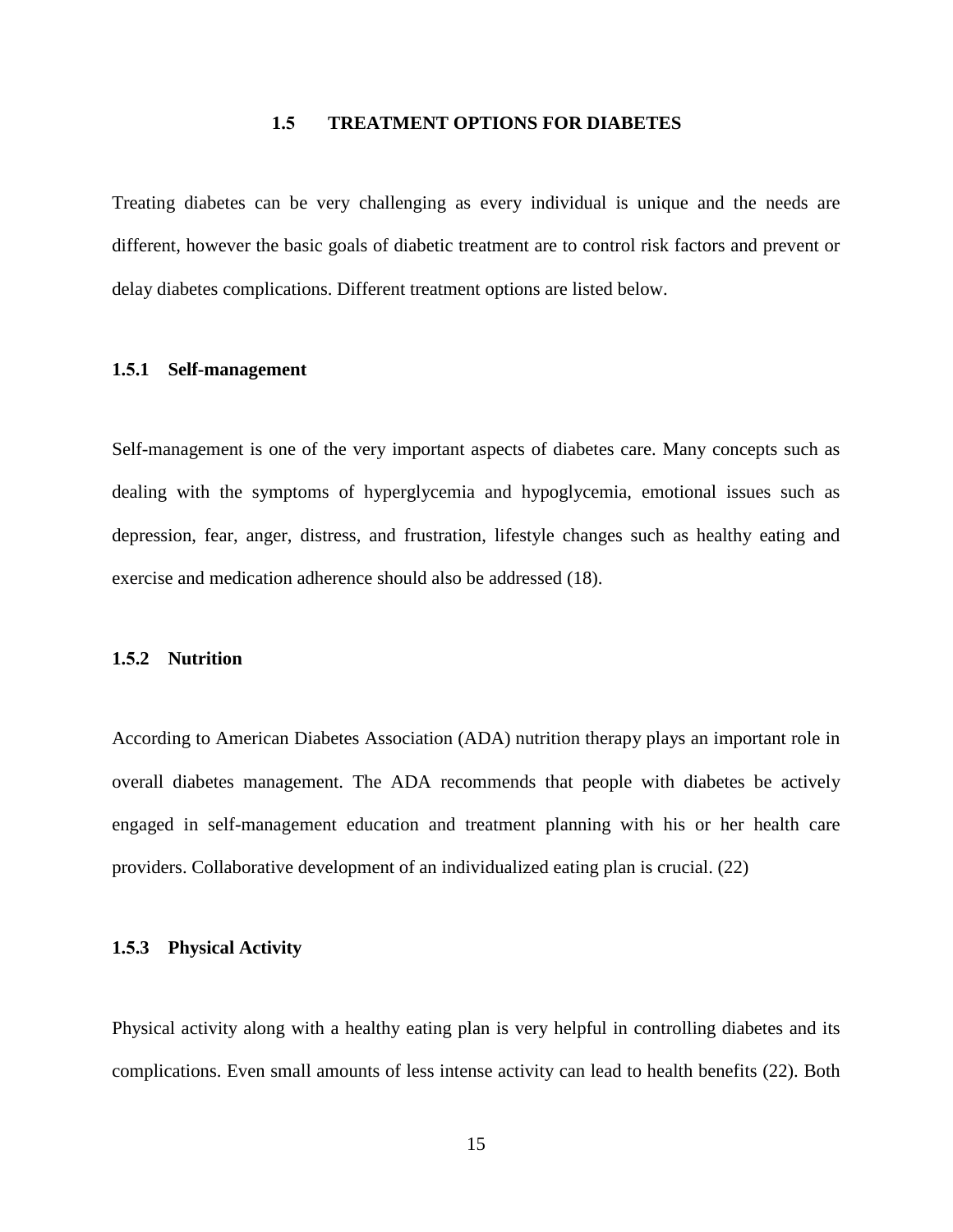healthy eating and physical activity can improve glucose, blood pressure and lipid control (22). Therefore it can prevent or delay complications.

#### <span id="page-25-0"></span>**1.5.4 Medication**

When high blood glucose cannot be controlled by exercise and diet then medications should be administered to control blood glucose levels. The most commonly prescribed medications for diabetes are listed in Table 1(14).

Treating hypertension in people with diabetes also involves lifestyle modification and medications. A healthy diet and physical exercise supports the treatment of hypertension (11). Most commonly prescribed drugs for hypertension are listed in Table 2.

<span id="page-25-1"></span>Treating dyslipidemia in people with diabetes also involves lifestyle changes and medication. Most commonly prescribed drugs are listed in Table 3(45).

### **1.6 PATIENT CENTERED CARE**

There are many pharmacological agents available in the market to treat diabetes, but the benefits and side effects of those agents vary from patient to patient. Patient preference, life expectancy, disease duration, comorbid conditions, socioeconomic status and cognitive status play a very important role in selecting the optimal treatment options (14). Therefore it is complex for physicians to decide on the optimal treatment strategy for patients. The American Diabetes Association and European Association for Study of Diabetes collaborated to investigate the evidence and developed recommendations for anti-hyperglycemic therapy in non-pregnant adults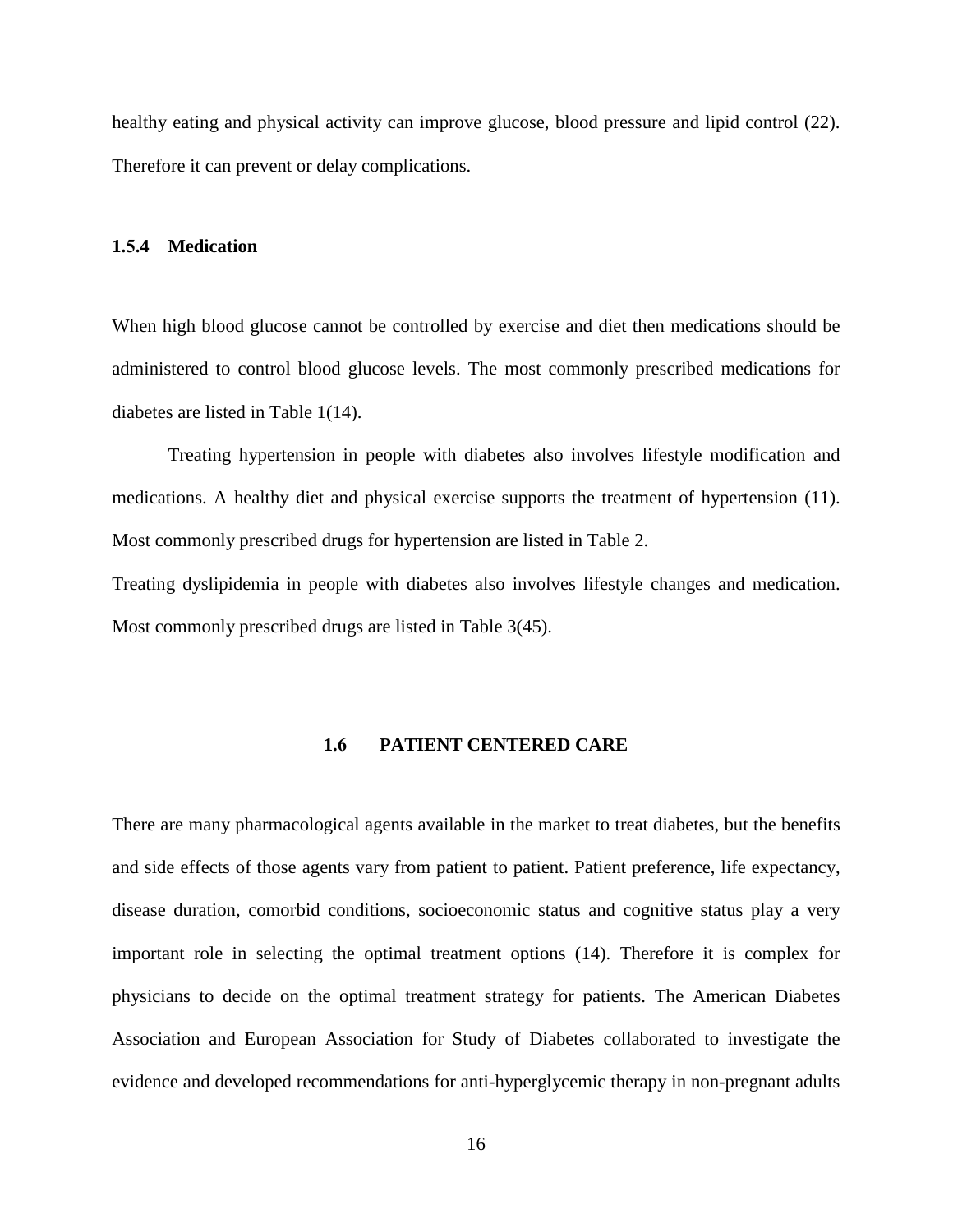with Type 2 diabetes (14). After the benefits and risks of glycemic control, efficacy and safety of anti-diabetic drugs and withdrawal of medication were examined; it clearly indicated the need for a patient centered approach to treat diabetes. (14)

Patient centered care is defined as "providing care that is respectful of and responsive to individual patient preferences, needs, and values and ensuring that patient values guide all clinical decisions"(14). This approach gives importance to patient's needs and preferences. Individual specific treatment is the underlying principle of this approach. The patient is involved in decisions about diet, lifestyle and medications to a certain extent. Patient involvement in every step of treatment and decision-making is what makes it different from other approaches. In this process there is equal involvement of the physician and the patient in deciding the appropriate treatment, which can also contribute in increased adherence to the therapy (15). A patient centered approach involves effective self-management of diabetes and mutual exchange of information between the patient and the physician about different aspects of the disease and treatment (15).

A meta-analysis conducted by Norris et.al showed that diabetes education along with self-management interventions can improve glycemic control in patients with diabetes, although many factors can impede self-management of diabetes (31). The reasons may include, the patient may not be willing to use needles to take insulin, or the patient may lack the health literacy to read the instructions, or the patient may be uninformed about the dietary changes to be made to control diabetes (14). Access to quality diabetes care may also be a barrier to diabetes management. (14)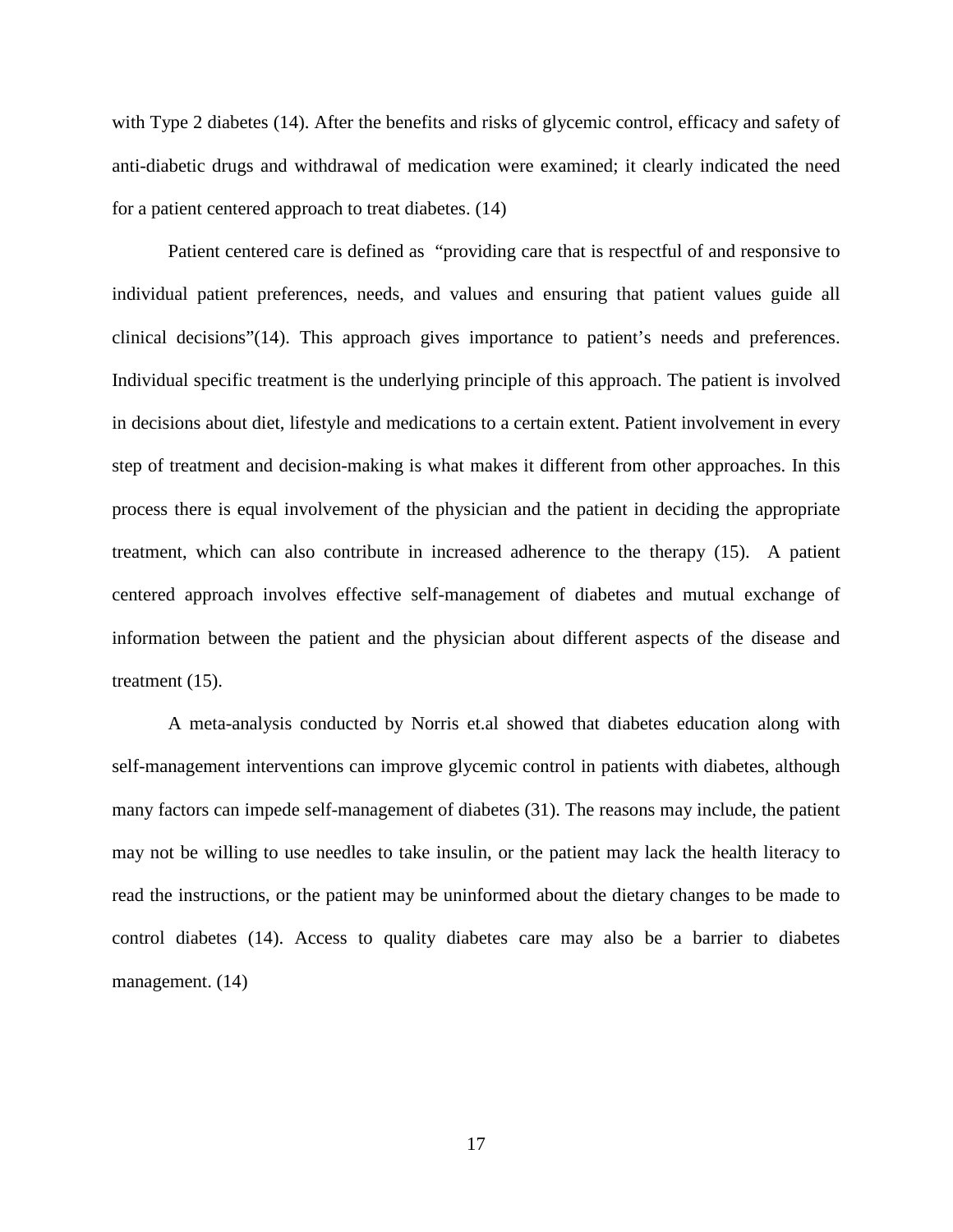# **1.7 TREATMENT INTENSIFICATION**

<span id="page-27-0"></span>According to American Diabetes Association Standards of Care recommended goals for diabetes care are A1C less than 7%, blood pressure less than 140/80mmHg and LDLc levels less than 100mg/dl (22). Only one in 5 patients achieve this goal. There can be different reasons for this (14). Physicians may not prescribe the right medicine or may use insufficient doses of the medication or delay the initiation of the insulin therapy even though patients do have the access to care. This is referred to as clinical inertia (32). Clinical inertia is defined as failure to initiate a therapy when indicated, failure to titrate therapy until clinical goals are achieved or failure to perform a needed service (16). Evidence shows that 75% of clinical inertia can be attributed to a physician (32).

Treatment intensification is one of the ways to reach the clinical goals recommended by ADA standards of care where the patient will be given the appropriate dose of a medication moving towards the desired therapeutic goal or ultimately switched to insulin therapy if the oral glycemic agents are not showing the desired therapeutic effect (22). This is one of the strategies to manage clinical inertia, however there is little evidence demonstrating the most effective ways to overcome this barrier.

#### **1.8 BEHAVIORAL ASPECTS OF DIABETES CARE**

<span id="page-27-1"></span>Adherence to medication is one of the very important aspects of diabetes care (23). Poor adherence impedes diabetes control (23). It is relatively easier for patients adhere to medications if there is an interaction among patients with healthcare providers. The behavioral theory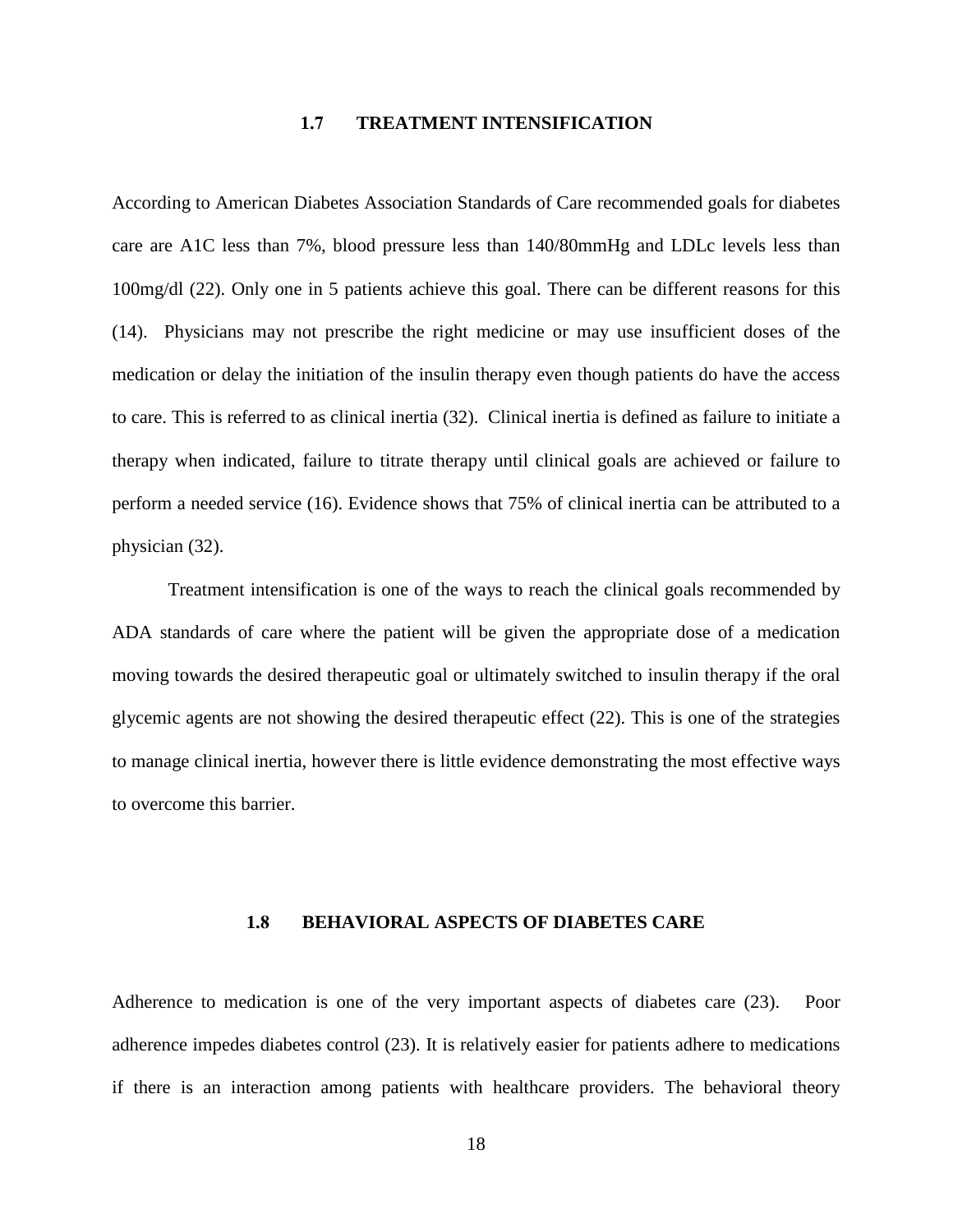providing the foundation for this approach is called Self-determination theory. This theory implies that people are more likely adopt healthy behaviors when their basic physiological needs for autonomy, competence and relatedness are supported (32). Self-determination theory can be applied to diabetes patients as well. Patients with diabetes should take diabetes medications because they appreciate the importance of it rather than taking it because family or health care providers tell them to do so. The patients should have an understanding of the importance of a healthy lifestyle and taking medication on time. This helps the patient develop skills to manage their disease with more confidence, which, in turn, promotes healthy behavior and lifestyle.

A study was conducted by Geoffrey et.al (23) to apply the self-determination theory behavior to test medication adherence, quality of life and diabetes outcomes. Diabetes patients were identified from automated databases from 2003 to 2004 in an integrated health care delivery system. There were 2973 patients in the study. In 2005, patients responded to a mixed telephone and mail survey assessment, which was based on self-determination theory. In 2006 pharmacy claims data was used to predict adherence and patients HbA1c, glucose levels and non-HDL cholesterol were measured. Results indicated that application of self-determination theory in diabetic patients proved to be beneficial and helpful in diabetic self-management. There was positive association between application of self-determination theory and quality of life. Medication adherence correlated with glycemic control and non-HDL cholesterol.

#### **1.9 SUMMARY OF THE LITERATURE REVIEW**

<span id="page-28-0"></span>Type 2 diabetes is a complex disease that is characterized by insufficient insulin production or inefficient use of insulin. The cause of the disease still remains unknown. Type 2 diabetes is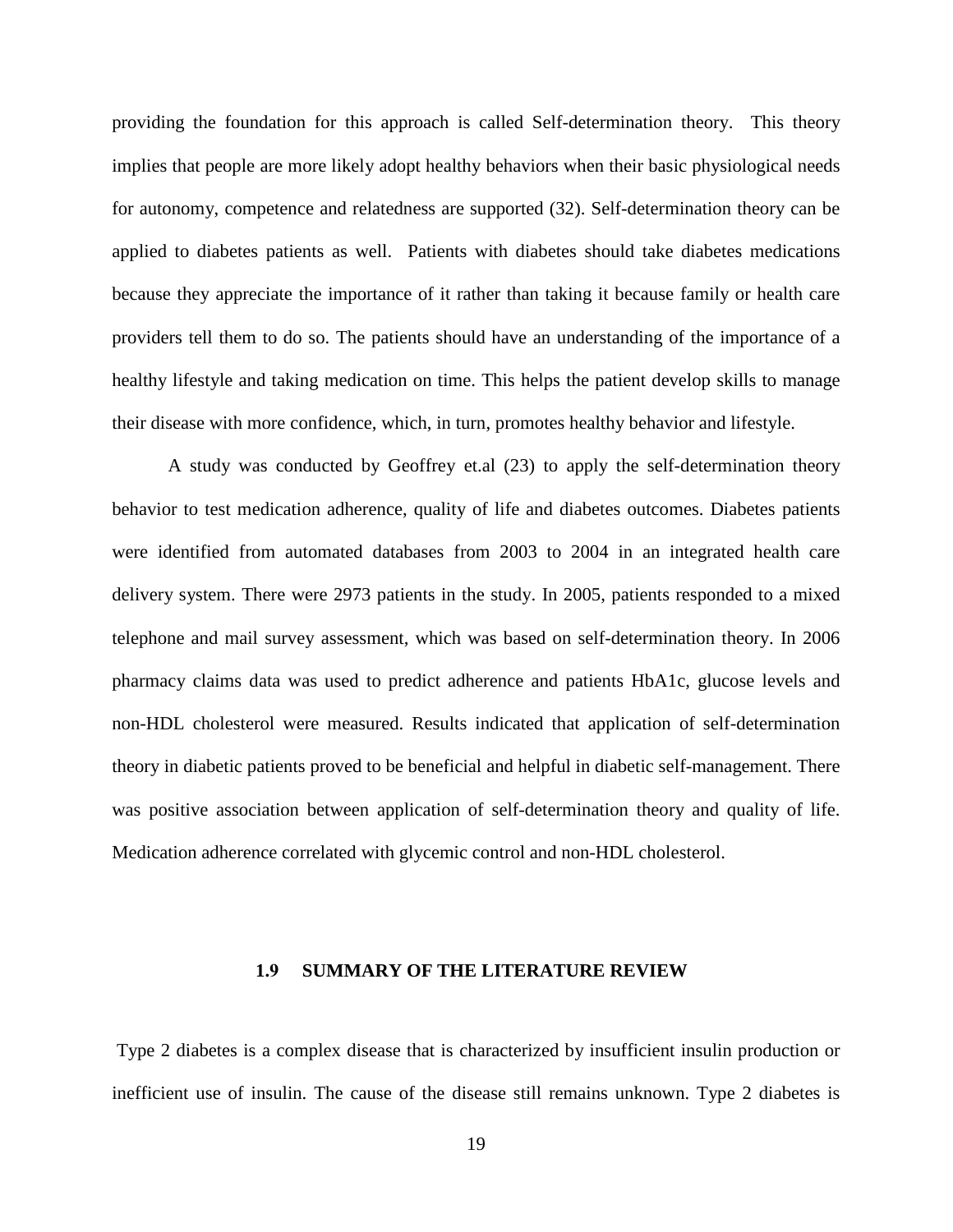associated with complications such as diabetic neuropathy, diabetic nephropathy, diabetic retinopathy, atherosclerosis, peripheral artery disease and coronary heart disease. The risk factors for complications are hyperglycemia, hypertension and dyslipidemia. Studies such as UKPDS (8), ACCORD (25), ADVANCE (24) and VADT (26) showed associations between hyperglycemia and diabetic complications. Framingham heart study (28), MRFIT (27), ADVANCE (24) and ACCORD (25) study established hypertension as one of the major risk factors leading to complications in diabetes. Studies such as LIPID (29) and 4S (30) established association between dyslipidemia and diabetic complications.

Effective diabetes care involves self-management of the disease with proper nutrition, physical exercise and pharmacological agents that can bring down the levels of glucose, cholesterol and blood pressure. With the rise in prevalence of diabetes and ineffective treatment strategies it is necessary to undertake to new treatment strategies. Patient centered approaches along with treatment intensification and diabetes education can be one such strategy to improve diabetes care. Diabetes education can be helpful as it helps in promoting healthy behaviors and self-management.

With a significant increase in the prevalence of diabetes, the incidence of complications related to diabetes also increases. According to the National Diabetes Statistics Report 2014, the number of people living with diabetes in the United States is expected to increase from 29.1 million to 48.3 million by 2050 which is alarming (3). The cost of disease increased from \$147 billion in 1997 to \$245 billion 2012(3). This clearly indicates the need for a different approach to manage diabetes and its burden (3).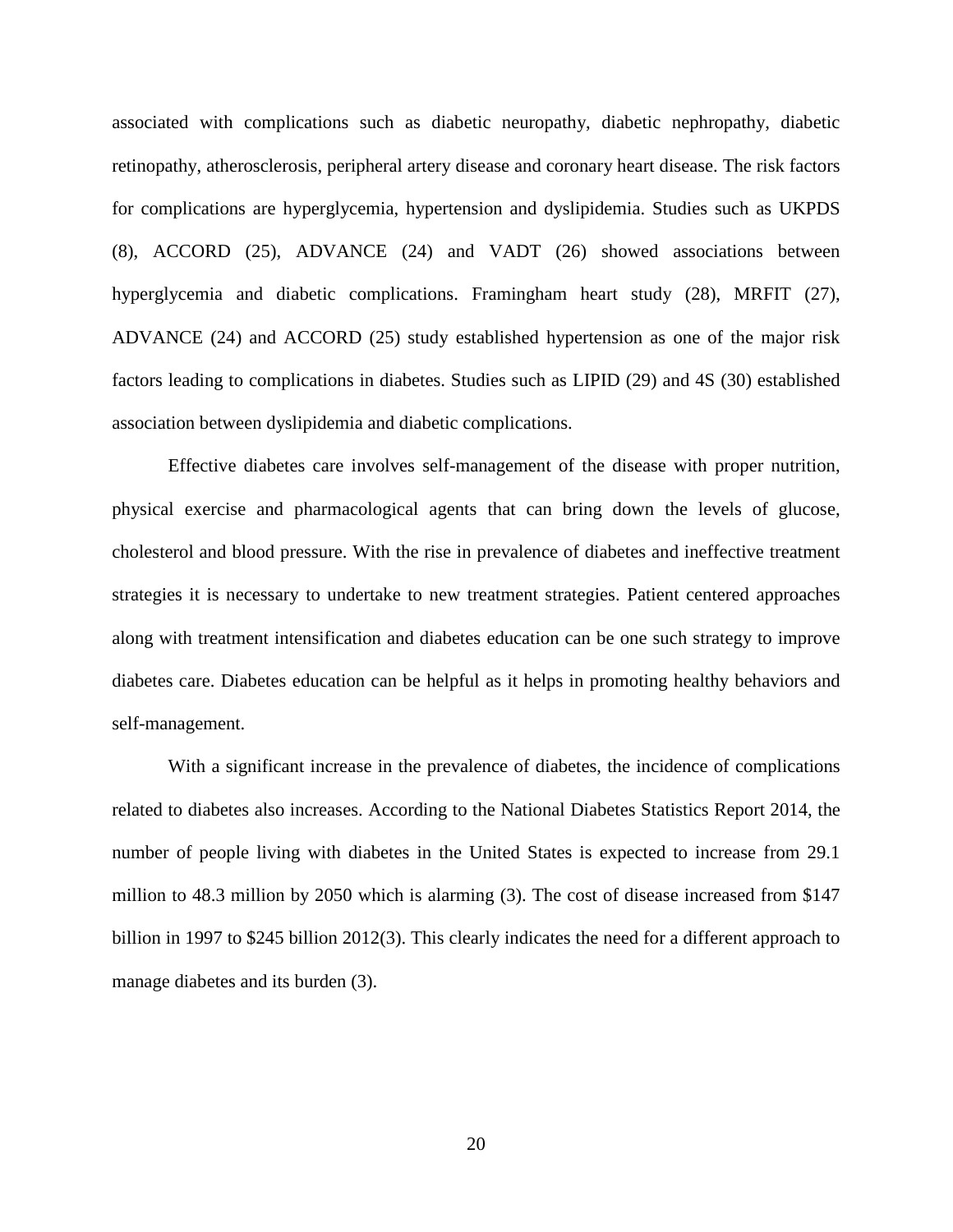#### <span id="page-30-0"></span>**2.0 METHODS**

## **2.1 BACKGROUND**

<span id="page-30-1"></span>The goals to be reached according to the American Diabetes Association Standards of Care (22), are HbA1c less than 7%, blood pressure of 140/80mmHg, and LDLc levels less than 100mg/dl, however only one in five adult diabetes patients reach this goal (22). It is difficult to achieve these goals because the opportunities for timely intervention are often missed in a primary care setting. There are different reasons as to why this goal is not reached in 80% of the patients. It can be due to poor treatment outcomes, poor treatment adherence or clinical inertia. These are important issues that need to be addressed. The other important factors for successful diabetes outcomes include diabetes self-management education, patient-centered care, and adequate use of preventive services.

There is enough evidence that supports the fact that treating hyperglycemia and hypercholesterolemia and hypertension can reduce mortality and morbidity in people with diabetes, and this is possible if the goals set by ADA are achieved (22). Therefore it is necessary to systematically redesign the existing diabetes treatment strategies in the primary care setting by implementing certain changes that address issues including poor treatment outcomes, adherence and clinical inertia.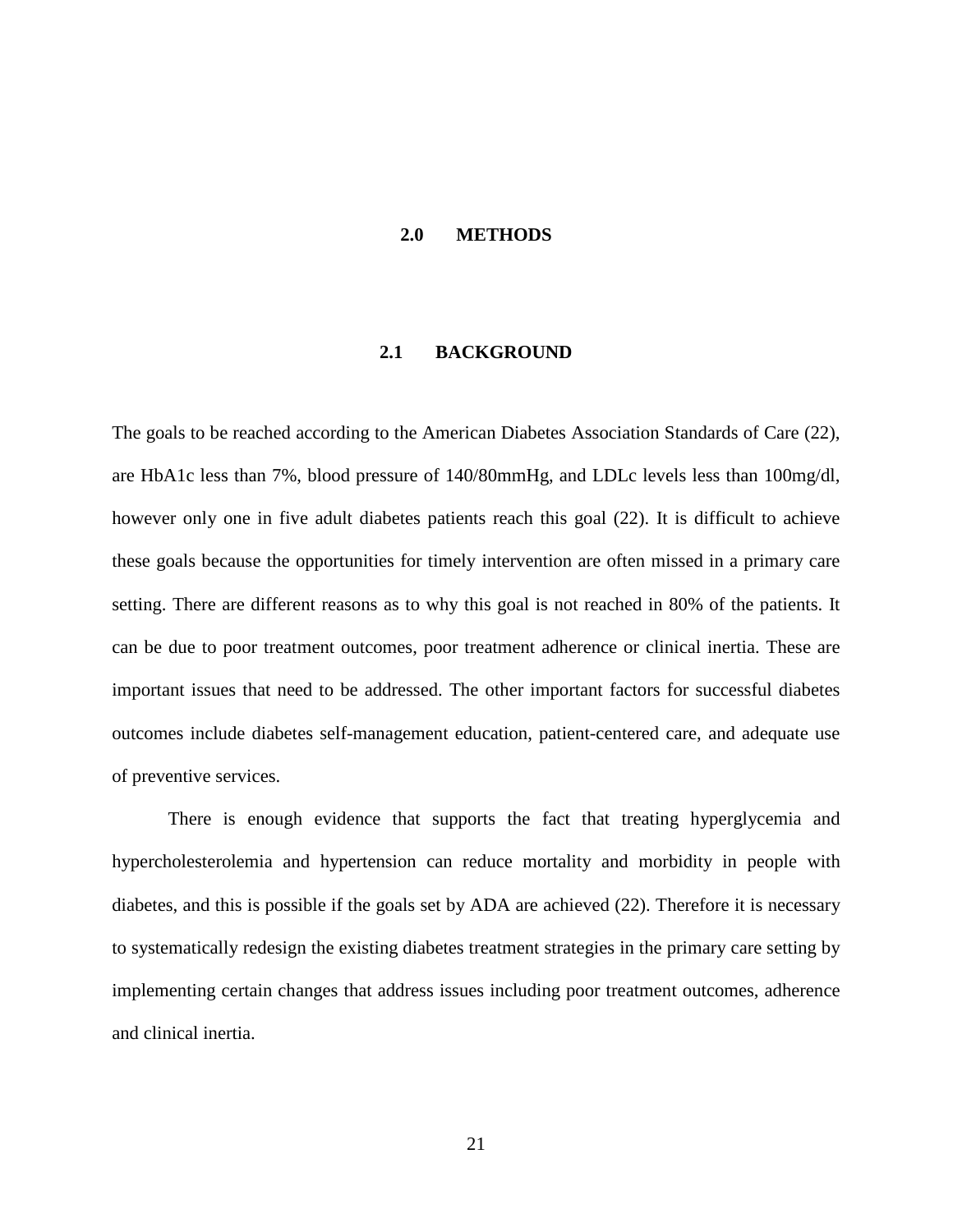To address these issues, a cluster-randomized trial called REMEDIES 4D- REdesigning MEDication Intensification Effectiveness Study for Diabetes was conducted to evaluate the effectiveness of implementing REMEDIES 4D protocols on patient outcomes compared with usual diabetes care in primary care settings. This study used two approaches including patient centered care and treatment intensification delivered by certified diabetes educators. Intensifying the treatment and involvement of patients in the decision making process made this study unique.

# **2.2 SPECIFIC AIMS**

<span id="page-31-0"></span>The REMEDIES 4D study aimed to systematically redesign existing diabetes treatment approaches in a primary health care setting. The parent study aimed to

1a) To determine if those receiving care using the REMEDIES 4D protocols implemented by Diabetes Educator (DE) will have better clinical outcomes (e.g., HbA1c, blood pressure and LDLc)

1b) To determine if those who receive care using the REMEDIES 4D protocols implemented by DE will have improved treatment satisfaction, medication adherence, and patient activation; This thesis is a sub study that will specifically:

1) Determine whether there were significant changes observed in HbA1c, LDLc, and blood pressure in the participants who received the REMEDIES 4D intervention compared with participants who did not at 3month follow-up.

2) Determine whether participants in the REMEDIES 4D intervention experienced improved treatment adherence compared with participants who did not at 3 months follow up.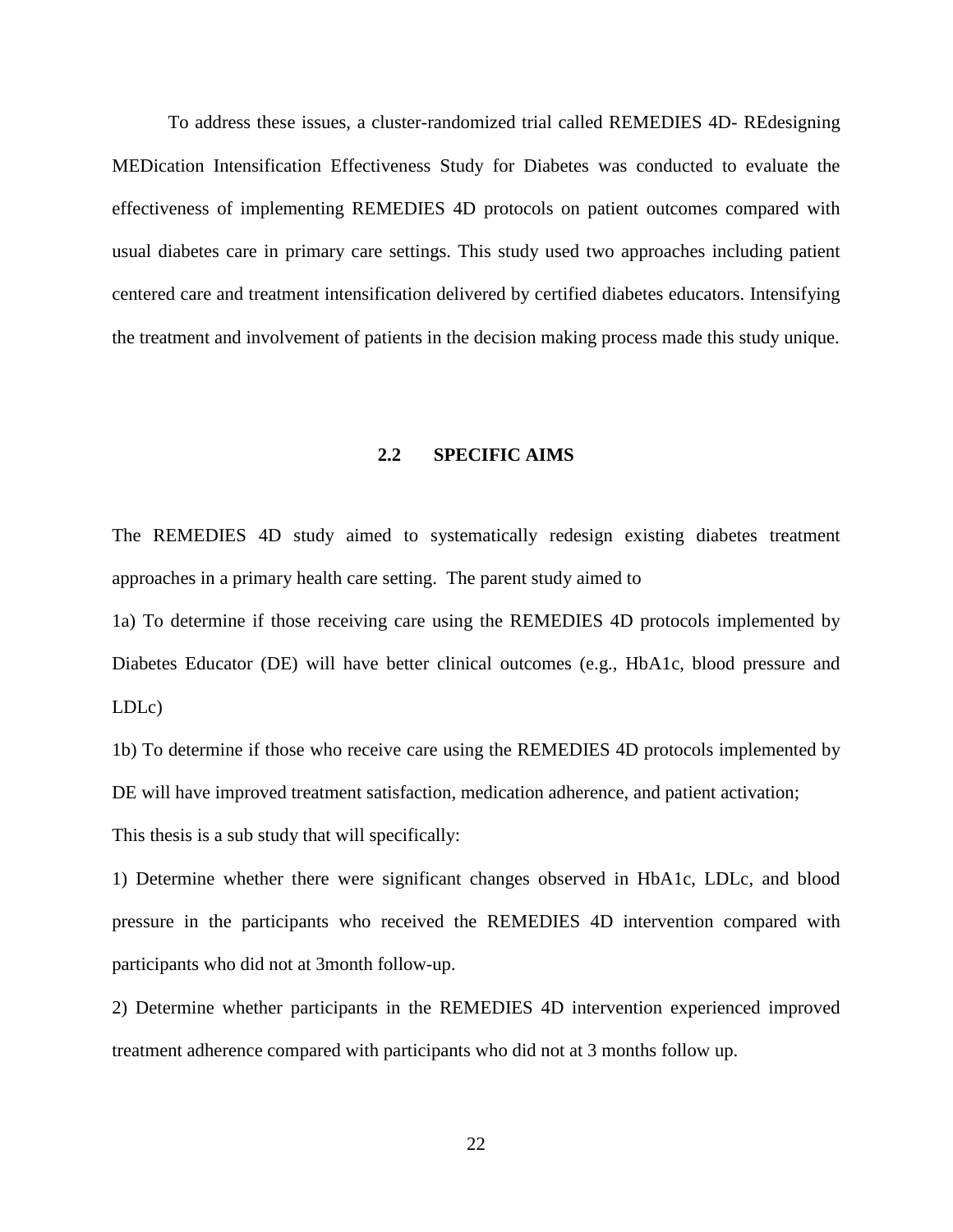## **2.3 HYPOTHESIS**

<span id="page-32-1"></span><span id="page-32-0"></span>Participants receiving the REMEDIES 4D intervention will have improved blood pressure, HbA1c, and LDL control, and treatment adherence compared with the patients who were not in the REMEDIES 4D intervention at 3 month follow-up.

#### **2.4 STUDY DESIGN**

REMEDIES 4D is a cluster randomized control trial. Certified Diabetes Educators (CDEs) intensified the treatment for hyperglycemia, hypercholesterolemia and hypertension according to specific protocols. The primary care practices from the University of Pittsburgh Medical Center (UPMC) were randomized to REMEDIES 4D protocols or usual diabetes care. Eight practices were randomized to intervention group and seven to the usual care group. The data from participants were obtained from medical records and questionnaires. Informed consent was obtained from all the patients and providers. The study was approved by University of Pittsburgh Institutional review board (IRB) under the number #REN11060090 /PRO08040023.

#### **2.5 POPULATION**

<span id="page-32-2"></span>Practices: Primary care practices under UPMC (internal, general, family medicine) were considered. Practices had at least 50 people with diabetes. All practices had an electronic health record. The medical director who oversees these practices initially contacted 34 practices via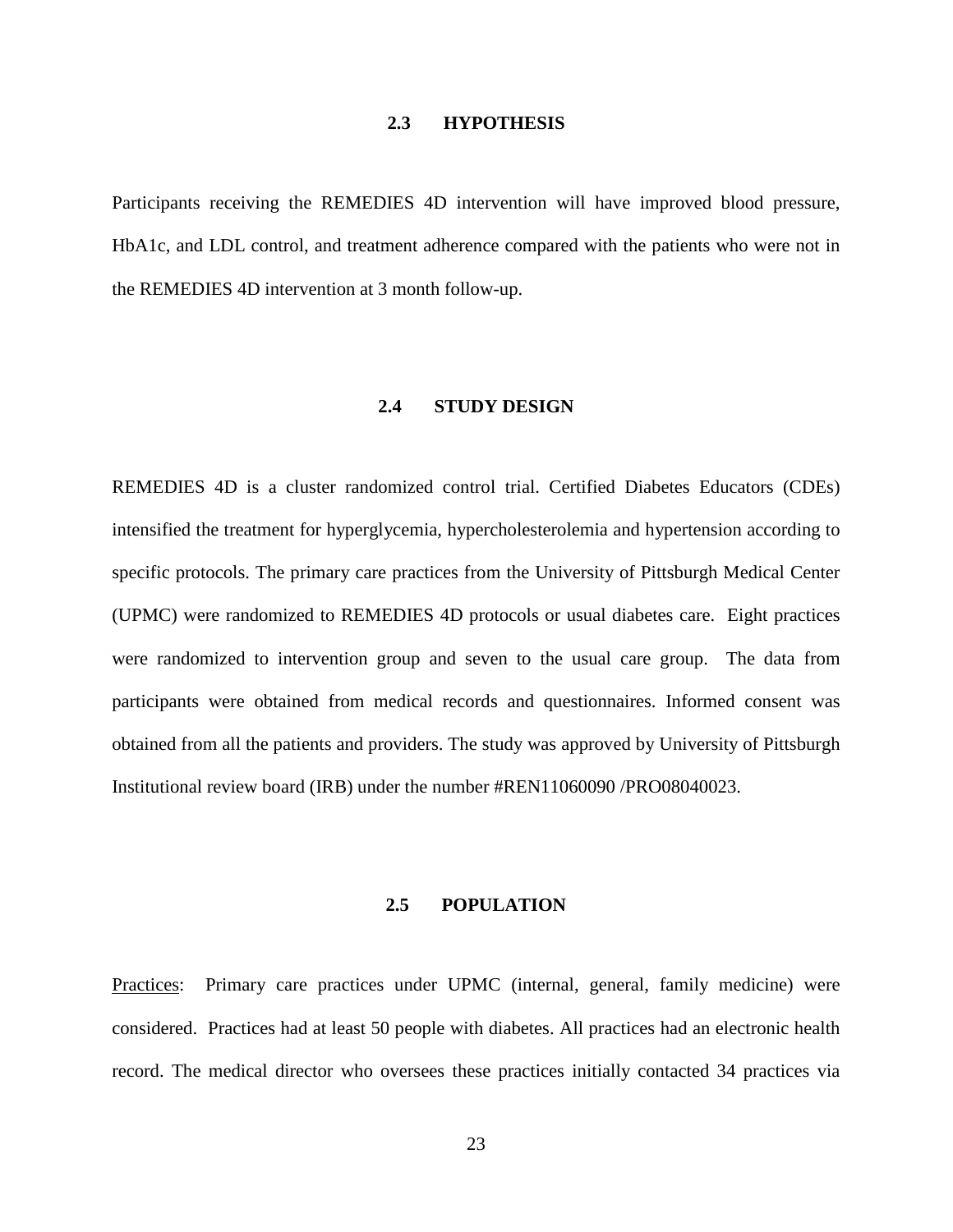email. Interested physicians responded and met with principal investigator to discuss study. Interested physicians signed consent. Practices were randomly assigned by practice size by a flip of a coin to intervention or usual care. Fifteen practices involving 57 physicians and 2 physician assistants agreed to participate in the study. Two-thirds of practices had nursing staff and no practice had certified diabetes educators (CDE).

Patients: The eligibility criteria were patients 18 years of age and older, diagnosis of Type 2 diabetes at least one year prior to baseline, an HbA1c of  $\geq$ 7%, LDLc of  $\geq$  100mg/dl or blood pressure  $\geq 130/80$ mmHg. Eligible patients were identified through an alert, which was built into the electronic health record or posters in the office, posters or flyers in the office, or by direct referral by the physician. Eligibility was confirmed by phone screening. Eligible patients were seen in their primary care practice for the first visit where all the baseline data were collected.

#### **2.6 SAMPLE SIZE**

<span id="page-33-0"></span>The initial desired sample size was 300 participants with 20 participants recruited from each of 20 practices. However 15 practices were recruited and a sample size of 240 was reached. Sample size estimations were based on differences in means in A1c of 1%, LDLc of 20mg/dl and systolic blood pressure (SBP) of 5mmHg between two groups at an Alpha=0.05 and with 80% power. Four parameters were used to determine the sample size, which were: No of clusters per group, the difference between group mean levels, intra cluster coefficient and standard deviation. An intra-cluster coefficient of 0.02 yielded a sample size of eight primary care practices per study group with 11 participants per practice. A dropout rate of 25% per practice was accounted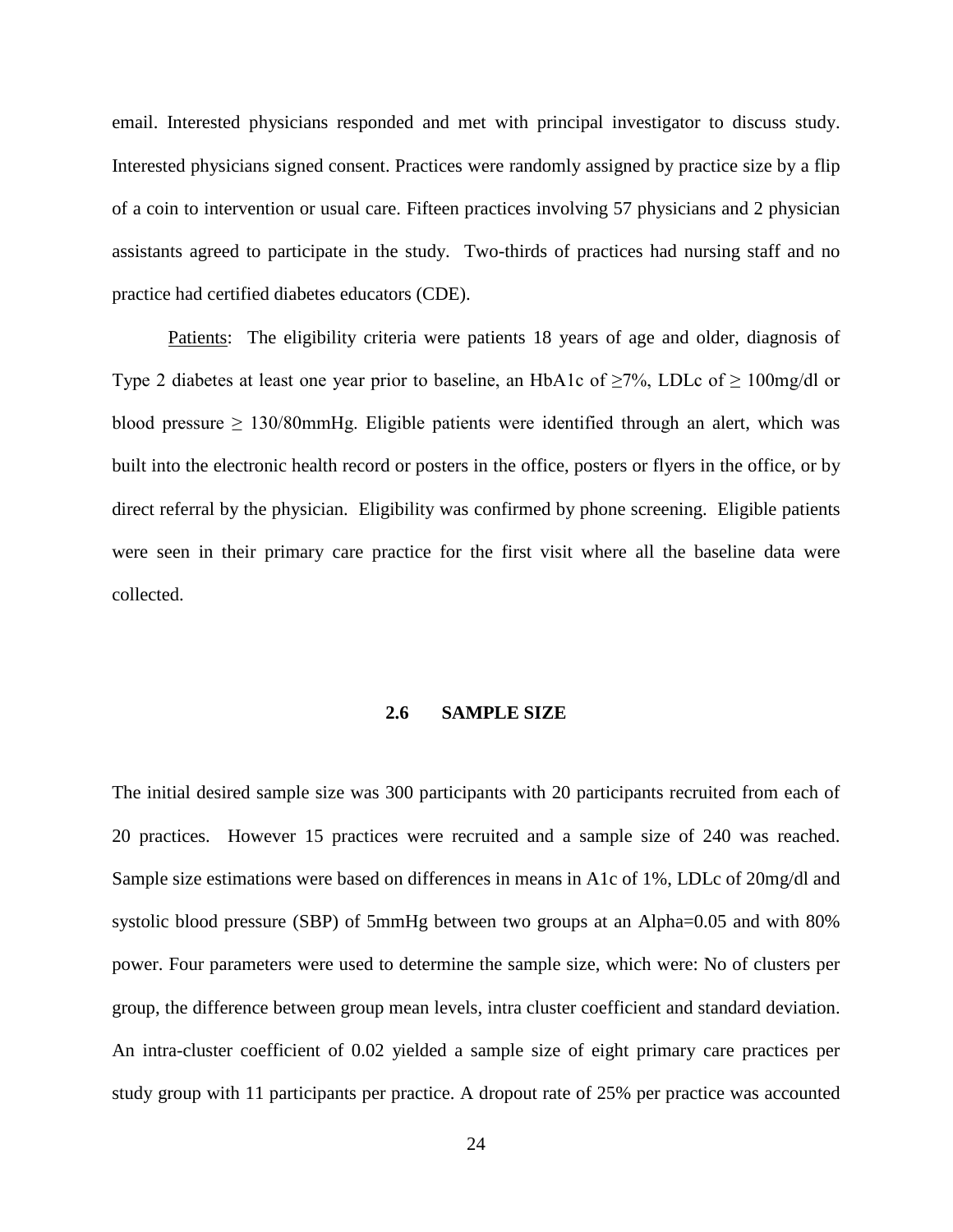<span id="page-34-0"></span>for in these calculations. (11/0.75=15: 15 x 8 x 2 = 240). While recruitment was lower than expected, we were still able to detect significant differences, if our hypothesis was true, with a sample size of 240.

### **2.7 INTERVENTION**

After participants were screened for eligibility, informed consent was obtained, blood pressure was taken and a foot exam was done by the CDE in the primary care practice. Medical history was reviewed. Eye and lab exams were ordered by CDE and treatment was intensified according to REMEDIES 4D protocols. Diabetes education was also provided to patients in the intervention group. The assessments were made at the baseline, three, six and twelve months. Primary outcomes were glycemic, blood pressure and lipid control and secondary outcomes was medication adherence.

<span id="page-34-1"></span>Support groups were provided once in a month in the primary care practice or a nearby location to participants in control group.

## **2.8 GOALS OF REMEDIES 4D PROTOCOLS**

# Hyperglycemia:

- a) Fasting plasma glucose(FPG) of  $\leq$ 130mg/dl
- b) A1C level  $\langle 7\% \rangle$ .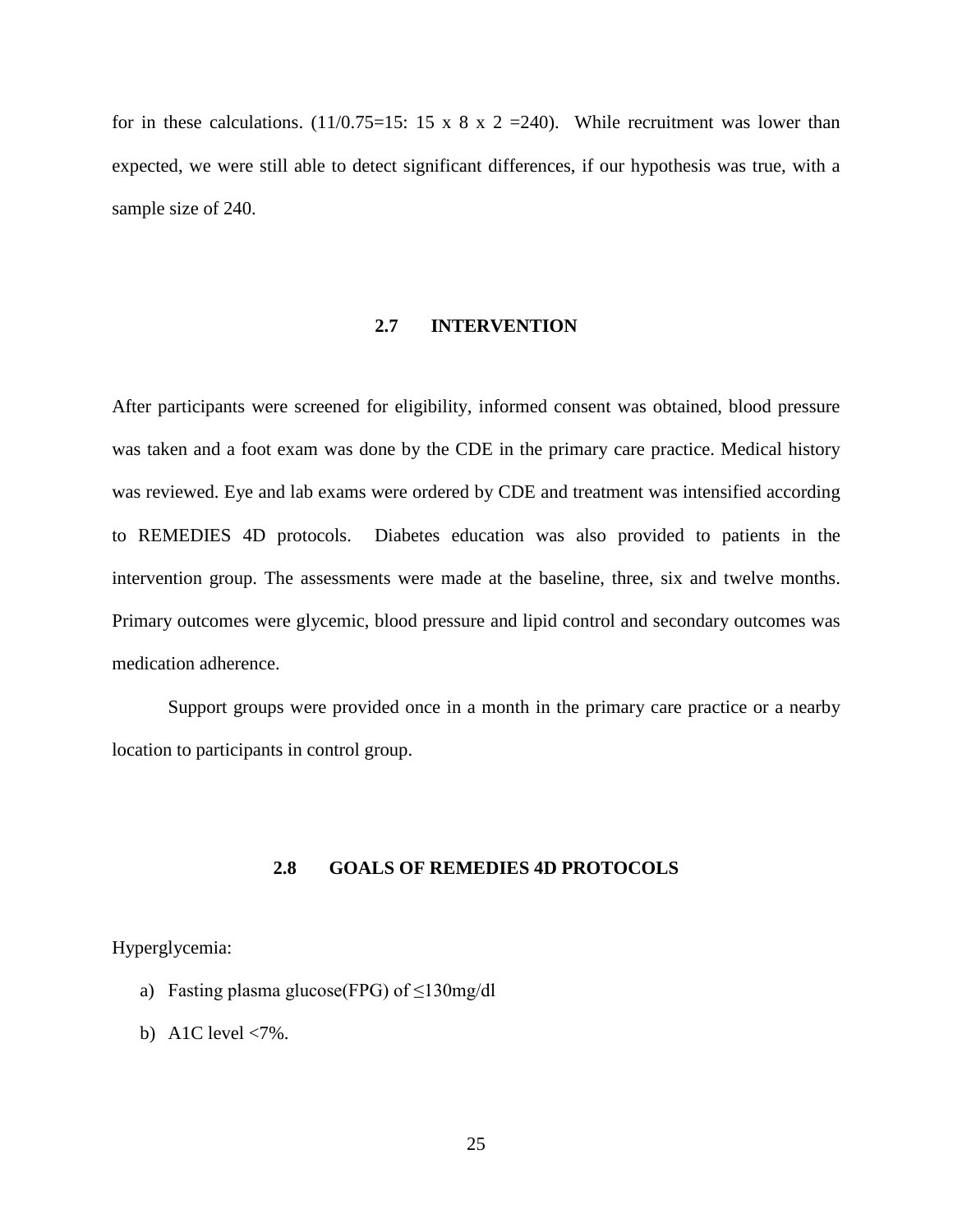#### Dyslipidemia

LDL cholesterol is < 100 mg/dl or <70mg/dl if patient has overt CVD.

Hypertension

A blood pressure goal of <130/80 mm Hg.

<span id="page-35-0"></span>American Diabetes Association Standards of care(22)

# **2.9 POTENTIAL CONFOUNDERS**

<span id="page-35-1"></span>Potential confounders in this study are age, gender, race, marital status, income, educational level, obesity, duration of diabetes, baseline levels of control for the primary outcomes, and depression.

# **2.10 STATISTICAL ANALYSIS**

The primary outcome of this sub-study was lipid control, blood pressure control and glycemic control. The secondary outcome was medication adherence. Descriptive and univariate analysis were performed in this study. SAS 9.3 was used for analysis. Basic descriptive analysis such as means, medians, were used to describe continuous variables. Frequencies and percentages were used to describe categorical variables. A paired-t test was performed to measure the difference within the groups for LDLc, SBP and HbA1c between visit 1 and visit 2 for the intervention and control group. These variables were normally distributed. Visit number 1 represented the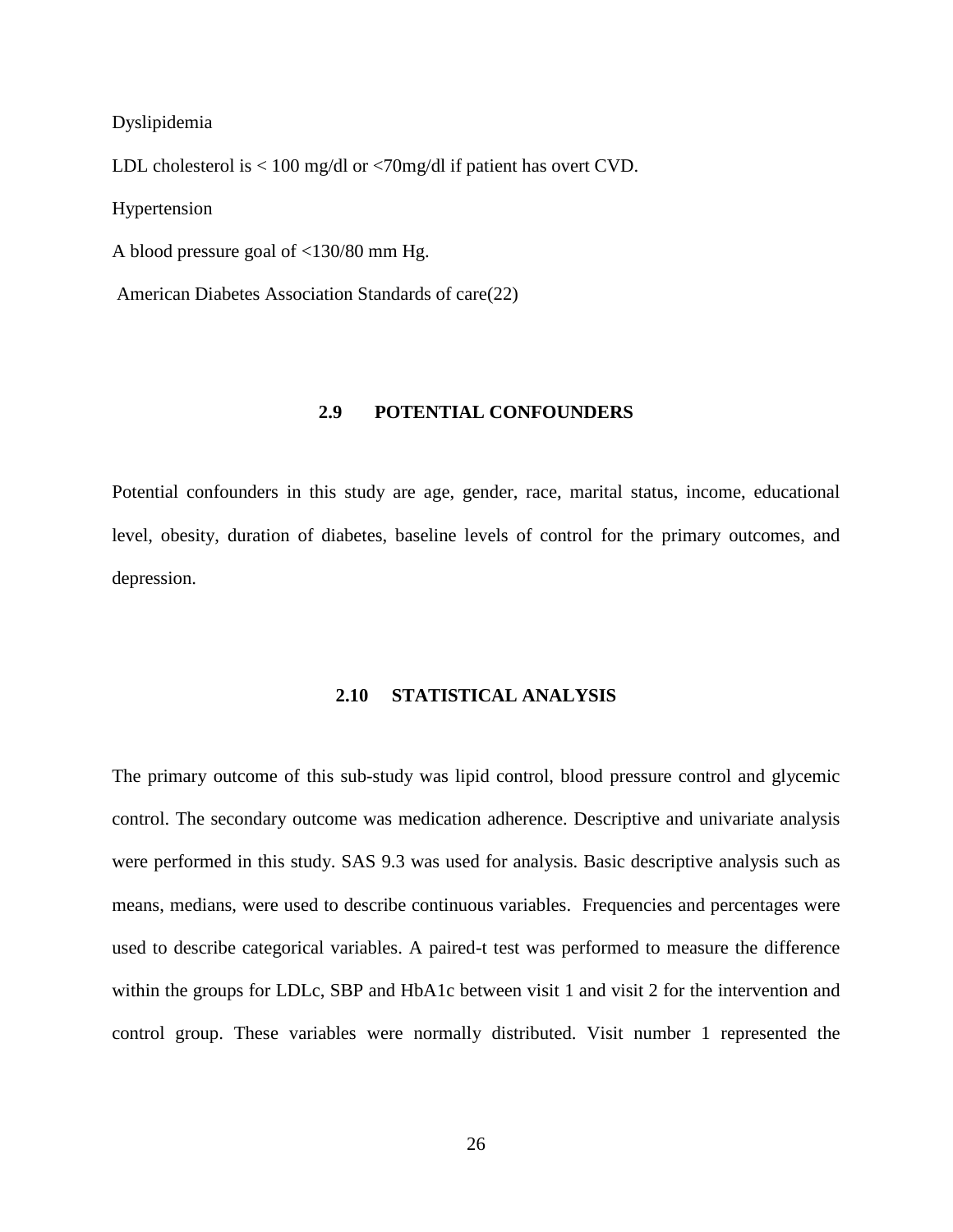baseline values and visit number 2 represented 3 month follow up data. A student's t test was performed to assess the difference between groups at baseline and the three month follow up. Adherence was the secondary outcome of this sub-study. The Morisky scale was used to measure the adherence. The Morisky scale is a tool used to measure medication adherence. The MMAS 8 (Morisky Medication Adherence Scale) has 8 questions (41). The first seven questions are dichotomous response categories with yes or no answers. These questions assess unintentional non-adherence due to forgetfulness or due to travelling and intentional non adherence due to stopping medication without informing the doctor or due to some other hassles. Yes is scored as one and no is scored as zero. The last question has a five point response ranging from 0 to 4. A total score of 0 indicates high adherence, a score of 1 and 2 indicates medium adherence and a score of 3 and above indicates low adherence (42). A license was obtained to use this scale.

All the scores obtained from the Morisky scale (MMAS 8) (41) were totaled. This variable was not normally distributed. A Wilcoxon sum rank test was used to detect difference in between the intervention and control group and a Wilcoxon signed rank test was conducted to detect the difference within the intervention and control group.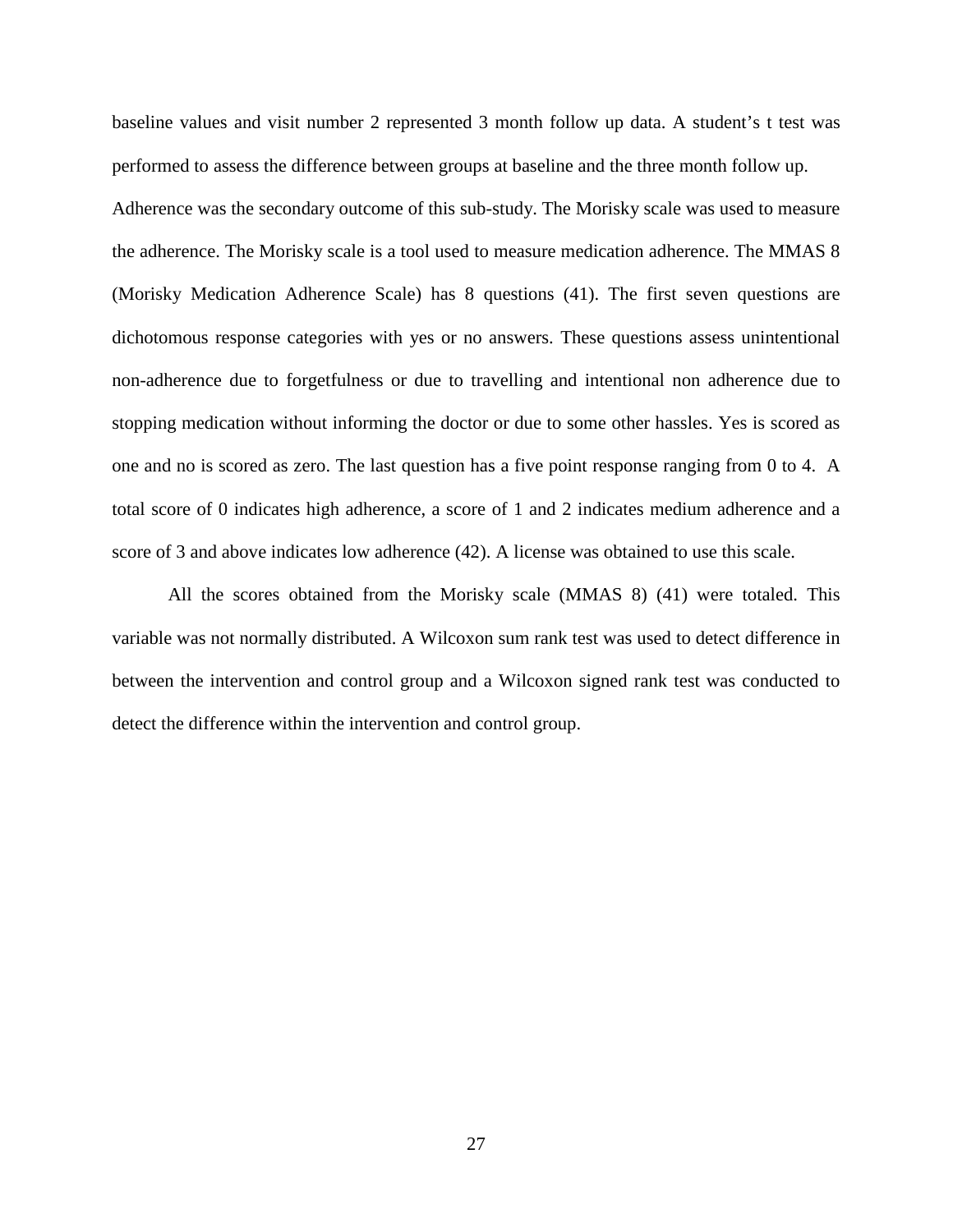#### **3.0 RESULTS**

<span id="page-37-0"></span>Demographic and clinical characteristics of participants by intervention status at baseline are shown in Table 4. There were 240 patients involved in the study with 175 in the intervention group and 65 in the control group.

A paired t- test was conducted to compare the LDLc, HbA1c and blood pressure levels between the first visit and 3 month follow up. There was significant difference seen in LDLc in between the first visit (Mean=104.9 mg/dl, SD=40.0) and 3 month follow up (Mean=97.1, SD=31.8);  $p = 0.0007$  within the intervention group but not within the control group. There was significant difference in HbA1c levels between the first visit (Mean=8.8,  $SD=1.8$ ) and 3 month follow up (Mean=7.9, SD=1.5);  $p = 0.001$  within the intervention group but not within the control group. There was no significant difference in SBP and DBP levels neither within the control group nor within the intervention group.

A student's t test was conducted to examine the differences in LDLc, HbA1c and blood pressure between the intervention and control group at baseline and three month follow up. There was a significant difference between the control and the intervention groups in HbA1c ( $p=$ 0.01), SBP ( $p=0.02$ ) and DBP ( $p=0.01$ ) at baseline but not at the 3<sup>rd</sup> month follow up.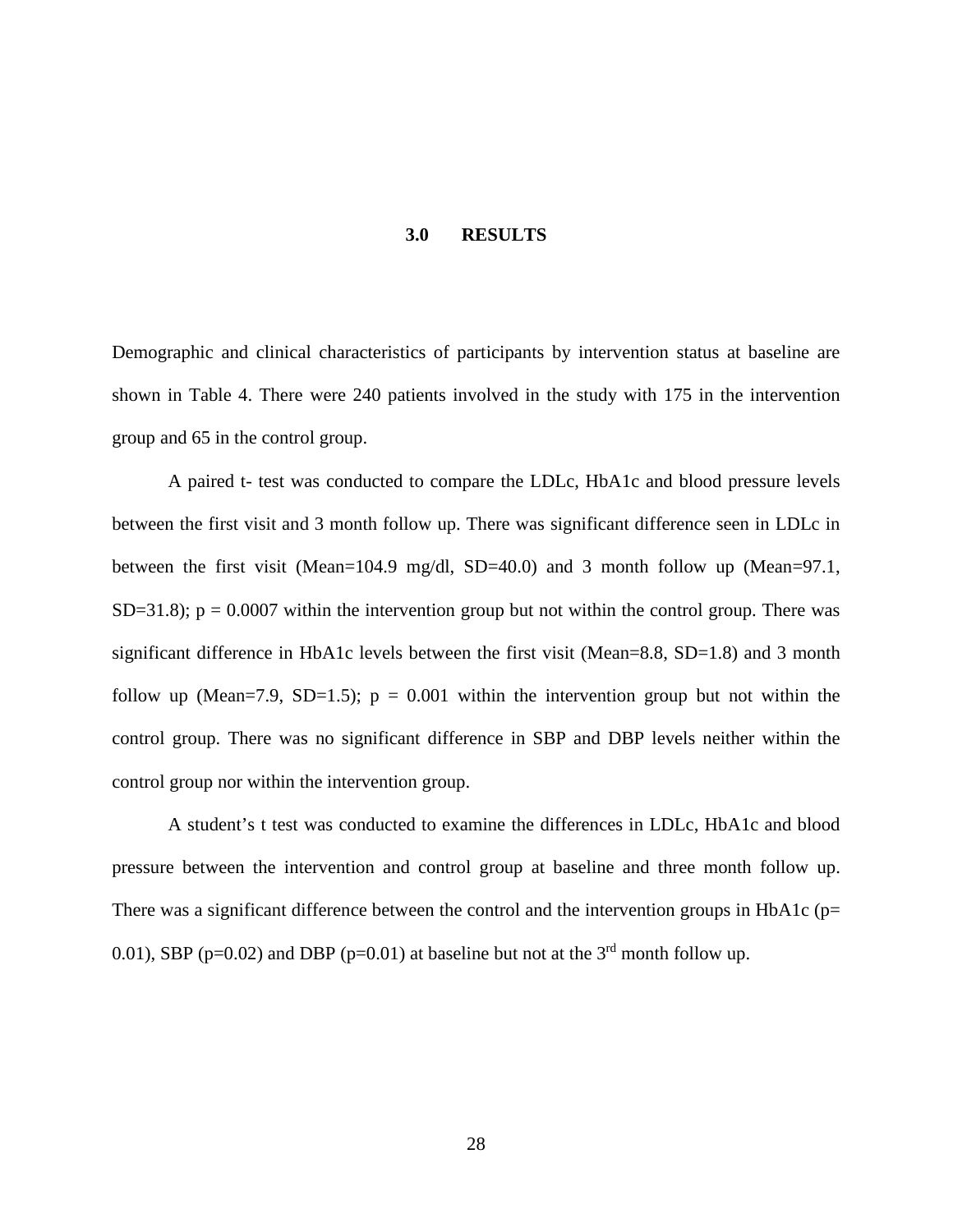Adherence was the secondary outcome of this sub-study. Since the Morisky total variable for diabetes, hypertension and dyslipidemia was not distributed normally a Wilcoxon sum rank test was conducted. The results suggested that there was no statistically significant difference between the underlying distributions of the adherence scores of protocol and the adherence scores of control  $(z = -0.53, p = 0.59)$  at baseline and there was no statistically significant difference between the underlying distributions of the adherence scores of protocol and the adherence scores of control ( $z = -0.69$ ,  $p = 0.48$ ) at 3 month follow up for diabetes medication.

There was no statistically significant difference between the underlying distributions of the adherence scores of protocol and the adherence scores of control ( $z = -1.35$ ,  $p = 0.17$ ) at baseline and there was no statistically significant difference between the underlying distributions of the adherence scores of protocol and the adherence scores of control  $(z = -1.72, p = 0.08)$  at 3 month follow up for hypertension medication.

There was no statistically significant difference between the underlying distributions of the adherence scores of protocol and the adherence scores of control  $(z = 0.12, p = 0.89)$  at baseline and there was no statistically significant difference between the underlying distributions of the adherence scores of protocol and the adherence scores of control  $(z = -0.02, p = 0.98)$  at 3 month follow up for dyslipidemia medication.

The results suggested that there was no statistically significant difference within control group and intervention group adherence scores for diabetes, hypertension and dyslipidemia.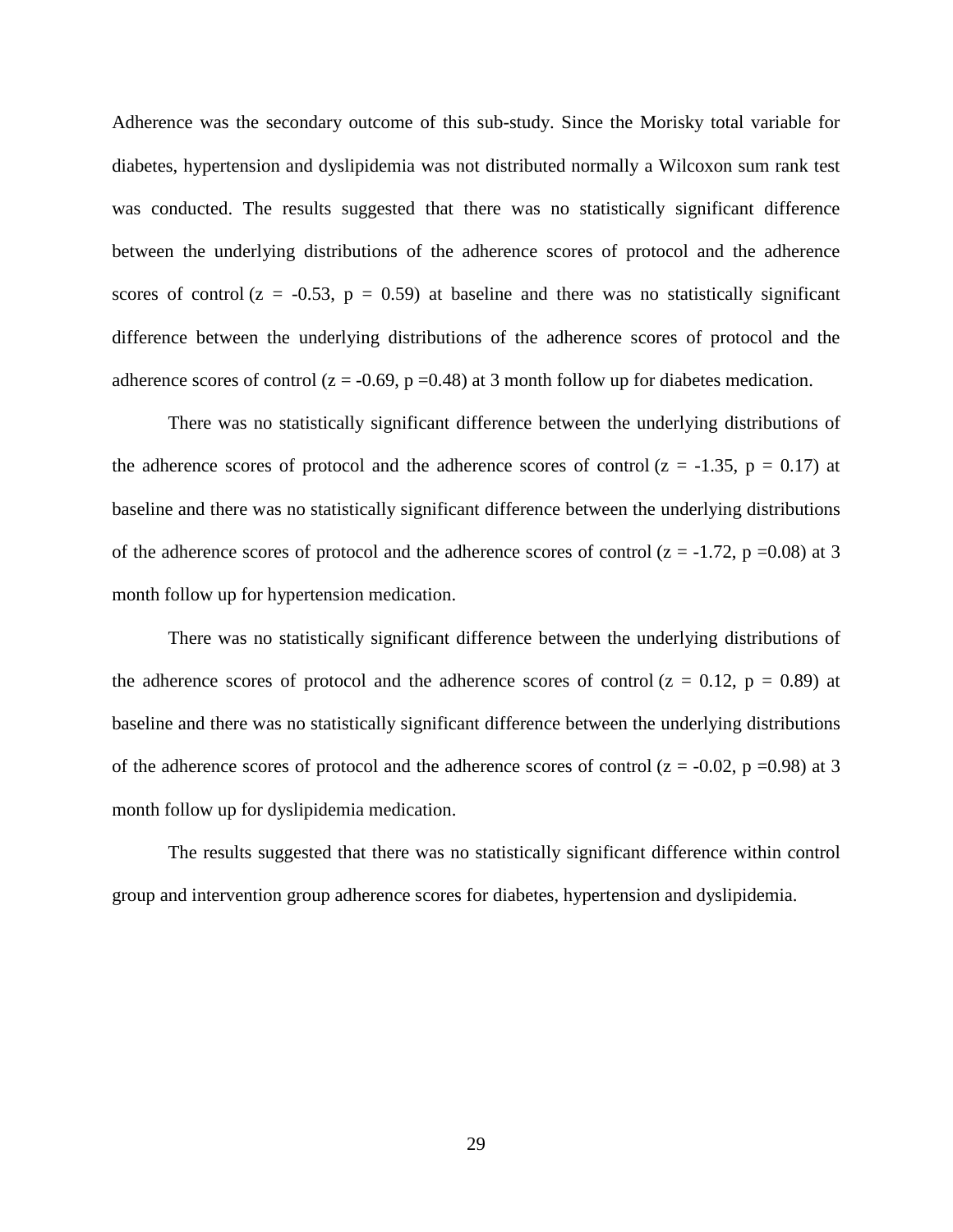#### <span id="page-39-0"></span>**4.0 DISCUSSION**

# **4.1 SUMMARY OF FINDINGS**

<span id="page-39-1"></span>The present sub-study was conducted to test the implementation of the REMEDIES 4D study protocols on diabetic patients in a primary care setting. The results from the 3 month follow up strongly indicate that treatment intensification along with patient education can be an effective way to treat diabetes. These results also emphasize the importance of a patient centered approach and diabetes education. There was significant difference in HbA1c and LDLc levels within the intervention group but the difference was not significant within the control group. There was no difference in blood pressure within the intervention or the control group. HbA1c, systolic blood pressure and diastolic blood pressure were significantly different in between the groups at baseline but not during 3 month follow up. There was no statistically significant difference between the underlying distributions of the adherence scores of the intervention group and the adherence scores of the control group at baseline or 3 month follow up.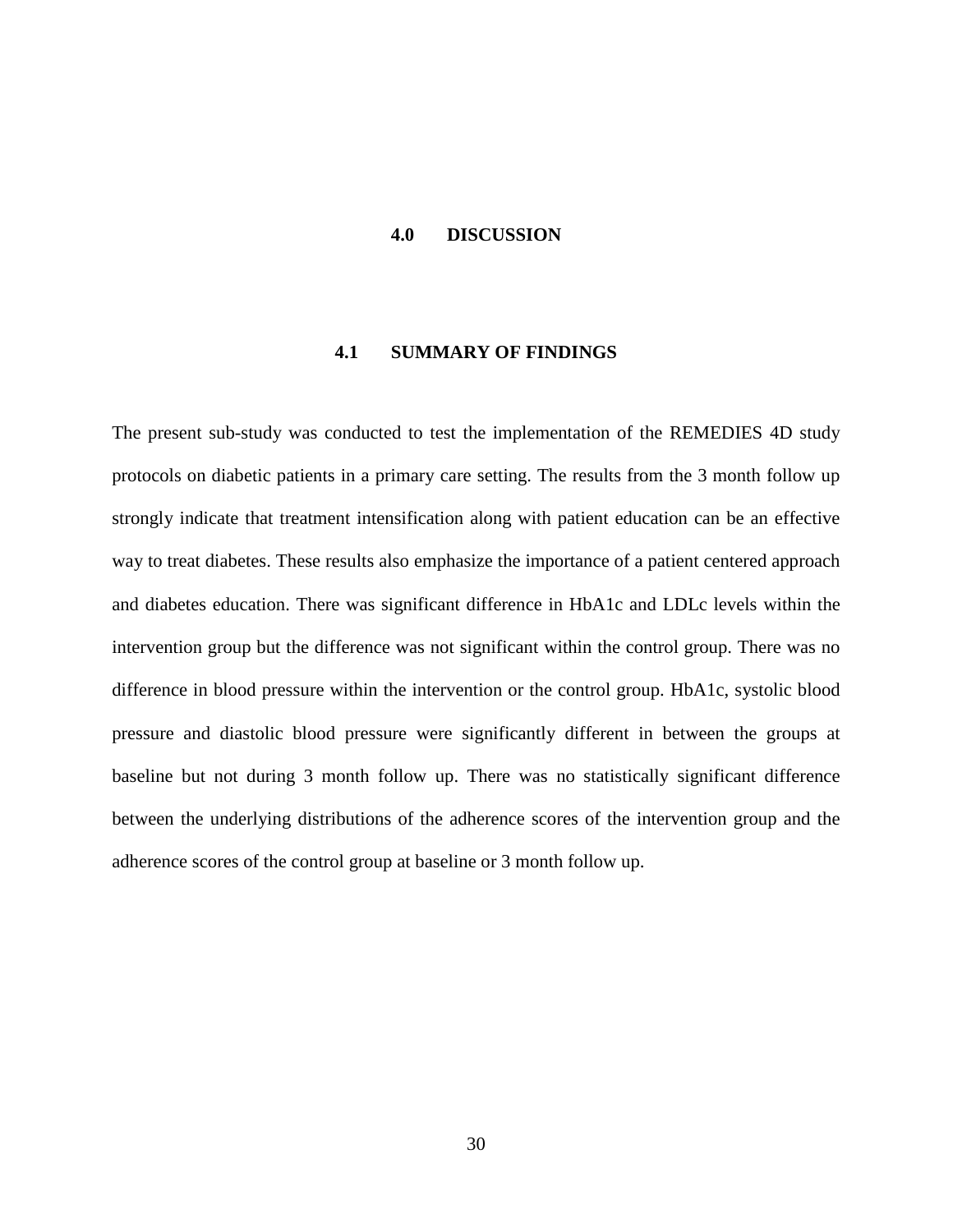# **4.2 POSSIBLE EXPLANATION**

<span id="page-40-0"></span>Poor treatment outcomes may have been the result of insufficient doses of medication, clinical inertia (32) or due to lack of knowledge about the lifestyle changes that had to be made to achieve goals prescribed by American Diabetes Association (22) in diabetic populations. In this study the treatment was intensified according to the patient needs and pre-approved treatment protocols. Patients who had poor treatment outcomes were given higher doses of anti-diabetic medication or were encouraged to switch to insulin. Statins were administered in people with high LDLc levels. Diabetes education might have played a very important role in the change observed. Diabetes education may motivate patients to lead a healthy lifestyle and self-manage diabetes in a better manner, which may contribute to changes in LDLc and HbA1c levels.

<span id="page-40-1"></span>The REMEDIES 4D study protocols may have contributed in improvement of health outcomes in patients through modification of treatment strategies in people with while addressing behavioral and psychosocial needs by providing patient education.

#### **4.3 SIGNIFICANCE OF THE STUDY**

Results from this sub-study indicate that a patient centered approach, treatment intensification and diabetes education play a very important role in diabetes care. The REMEDIES 4D study is the first of its kind to be implemented in a large number of practices with 15 primary care practices with 57 physicians and 2 physician assistants included. Other studies such as Medication Intensification in Diabetes in Rural Primary Care a Cluster-Randomized Effectiveness Trial (38) and Intensification of Insulin Therapy in Patients with Type 2 Diabetes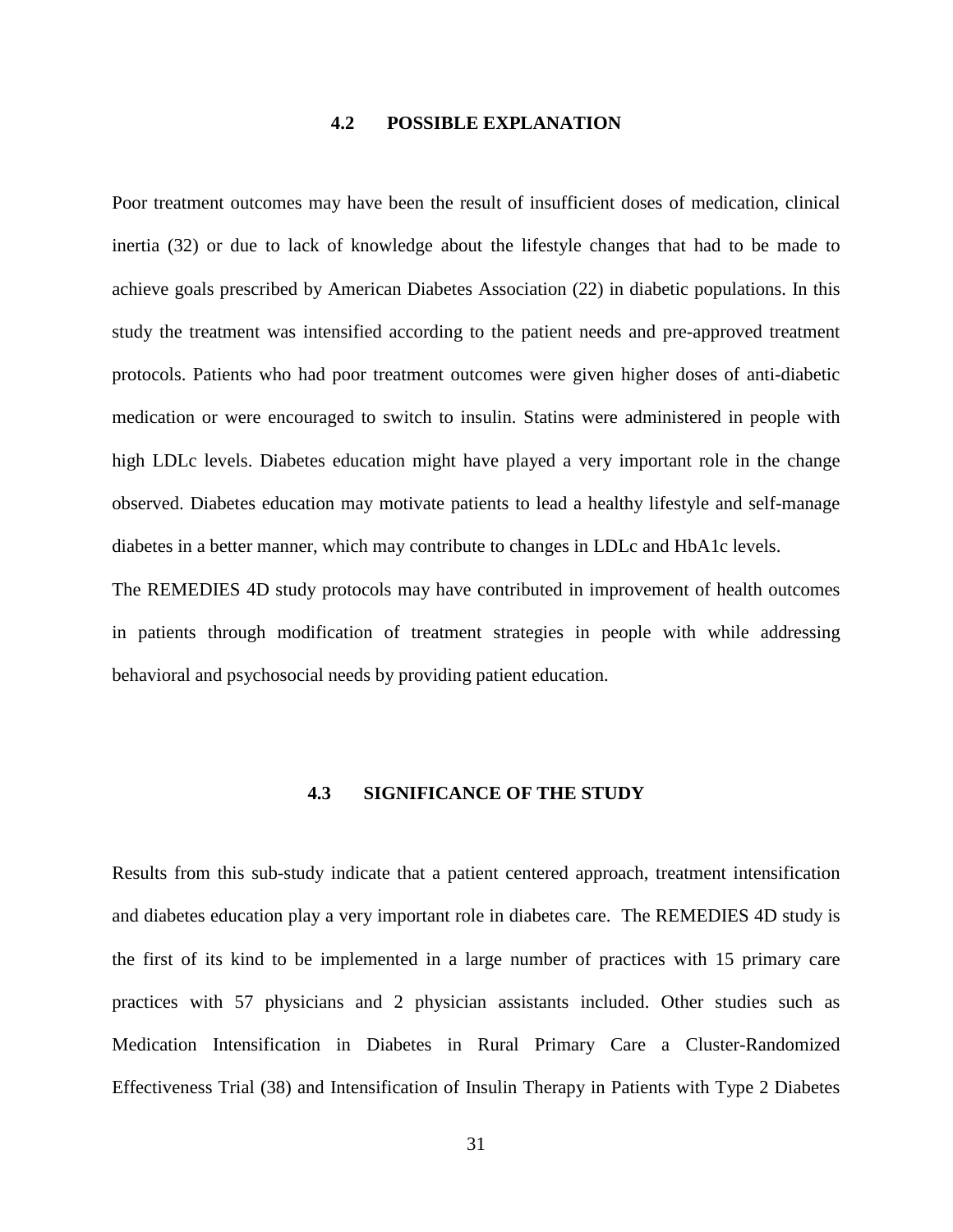Mellitus an Algorithm for Basal-Bolus Therapy (39) were conducted with small sample sizes or in smaller practices.

There is a huge gap in literature that examines the role that can be played by nurses and pharmacists, independent of primary care physicians. Some studies facilitated by nurses to achieve reduction in HbA1c, blood pressure and LDLc resulted in improved in HbA1c, blood pressure, and LDLc levels (33, 34,35). Another study showed a 1.16% absolute reduction in HbA1c when pharmacists independently treated diabetic patients (36). In a study conducted by Davidson et al, the use of detailed protocols implemented by nurses or pharmacists proved to be effective (37). A meta-analysis covering all the studies in which pharmacists and nurses were allowed to make decisions about interventions without physicians approval showed a greater reduction in HbA1c when compared to other interventions (HbA1c mean decrease of 0.80% vs 0.32%, p=0.002) (38). Another study completely directed by pharmacists, with one year intervention, independent of primary care physicians, showed a greater reduction in heart disease (39).

Providing diabetes education to patients is not a novel concept as it has been done previously in some studies (43, 44) but the REMEDIES 4D study offered support to patients in primary care while providing behavioral and psychological support in a primary care setting. In this study nurses worked independently to intensify treatment that ultimately resulted in improved health outcomes. Physicians did approve the protocols but nurses intensified the treatment.

Factors such as clinical inertia and poor treatment outcomes are obstacles in diabetes care. There is a huge gap in research which addresses these issues. There is also a large gap in evidence supporting the effectiveness of patient centered care, diabetes education and treatment

32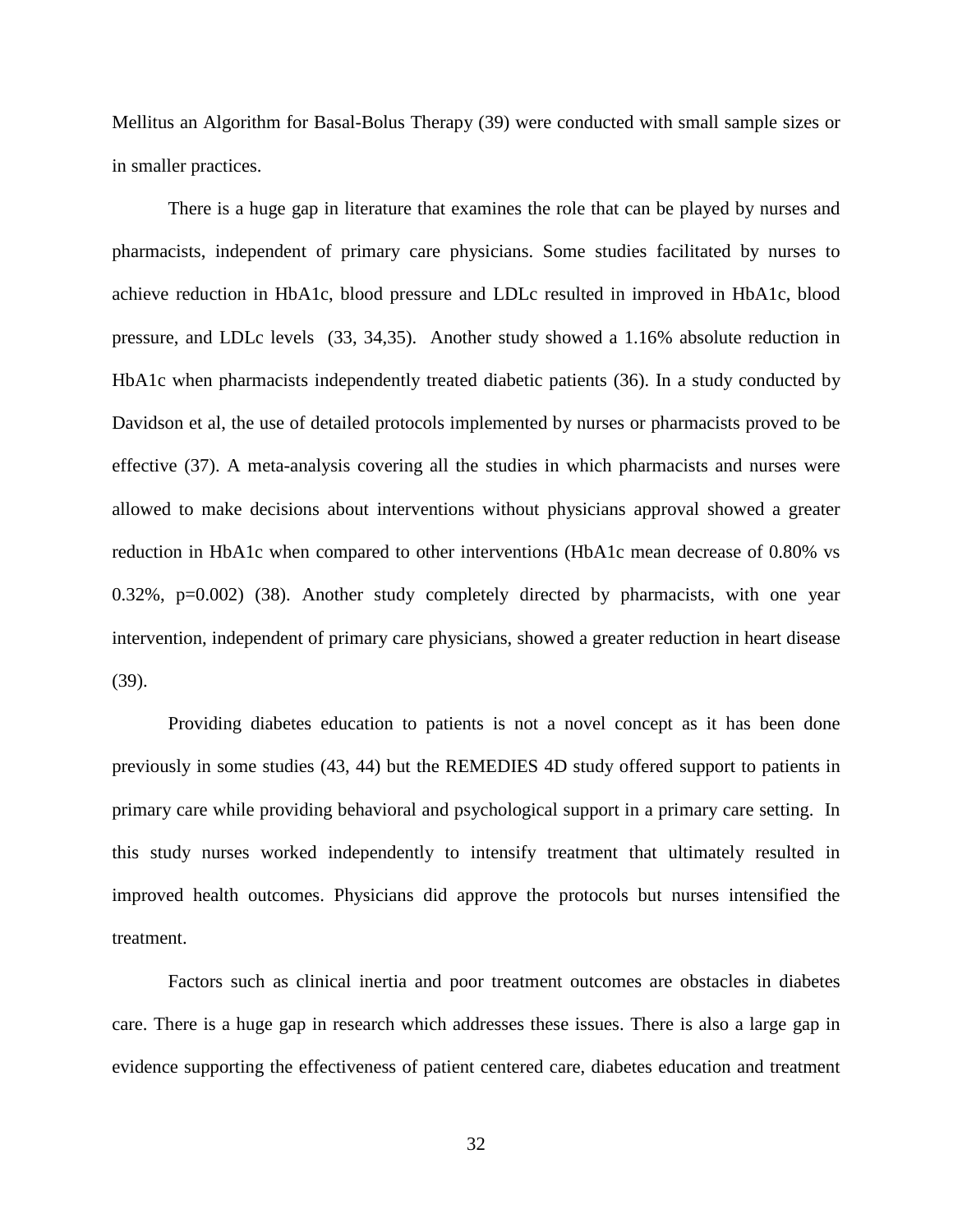<span id="page-42-0"></span>intensification in larger populations or in multiple primary care practices limiting generalizability. The REMEDIES 4D study addresses these issues and the effectiveness of a patient centered approach along with treatment intensification and diabetes education.

# **4.4 STRENGTHS OF THE STUDY**

The cluster randomized study design of REMEDIES 4D avoids the chance of contamination in the treatment group. The current treatment strategy for diabetes has been ineffective with only one in five people reaching the goal recommended by American Diabetes Association (23). The nature of the disease is complex and therefore difficult to treat. The current treatment modalities are not efficient and a new approach to treat the disease is needed. The REMEDIES 4D study implemented a holistic approach by providing patient centered care and support in primary health care. The team approach provided by nurses and physicians to achieve treatment goals where the behavioral needs of a patient are taken into consideration made this study unique. The approach used in REMEDIES 4D may provide a potential solution to address the increased prevalence of diabetes and its complications. This gives a new insight into diabetes care by using a patient centered approach. Issues such as medication adherence which is very important in diabetes care were also being addressed in this study.

In REMEDIES 4D, certified diabetes educators provided self-management education emphasizing the importance of taking medication and other lifestyle changes. During the three month follow up there was a significant reduction in HbA1c and LDLc levels. There was an absolute decrease of 10mg/dL in LDLc levels and 1.1% in HBA1c. This was likely due to better self-management of the disease and/or treatment intensification. Self-management of the disease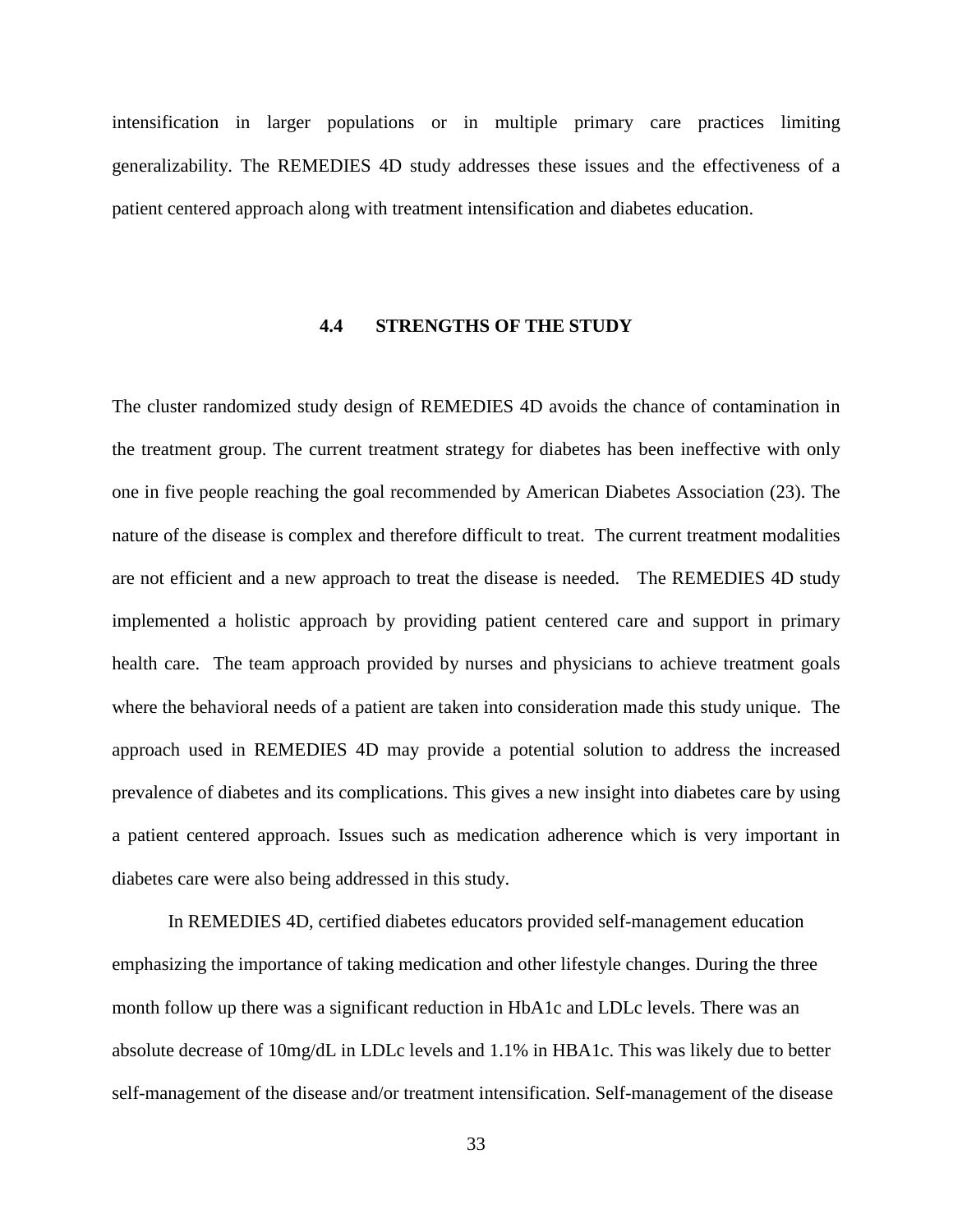<span id="page-43-0"></span>improves with diabetes education, which is grounded in self-determination theory. Treatment intensification may have played a very important role in the reduction.

#### **4.5 LIMITATIONS**

This study has certain limitations. A sample size of 300 with a patient number of 20 per practice was expected but a sample size of 240 was reached. The power was recalculated for the study and indicated even with the reduced sample size, statistically significant differences could be achieved, and however, there may have been some type 2 error in the study. Though eligible patients were identified through an alert, which was built into the electronic health record and posters in the office, physicians also recommended some patients into the study, which might have caused some selection bias. A follow-up period of 3 months of treatment intensification may not be enough to observe changes in blood pressure levels even though antihypertensive were administered. Though there were significant changes in HbA1c and LDLc levels in the intervention group it was observed that the subjects in control group had lower levels of HbA1c and LDLc levels when they enrolled into the study.

The Morisky scale was used to measure adherence in this study. MMAS-8 questions are designed to describe the medication taking behavior of patients but they seem not to be able to comprehensively assess the reasons or predictors of medication adherence (41). The possible reasons for non-adherence cannot be determined from MMAS-8 (41). This tool is helpful in identifying patients who have problems related to medication adherence but this tool is not good enough to report the improvement in adherence (41). This can be one of the limitations of this study.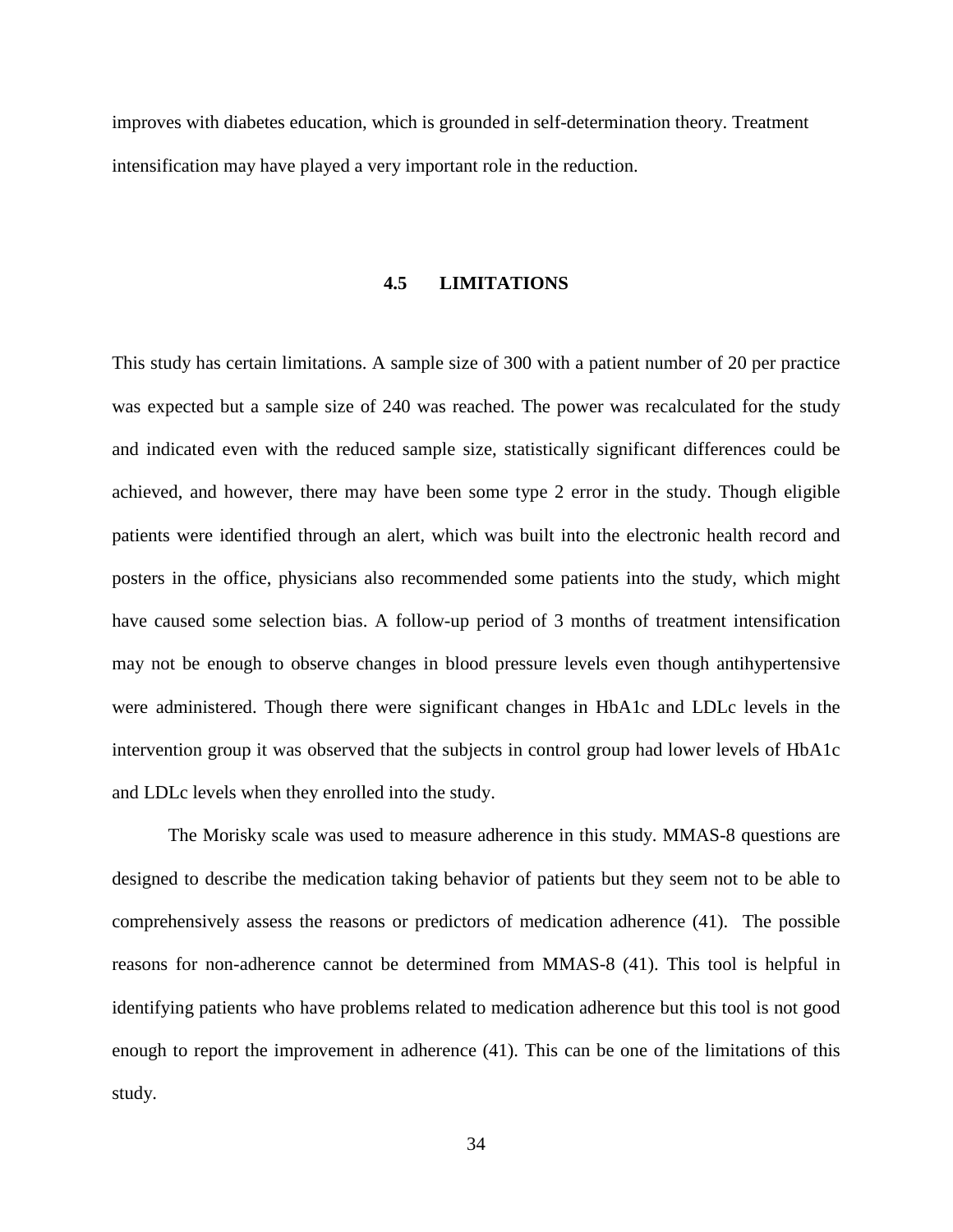Multivariate analyses was not performed in this study. Ideally mixed models should be used for this of cluster-randomized study. As only one variable can be used at a time, univariate models did not show a relationship between different factors due to inherent deficiencies. As only one variable can be changed at a time, univariate models are unable to show relationships between the variables. Different factors affecting the change in LDLc and HbA1c such as age, race, baseline values and diabetes duration could not be determined by univariate analysis.

#### **4.6 FUTURE DIRECTION**

<span id="page-44-0"></span>There is a need for new diabetes treatment approaches as the prevalence of the disease is increasing day by day. The REMEDIES 4D study is one such approach to treat diabetes effectively and efficiently. This study can help researchers understand the factors that facilitate diabetes treatment and make it better for the patients. This study provides information on how nurses can intensify treatment independent of physicians in a primary care setting.

When the treatment was intensified for 3 months significant changes were seen in HbA1c and LDLc levels. This indicates that with further intensification of treatment and patient education better health outcomes can be seen. Blood pressure levels and adherence may also change significantly with longer periods of follow up.

The cost issues associated with this new approach should be focus of future studies. A detailed cost effective analysis that combines the cost and the health outcomes should be conducted to know the long-term impact of implementing REMEDIES 4D protocols on diabetic patients. Behavioral aspects such as patient activation and how it influences treatment intensification should also be analyzed in future studies. It is important to study how some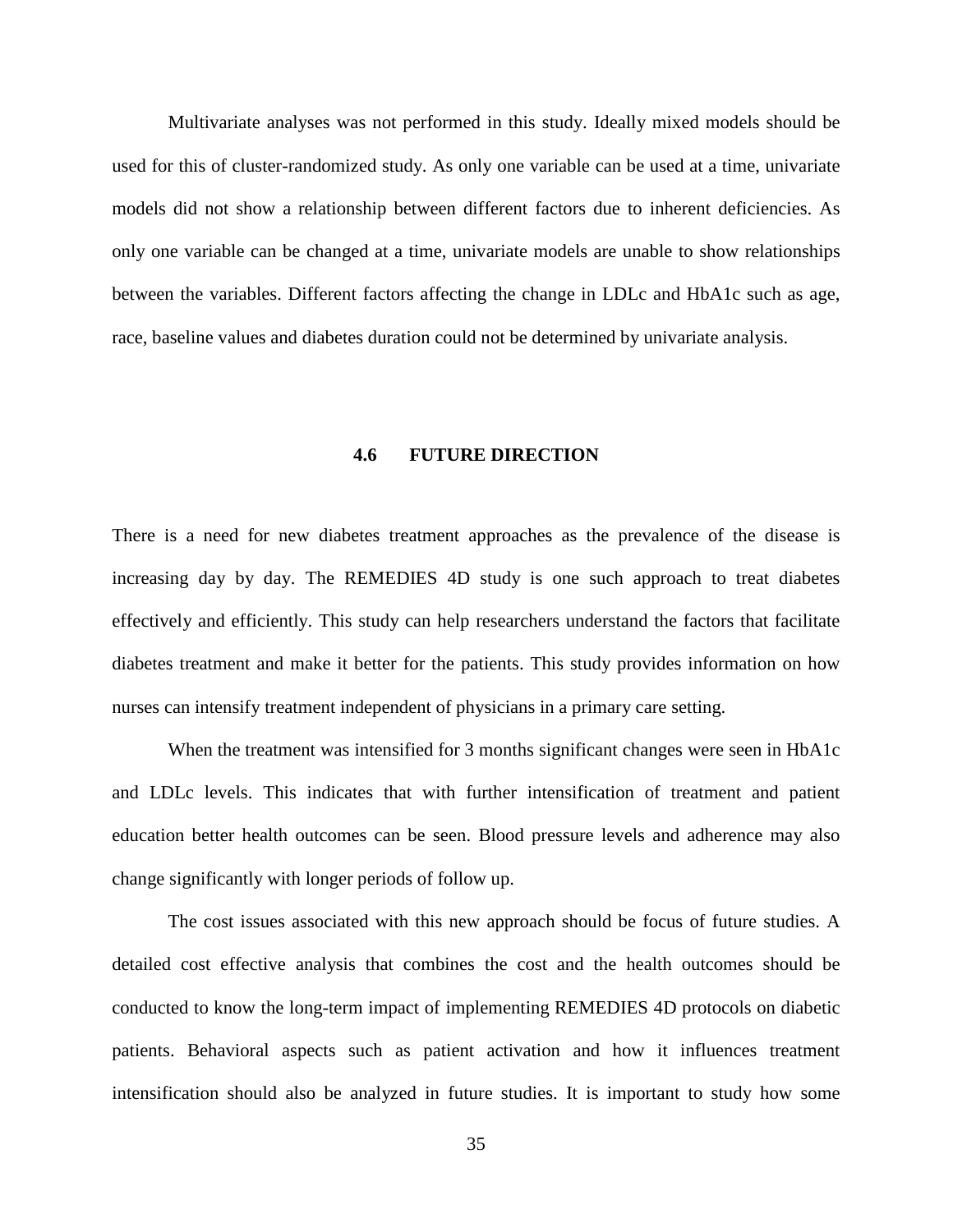patients are motivated to change behaviors while some are not. Drugs used for treatment intensification can have certain side effects. Studies should be conducted to assess the change in quality of life after treatment intensification.

Research should also focus on the role that can be played patient centered medical homes (PCMH) as it emphasizes on patient centeredness in primary care (46). The importance and effectiveness of using inter professional practice in health care should be also be studied. Future studies should also assess the effectiveness of integrating patient centered care, treatment intensification and patient education in other chronic diseases.

# **4.7 PUBLIC HEALTH SIGNIFICANCE**

<span id="page-45-0"></span>With the increase in prevalence of diabetes it is important to integrate a patient centered approach, diabetes education and treatment intensification. Engaging nurses and pharmacists to intensify treatment in patients with Type 2 diabetes can be promising as they can help overcome barriers such as clinical inertia. This can be very helpful to optimize treatment strategies in diabetic patients. Addressing patient needs that are behavioral and psychological can improve self-management of diabetes, which is one of the very important aspects of diabetes care.

The involvement of nurses and pharmacists in diabetes can give a new dimension to diabetes care and we can reach out to treat more number of people with diabetes and help patients selfmanage the disease in a better way.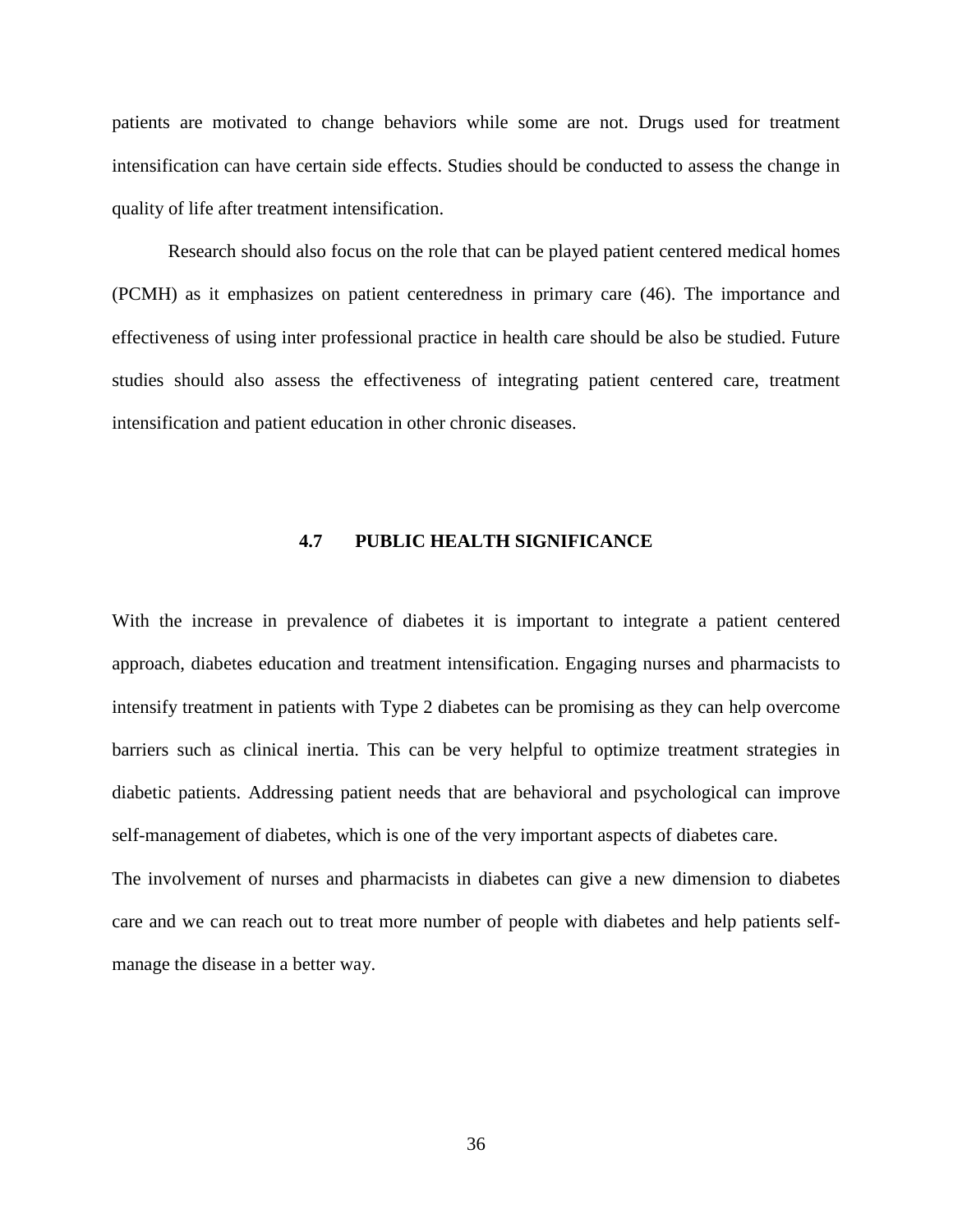# **APPENDIX: FIGURES AND TABLES**

<span id="page-46-0"></span>

<span id="page-46-1"></span>**Figure 1. Change in LDLc levels from baseline to 3 month follow up**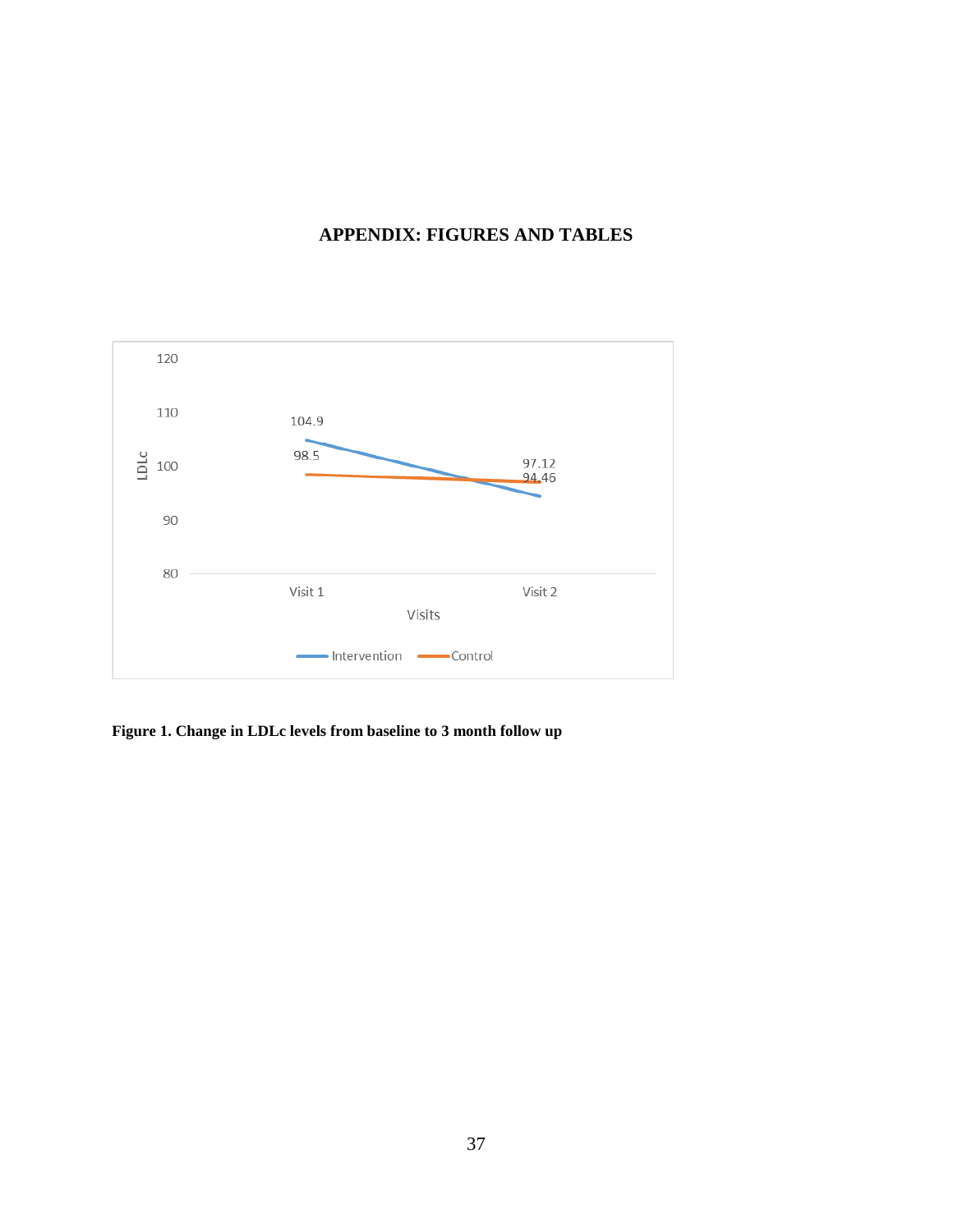

<span id="page-47-0"></span>**Figure 2: Change in HbA1c levels from baseline to 3 month follow up**



<span id="page-47-1"></span>**Figure 3: Change in SBP levels from baseline to 3 month follow up**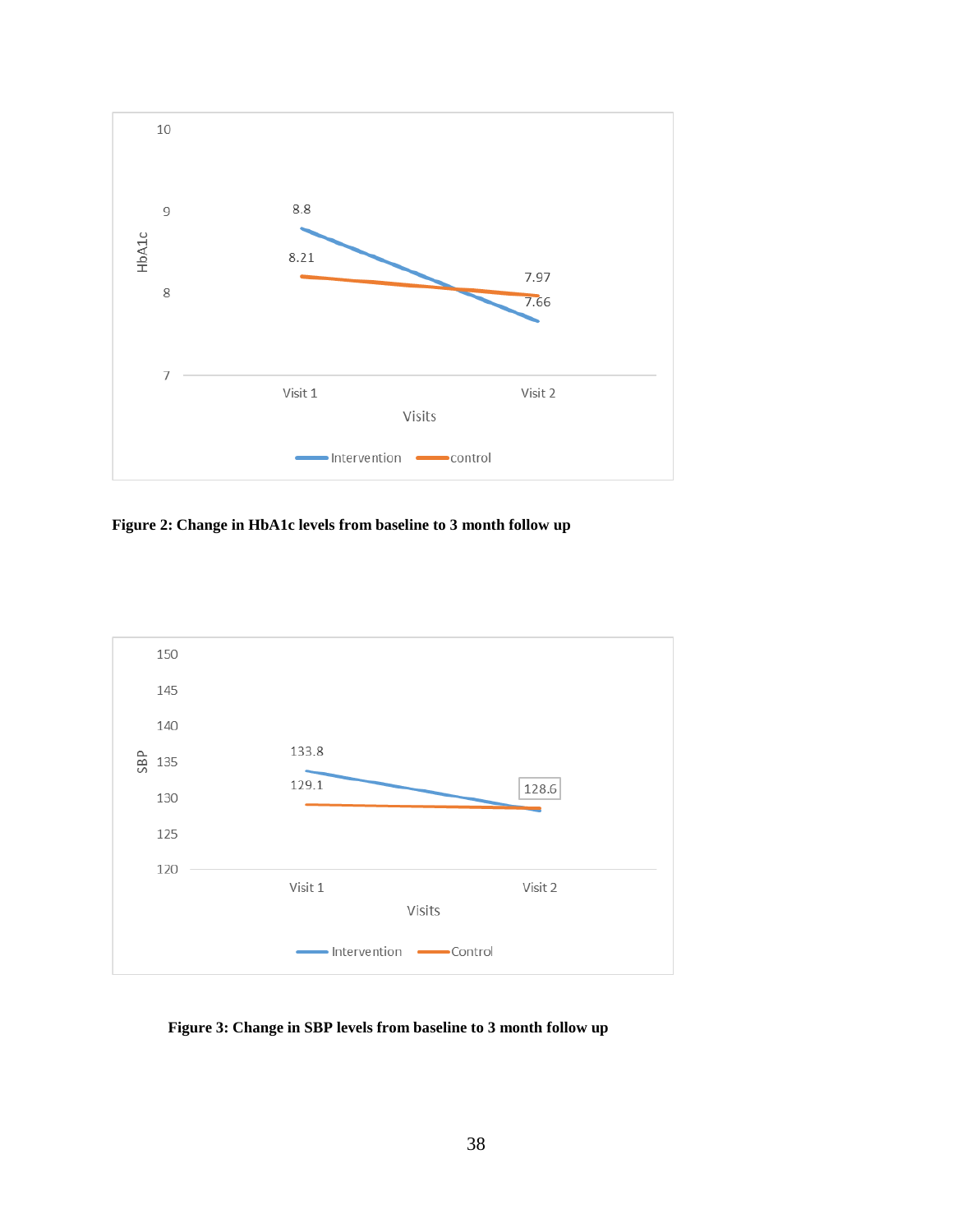<span id="page-48-0"></span>

| <b>Class of Drug</b>          | <b>Generic Name</b>                                              |
|-------------------------------|------------------------------------------------------------------|
| <b>Biguanides</b>             | Metformin, Phenformin, Buformin                                  |
| Sulfonyl ureas                | Carbutamide, Acetohexamide, Chlorpropamide, Tolbutamide          |
|                               | Glipizide, Gliclazide, Glibenclamide,                            |
|                               | Glyburide, Glibornuride, Gliquidone, Glisoxepide, Glyclopyramide |
| Thiazolidinedione             | Pioglitazone, Rosaglitazone                                      |
| DPP-4 Inhibitors              | Sitagliptin, Saxagliptin, Linagliptin                            |
| Alpha-glucosidase Inhibitors  | Acarbose , Miglitol                                              |
| <b>Bile Acid Sequestrants</b> | Colesevelam                                                      |
| <b>Combination Pills</b>      | Pioglitazone & metformin, Glyburide & metformin, Glipizide &     |
|                               | metformin, Sitagliptin & metformin, Saxagliptin & metformin,     |
|                               | Repaglinide & metformin, Pioglitazone & glimepiride              |

# **Table 1. Drugs used in the treatment of Diabetes**

# **Table 2: Drugs used in treatment of Hypertension**

<span id="page-48-1"></span>

| <b>Class of Drug</b>                     | <b>Example</b>                        |
|------------------------------------------|---------------------------------------|
| <b>ACE</b> inhibitors                    | enalapril, lisinopril, perindopril.   |
| Angiotensin II receptor blockers:        | losartan, valsartan.                  |
| Calcium channel blockers:                | diltiazem, nifedipine and amlodipine. |
| Diuretics:                               | amiloride, frusemide, indapamide      |
| Beta-blockers:                           | atenolol, metoprolol, propanolol.     |
| Alpha-blockers:                          | doxazosin, prazosin.                  |
| Centrally acting antihypertensive drugs: | methyldopa and clonidine              |
| Vasodilators                             | hydralazine.                          |

<span id="page-48-2"></span>

| <b>Class of Drug</b>   | <b>Generic Name</b>                   |
|------------------------|---------------------------------------|
| Bile-acid sequestrants | Cholestyramine, Cholestipol           |
| HMG-CoAreductase       | Atorvastatin, Fluvastatin, Lovastatin |
| inhibitors or statins  | Pravastatin, Rosuvastatin,            |
|                        | Simvastatin                           |
| Fibric acid analogs    | Clofibrate, Gemfibroxzil              |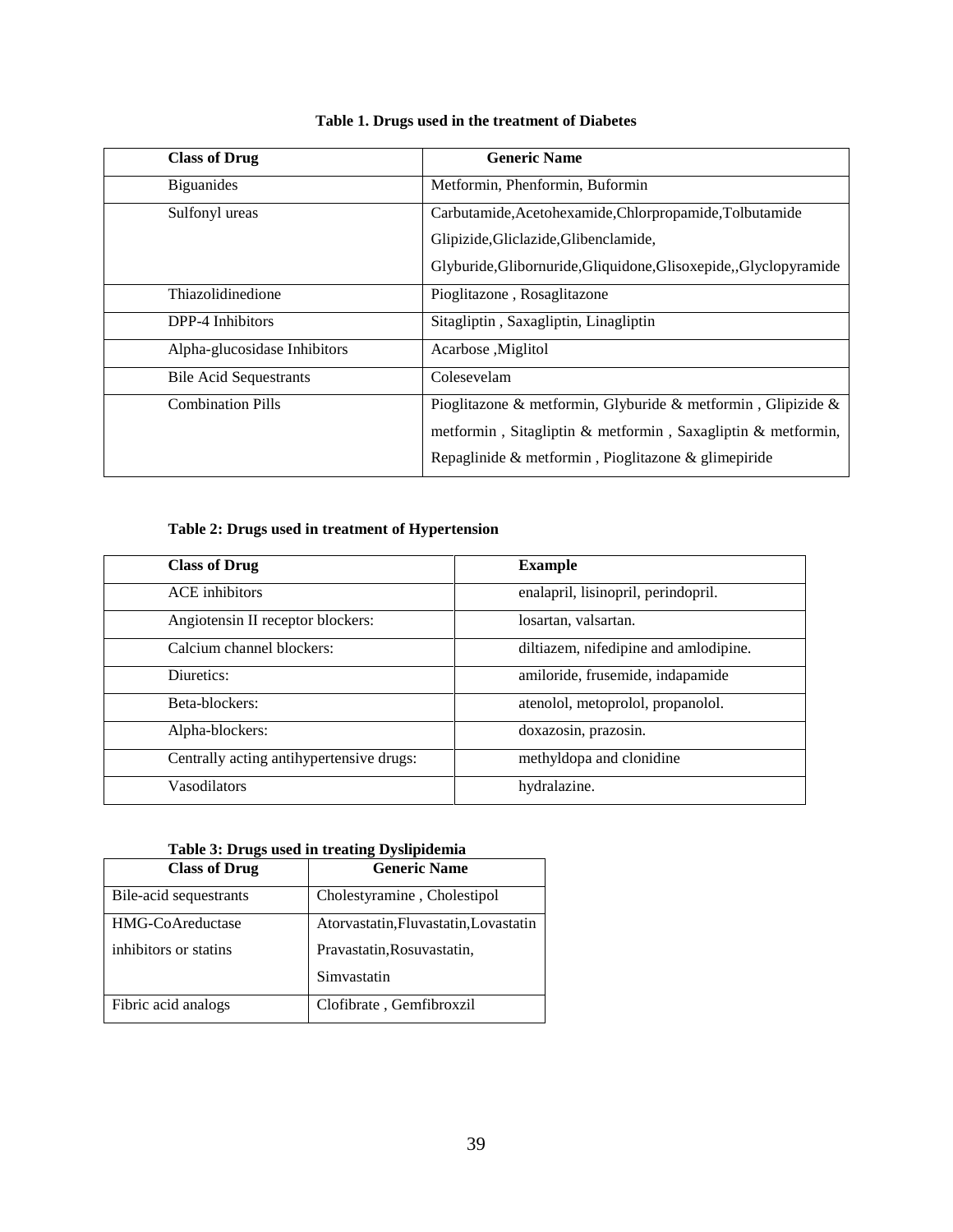|                                    | <b>Intervention</b> |                              |                                     |                | <b>Control</b>               |                                     |                |
|------------------------------------|---------------------|------------------------------|-------------------------------------|----------------|------------------------------|-------------------------------------|----------------|
| <b>Variables</b>                   | $\mathbf N$         | <b>Mean</b><br>$\frac{0}{0}$ | <b>Standard</b><br><b>Deviation</b> | $\mathbf N$    | <b>Mean</b><br>$\frac{0}{0}$ | <b>Standard</b><br><b>Deviation</b> | <b>P-Value</b> |
| Age (years)                        | 170                 | 60.5                         | 10.2                                | 63             | 61.8                         | 11.0                                | 0.38           |
| <b>Diabetes</b><br>Duration(Years) | 170                 | 12.2                         | 8.6                                 | 63             | 10.7                         | 7.3                                 | 0.17           |
| Gender                             |                     |                              |                                     |                |                              |                                     | 0.49           |
| Male                               | 87                  | 49.7                         |                                     | 35             | 54.6                         |                                     |                |
| Female                             | 88                  | 50.2                         |                                     | 29             | 45.3                         |                                     |                |
| Race                               |                     |                              |                                     |                |                              |                                     | 0.16           |
| White                              | 134                 | 78.8                         |                                     | 59             |                              | 93.6                                |                |
| <b>Black</b>                       | 28                  | 16.4                         |                                     | $\overline{4}$ |                              | 6.3                                 |                |
| Others                             | 8                   | 4.7                          |                                     |                |                              |                                     |                |
| Schooling                          |                     |                              |                                     |                |                              |                                     | 0.42           |
| <b>High School</b>                 | 64                  | 36.6                         |                                     | 21             | 32.3                         |                                     |                |
| College                            | 106                 | 61.5                         |                                     | 42             | 64.6                         |                                     |                |
| Missing                            | 5                   | 2.9                          |                                     | $\overline{2}$ | 3.1                          |                                     |                |
| Employment                         |                     |                              |                                     |                |                              |                                     | 0.69           |
| Employed                           | 76                  | 43.4                         |                                     | 27             | 41.5                         |                                     |                |
| Unemployed                         | 41                  | 23.4                         |                                     | 13             | 20.0                         |                                     |                |
| Retired                            | 49                  | 28.0                         |                                     | 20             | 30.8                         |                                     |                |
| Other                              | $\overline{4}$      | 1.7                          |                                     | $\overline{2}$ | 3.1                          |                                     |                |
| Missing                            | 5                   | 3.4                          |                                     | $\overline{3}$ | 4.6                          |                                     |                |
| $HbA1c$ (%)                        | 175                 | 8.8                          | 1.7                                 | 62             | 8.2                          | 1.3                                 | 0.01           |
| SBP(mmHg)                          | 175                 | 129.0                        | 14.5                                | 62             | 133.7                        | 13.7                                | 0.02           |
| DBP(mmHg)                          | 175                 | 76.7                         | 7.8                                 | 62             | 79.9                         | 9.1                                 | 0.01           |
| LDLc(mg/dl)                        | 172                 | 104.9                        | 40.0                                | 58             | 98.5                         | 37.3                                | 0.27           |
| Microvascular                      | 76                  | 43.4                         |                                     | 29             | 44.6                         |                                     | 0.44           |
| Complications(yes)                 |                     |                              |                                     |                |                              |                                     |                |
| Microvascular                      | 100                 | $\overline{57.1}$            |                                     | 41             | 63.1                         |                                     | 0.88           |
| Complications(yes)                 |                     |                              |                                     |                |                              |                                     |                |

<span id="page-49-0"></span>**Table 4: Demographic and clinical characteristics of participants in intervention and control group at baseline**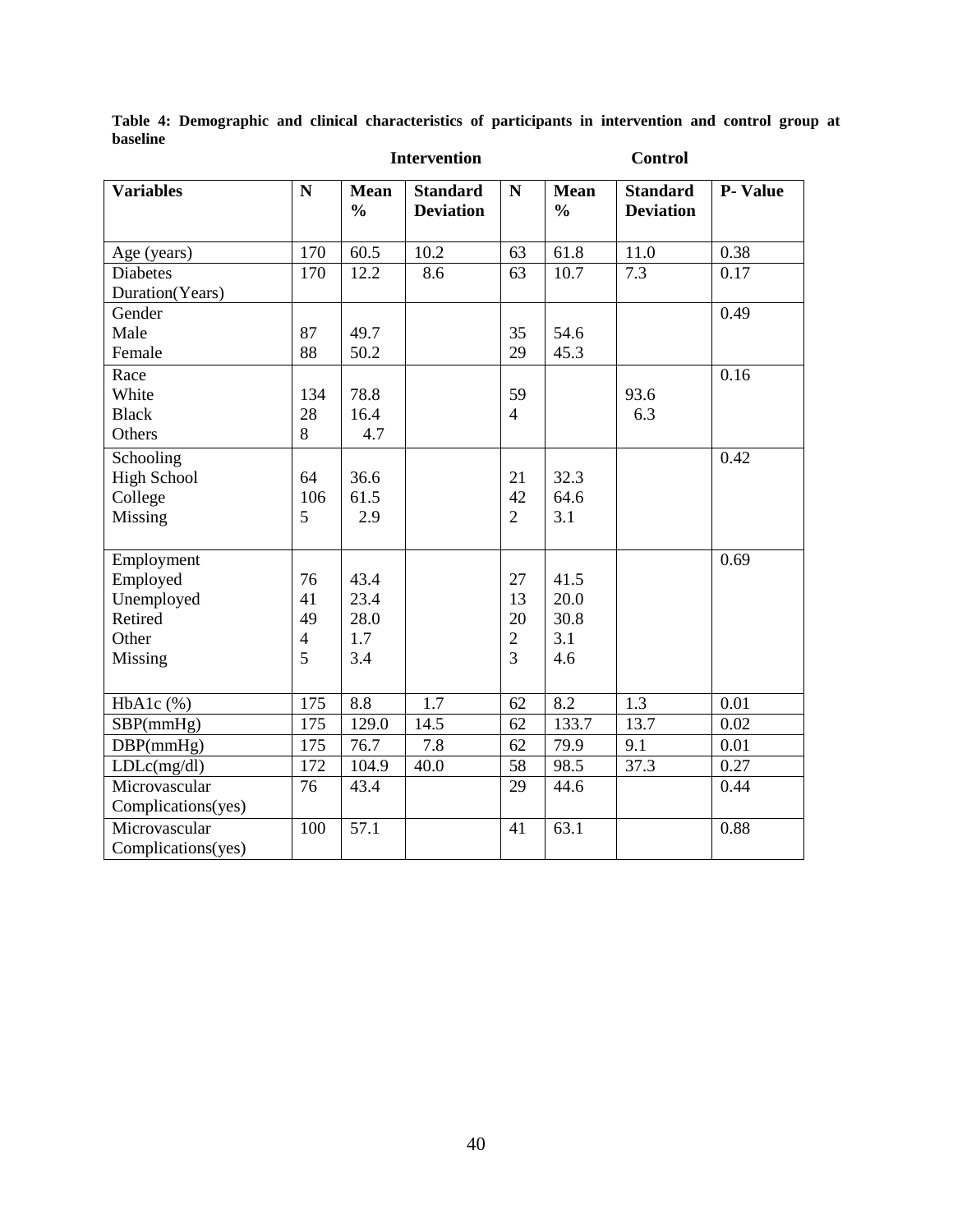# **BIBLIOGRAPHY**

- <span id="page-50-0"></span>1) World Health Organization. Global Diabetes Statistics: general information on diabetes in the world.
- 2) CDC Centers for Disease Control and Prevention. National diabetes fact sheet: general information and national estimates on diabetes in the United States. Atlanta, GA: Department of Health and Human Services, Centers for Disease Control and Prevention; 2010
- 3) American Diabetes Association "Statistics about Diabetes." American Diabetes Association. N.p., n.d. Web. 07 January 2015. <http://www.diabetes.org/diabetes-basics/statistics>
- 4) Diabetes Care. 2010 Jan; 33(Suppl 1) S62–S69, Diagnosis and Classification of Diabetes Mellitus, American Diabetes Association
- 5) "National Diabetes Information Clearinghouse (NDIC)." Causes of Diabetes. N.p., n.d. retrieved from the Web. 09 January 2015. [http://diabetes.niddk.nih.gov/dm/pubs/causes/#type2](http://diabetes.niddk.nih.gov/dm/pubs/causes/%23type2)
- 6) Micheal J Fowler Clinical Diabetes Volume 26, Number 2, 2009. *Microvascular and Macrovascular complications of Diabetes*.
- 7) "Complications of Diabetes." International Diabetes Federation. N.p., n.d. retrieved from the Web. 12 January 2015. <http://www.idf.org/complications-diabetes>
- 8) Keenan HA, Costacou T, Sun JK, Doria A, Fong DS, Aiello LP, Ferris FL 3rd, Klein R: Diabetic retinopathy. Diabetes Care 27:2540– 2553, 2004. Lancet 352:837–853, 1998 *UK Prospective Diabetes Study Group. Intensive blood glucose control with sulphonylureas insulin compared with conventional treatment and risk of complications in patients with type 2 diabetes (UKPDS 33).*
- 9) Graham A. Colditz; Walter C. Willett; Andrea Rotnitzky; and JoAnn E. Manson. Ann Intern Med. 1995;122(7):481-486. *Weight Gain as a Risk Factor for Clinical Diabetes Mellitus in Women.*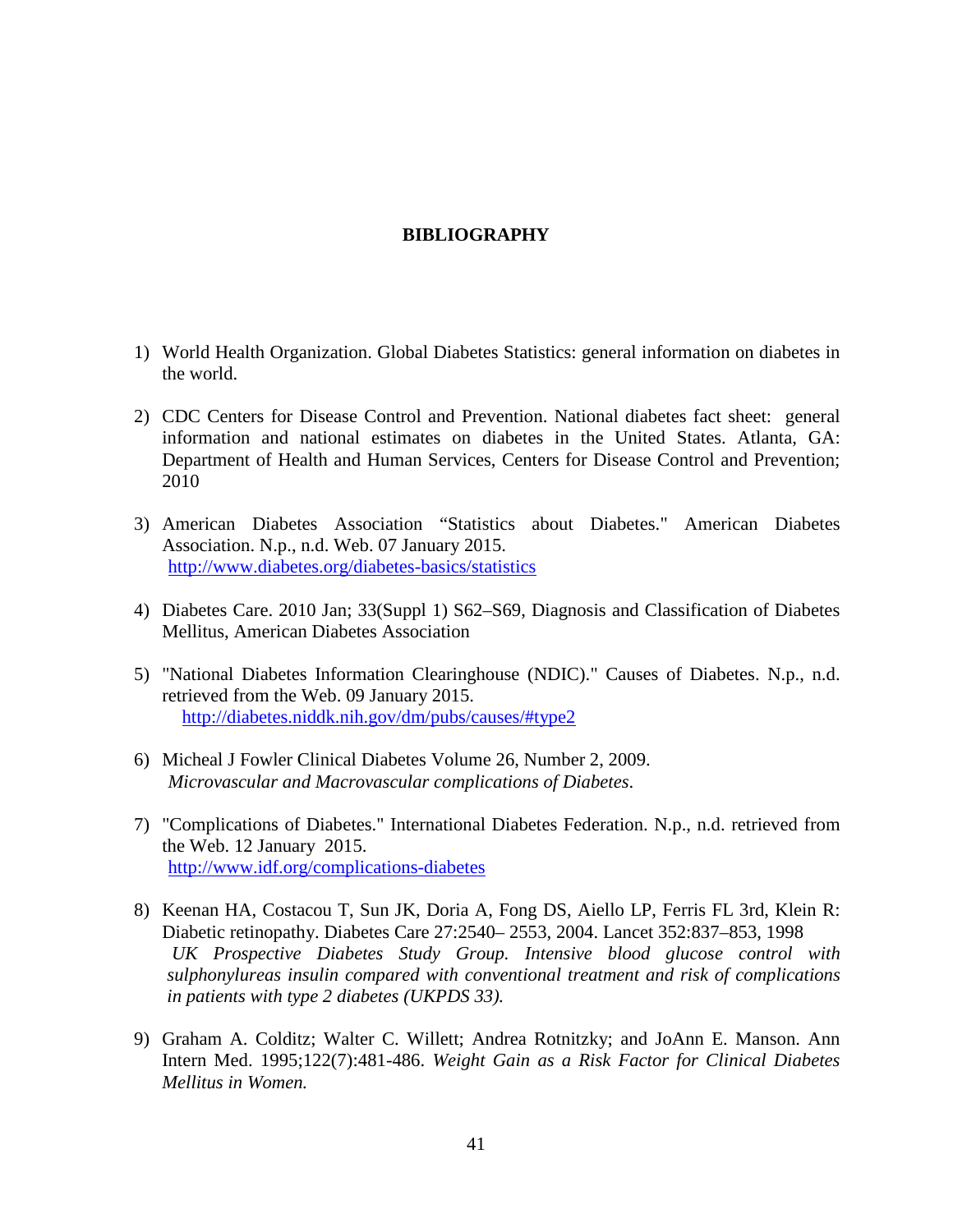- 10) Frank B. Hu, JoAnn E. Manson, Meir J. Stampfer, Graham Colditz, Simin Liu, Caren G. Solomon, and Walter C. Willett. N Engl J Med 2001; 345:790-797. *Diet, Lifestyle, and the Risk of Type 2 Diabetes Mellitus in Women*
- 11) Fisman EZ, Tenenbaum A (eds): Cardiovascular Diabetology :Clinical, Metabolic and Inflammatory Facets. Adv Cardiol. Basel, Karger, 2008, vol 45, pp 82–106. *Hypertension and Diabetes*
- 12) Sowers JR, Levy J, Zemel MB ,Division of Endocrinology, Wayne State University, School of Medicine, Detroit, Michigan. The Medical Clinics of North America [1988, 72(6):1399-1414] *Hypertension and Diabetes*
- 13)Joslin Diabetes Center "Oral Diabetes Medications Summary Chart." Oral Diabetes Medications Chart. N.p., n.d. retrieved from the Web. 07 February 2015. [http://www.joslin.org/info/oral\\_diabetes\\_medications\\_summary\\_chart.html](http://www.joslin.org/info/oral_diabetes_medications_summary_chart.html)
- 14) "Oral Antihypertensive Drugs." Drug Office -. N.p., n.d. retrieved from the web on Web. 21January2015. [http://www.drugoffice.gov.hk/eps/do/en/consumer/news\\_informations/dm\\_04.html#sthas](http://www.drugoffice.gov.hk/eps/do/en/consumer/news_informations/dm_04.html%23sthash.bRkvj3ve.dpuf) [h.bRkvj3ve.dpuf](http://www.drugoffice.gov.hk/eps/do/en/consumer/news_informations/dm_04.html%23sthash.bRkvj3ve.dpuf)
- 15) Committee on Quality of Health Care in America: Institute of Medicine. *Crossing the quality chasm: A New health System for the 21st Century.* Washington, DC, the National Academies Press, 2001.
- 16) Management of Hyperglycemia in type 2 Diabetes: A patient centered approach Epidemiology and classification of diabetic neuropathy N.p., n.d. retrieved from the Web 23 February 2013 [http://www.uptodate.com/contents/epidemiology-and-classification-of-diabetic](http://www.uptodate.com/contents/epidemiology-and-classification-of-diabetic-%20neuropathy)[neuropathy](http://www.uptodate.com/contents/epidemiology-and-classification-of-diabetic-%20neuropathy)
- 17) Vecihi Batuman, Rebecca J Schmidt, Anjana S Soman, "Diabetic Nephropathy." Diabetic Nephropathy. N.p., n.d. retrieved from the Web. 05 March 2015. <http://emedicine.medscape.com/article/238946-overview>
- 18) Stanford school of medicine "Diabetes Self-Management Program." Patient Education. N.p., n.d. retrieved from the Web. 08 March 2015. <http://patienteducation.stanford.edu/programs/diabeteseng.html>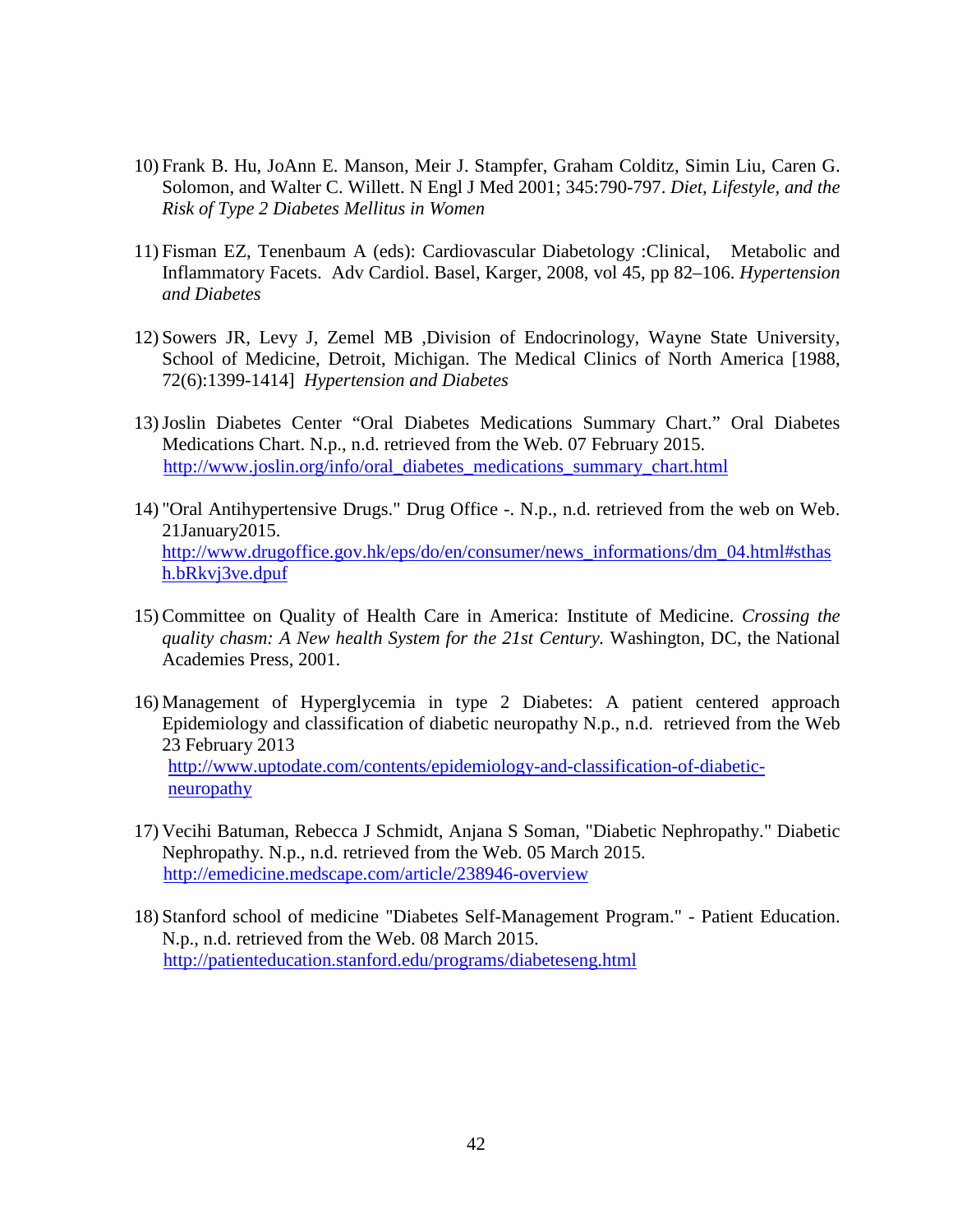- 19) Diabetes Care December 2003vol. 26 no. 12 3333-3341. Author Affiliations from the American Diabetes Association, Alexandria, Virginia Address correspondence to Nathaniel Clark. *Peripheral Arterial Disease in People with Diabetes American Diabetes Association.*
- 20) Manouchehr Nakhjavani, Mehrnaz Imani, Mehrdad Larry, Arash Aghajani-Nargesi, Afsaneh Morteza, and Alireza Esteghamati. Journal of Diabetes & Metabolic Disorders 2014, 13:102. *Metabolic syndrome in premenopausal and postmenopausal women with type 2 diabetes: loss of protective effects of premenopausal status*
- 21) "Peripheral Arterial Disease: MedlinePlus." U.S National Library of Medicine. U.S. National Library of Medicine, n.d. Web. 05 March 2015. <http://www.nlm.nih.gov/medlineplus/peripheralarterialdisease.html>
- 22) American Diabetes Association Guidelines 2014
- 23) Geoffrey C. Williams, Heather Patrick, Christopher P. Niemiec, L. Keoki Williams Diabetes Educ. 2009 May–Jun; 35(3): 484–492. Published online 2009 Mar 26. *Reducing the Health Risks of Diabetes: How Selfdetermination Theory May Help Improve Medication Adherence and Quality of Life*
- 24) Simon R. Heller, DM, FRCP on behalf of the ADVANCE Collaborative Group. Diabetes Care. 2009 Nov; 32(Suppl 2): S357–S361. *A Summary of the ADVANCE Trial*
- 25) N Engl J Med 2008; 358:2545-2559 June 12, 2008. *The Action to Control Cardiovascular Risk in Diabetes Study Group .Effects of Intensive Glucose Lowering in Type 2 Diabetes The Action to Control Cardiovascular Risk in Diabetes Study Group*
- 26) William C Duckworth*.et.al*. Diabetes Care May2001 vol.24 no.5 942-945 *Glucose Control and Cardiovascular Complications: The VA Diabetes Trial*
- 27)JAMA. 235(8):825-827 .*The Multiple Risk Factor Intervention Trial (MRFIT). A national study of primary prevention of coronary heart disease. (1976)*
- 28) Mahmood,*et.al*,(2013),Lancet27(9921):61752–3 *The Framingham Heart Study and the epidemiology of cardiovascular disease: a historical perspective*.
- 29) The Lancet, Volume 344, Issue 8934, 19 November 1994, Pages 1383-1389. *Randomized trial of cholesterol lowering in 4444 patients with coronary heart disease: the Scandinavian Simvastatin Survival Study (4S)* Original Research Article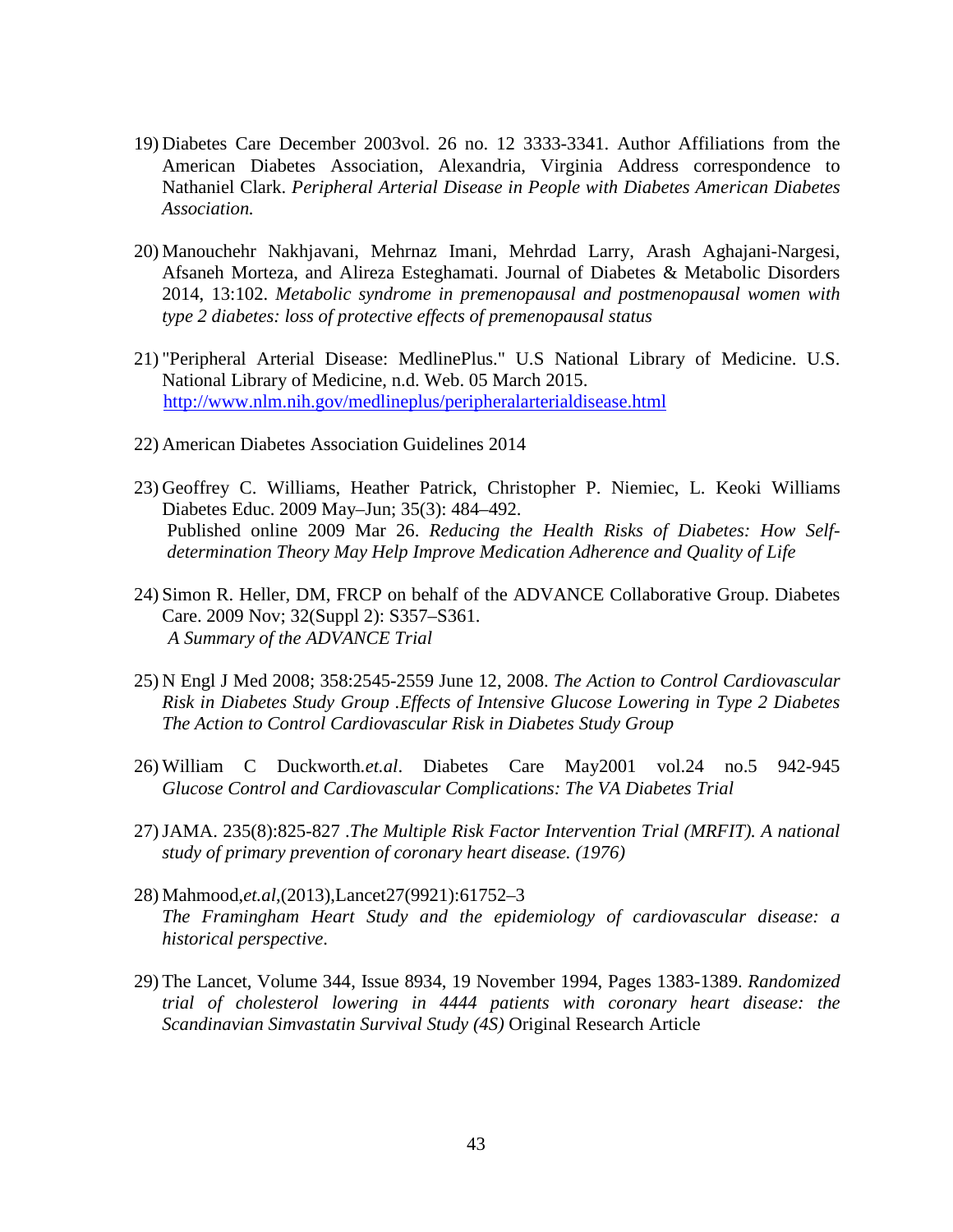- 30) Anthony Keech, *et.al,* Diabetes Care October 2003 vol.26 no.10 2713-2721.*Secondary Prevention of Cardiovascular Events with Long-Term Pravastatin in Patients with Diabetes or Impaired Fasting Glucose Results from the LIPID trial.*
- 31) Susan.L. Norris, Joseph.Lau, Diabetes Care July 2002 vol. 25no. 7 1159-1171. *Self-Management Education for Adults With Type 2 Diabetes, A meta-analysis of the effect on glycemic control*
- 32) Arch Intern O'Connor P.Med.2003; 163(Dec 8/22):2677-2678. *Overcome clinical inertia to control systolic blood pressure.*
- 33) Renders CM, Valk GD, Griffin SJ, Wagner EH, Van JTE, Assendelft WJJ. Diabetes Care 2001;24(10):1821-1833.*Interventions to improve the management of diabetes in primary care, outpatient, and community settings. A systematic review.*
- 34) Aubert RE, Herman WH, Walters J, Moore W, Sutton D, Peterson BL, et al. Annals of Internal Medicine 1998;129:605-612. *Nurse case management to improve glycemic control in diabetic patients in a health maintenance organization: a randomized, controlled trial.*
- 35) Gabbay RA, Lendel I, Saleem TM, Shaeffer G, Adelman AM, Mauger DT, et al. Diabetes Research and Clinical Practice 2006;71:28-35. *Nurse case management improves blood pressure, emotional distress and diabetes complications screening.*
- 36) Dooley MJ, Allen KM, Doecke CJ, Galbraith KJ, Taylor GR, Bright J, et al. Br J Clin Pharmacol 2003;57(4):513-521.*A prospective multicentre study of pharmacist initiated changes to drug therapy and pateint managment in acute care governemnt funded hospitals.*
- 37) Davidson M, Ansari A, Karlan V: Diabetes Care 2007;30:224-227*.Effect of a nursedirected diabetes disease management program on urgent care/emergency room visits and hospitalizations in a minority population.*
- 38) Katherine L Billue, Monika M Safford, Amanda H Salanitro, Thomas K Houston, William Curry, Yongin Kim, Jeroan J Allison, Carlos A Estrada BMJ Open 2012;2:e000959. *Medication intensification in diabetes in rural primary care a clusterrandomized effectiveness trial.*
- 39) MartinJ.Abrahamsonc and Anne PeterAnn Med. 2012 Dec; 44(8):836–846. *Intensification of insulin therapy in patients with type 2 diabetes mellitus An algorithm for basal-bolus therapy.*
- 40) Coleman K1, Austin BT, Brach C, Wagner EH.Health Aff (Millwood). 2009 Jan-Feb;28(1):75-85. *Evidence on the Chronic Care Model in the new millennium.*